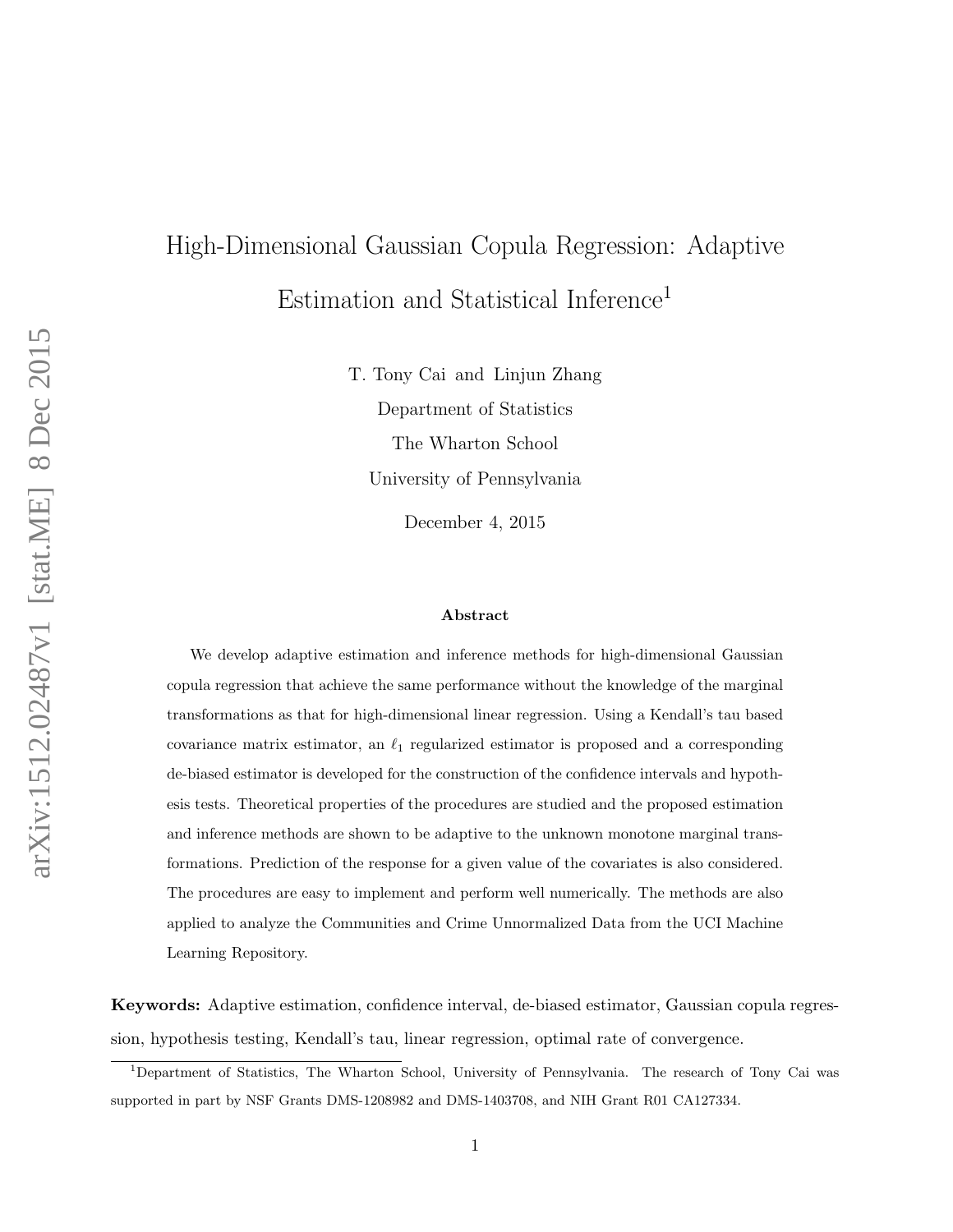## 1 Introduction

Finding the relationship between a response and a set of covariates is a ubiquitous problem in scientific studies. Linear regression analysis, which occupies a central position in statistics, is arguably the most commonly used method. It has been well studied in both the conventional low-dimensional and contemporary high-dimensional settings. However, the assumption of linear relationship between the predictors and the response is often too restrictive and unrealistic. Data transformations, such as the Box-Cox transformation, Fisher's z transformation, and variance stabilization transformation, have been frequently used to improve the linear fit and to correct violations of model assumptions such as constant error variance. These transformations are often required to be prespecified before applying the linear regression analysis. See, for example, Carroll and Rupert [7] for detailed discussions on transformations.

For a response Y and predictors  $X_1, ..., X_p$ , the following functional form of the relationship has been widely used in a range of applications,

$$
f_{\lambda_0}(Y) = \beta_0 + \sum_{j=1}^p \beta_f f_{\lambda_j}(X_j) + \epsilon,\tag{1}
$$

where  $f_{\lambda_j}(\cdot)$  are univariate functions and  $\lambda_j$  is the parameter associated with  $f_{\lambda_j}$ . Examples of this model include the additive regression model, single index model, copula regression model, and semiparametric proportional hazards models  $[9, 20, 21, 23, 26, 30, 33, 40-42]$ . For applications in econometrics, computational biology, criminology, and natural language processing, see for example [14, 19, 22, 29, 38]. In particular, [42] and [40] established the convergence rates for the minimax estimation risk under the high-dimensional additive regression model and single index model respectively. [27] proposes a plug-in approach for estimating a regression function based on copulas, and presents the asymptotic normality of the estimator. Their model and analysis are restricted to the low-dimensional setting and not well adapted to the high-dimensional case. For data transformations, it is natural to consider the transformations that are continuous and one to one on an interval. Indeed, the functions satisfying these two conditions must be strictly monotonic [36].

In the present paper, we consider adaptive estimation and statistical inference for high-dimensional sparse Gaussian copula regression. The model can be formulated as follows. Suppose we have an independent and identically distributed random sample  $Z_1 = (Y_1, X_1), ..., Z_n = (Y_n, X_n) \in \mathbb{R}^{p+1}$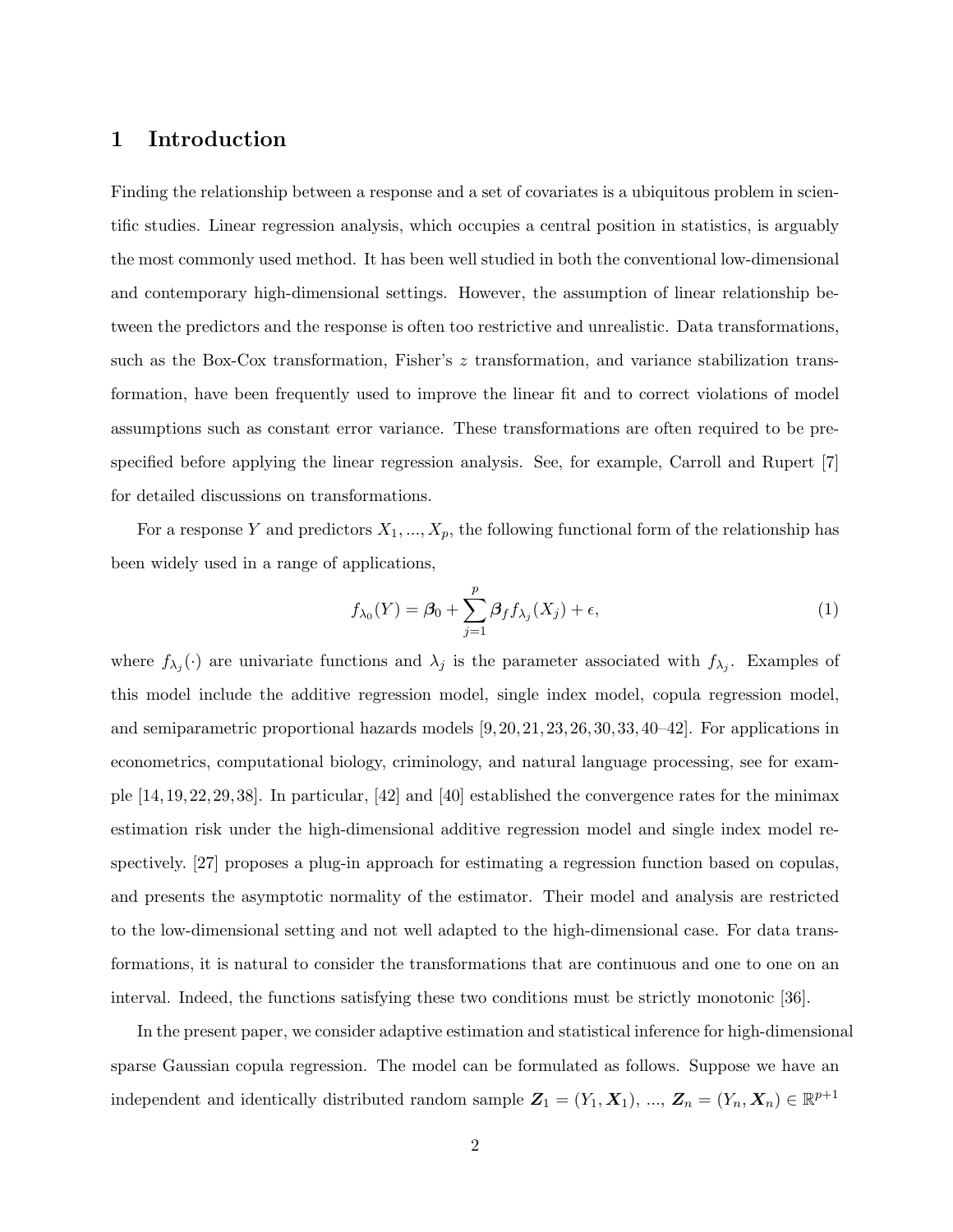where  $Y_i \in \mathbb{R}$  are the responses and  $X_i \in \mathbb{R}^p$  are the covariates. Set  $d = p + 1$ . We say  $(Y_i, X_i)$  satisfies a Gaussian copula regression model, if there exists a set of strictly increasing functions  $\boldsymbol{f} = \{f_0, f_1, ..., f_p\}$  such that the marginally transformed random vectors  $\tilde{Z}_i = (\tilde{Y}_i, \tilde{X}_i) \stackrel{def}{=}$  $(f_0(Y_i), f_1(X_{i1}), ..., f_p(X_{ip}))$  satisfy  $\tilde{Z}_i \stackrel{i.i.d}{\sim} N_d(0, \Sigma)$  for some positive-definite covariance matrix  $\Sigma \in \mathbb{R}^{d \times d}$  with  $\text{diag}(\Sigma) = 1$ . The condition  $\text{diag}(\Sigma) = 1$  is for identifiability because the scaling and shifting are absorbed in the marginal transformations. Note that under the Gaussian copula regression model, one has the following linear relationship for the transformed data:

$$
\tilde{Y}_i = \tilde{\boldsymbol{X}}_i^\top \boldsymbol{\beta} + \epsilon_i, \quad i = 1, 2, ..., n,
$$
\n<sup>(2)</sup>

where  $\beta \in \mathbb{R}^p$  and  $\epsilon_i$  are i.i.d zero-mean Gaussian variables. Writing in terms of the covariances, one has  $\beta = \sum_{\tilde{X}\tilde{X}}^{-1} \sum_{\tilde{X}\tilde{Y}}$  and  $\epsilon_i \stackrel{i.i.d}{\sim} N(0, 1 - \sum_{\tilde{Y}\tilde{X}} \sum_{\tilde{X}\tilde{X}}^{-1} \sum_{\tilde{X}\tilde{Y}})$ , where  $\Sigma_{\tilde{X}\tilde{X}} = \text{Cov}(\tilde{X}_1, \tilde{X}_1)$  and  $\Sigma_{\tilde{X}\tilde{Y}} = \text{Cov}(\tilde{X}_1, \tilde{Y}_1)$ . We focus on the high-dimensional setting where p is comparable to or much larger than  $n$  and  $\beta$  is sparse. The fundamental difference between the Gaussian copula regression model and the conventional linear regression model (2) is that one observes  $\{Y_1, \mathbf{X}_1, \ldots, (Y_n, \mathbf{X}_n)\},$ not  $\{(\tilde{Y}_1, \tilde{X}_1), \ldots, (\tilde{Y}_n, \tilde{X}_n)\}$  as the transformations  $f_i$  are unknown.

The goal of the present paper is to develop adaptive estimation and inference methods that achieve the same performance in terms of the convergence rates without the knowledge of the marginal transformations as that for the high-dimensional linear regression. The rank-based Kendall's tau is used to extract the covariance information on the transformed data that does not require estimation of the transformations. Based on the covariance matrix estimator, an  $\ell_1$  regularized estimator is proposed to estimate  $\beta$  and a corresponding de-biased estimator is developed for the construction of the confidence intervals and hypothesis tests. In addition, prediction of the response for a given value of the covariates is also considered. Theoretical properties of the procedures for estimation, prediction, and statistical inference are studied. The proposed estimator is shown to be rate-optimal under regularity conditions. The proposed estimation and inference methods share similar properties as those optimal procedures for the high-dimensional linear regression. They are more flexible in the sense that they are adaptive to unknown monotone marginal transformations. For example, it is of practical interest to test whether a given covariate  $X_i$  is related to the response Y . The proposed testing procedure enables one to test this hypothesis without the need of knowing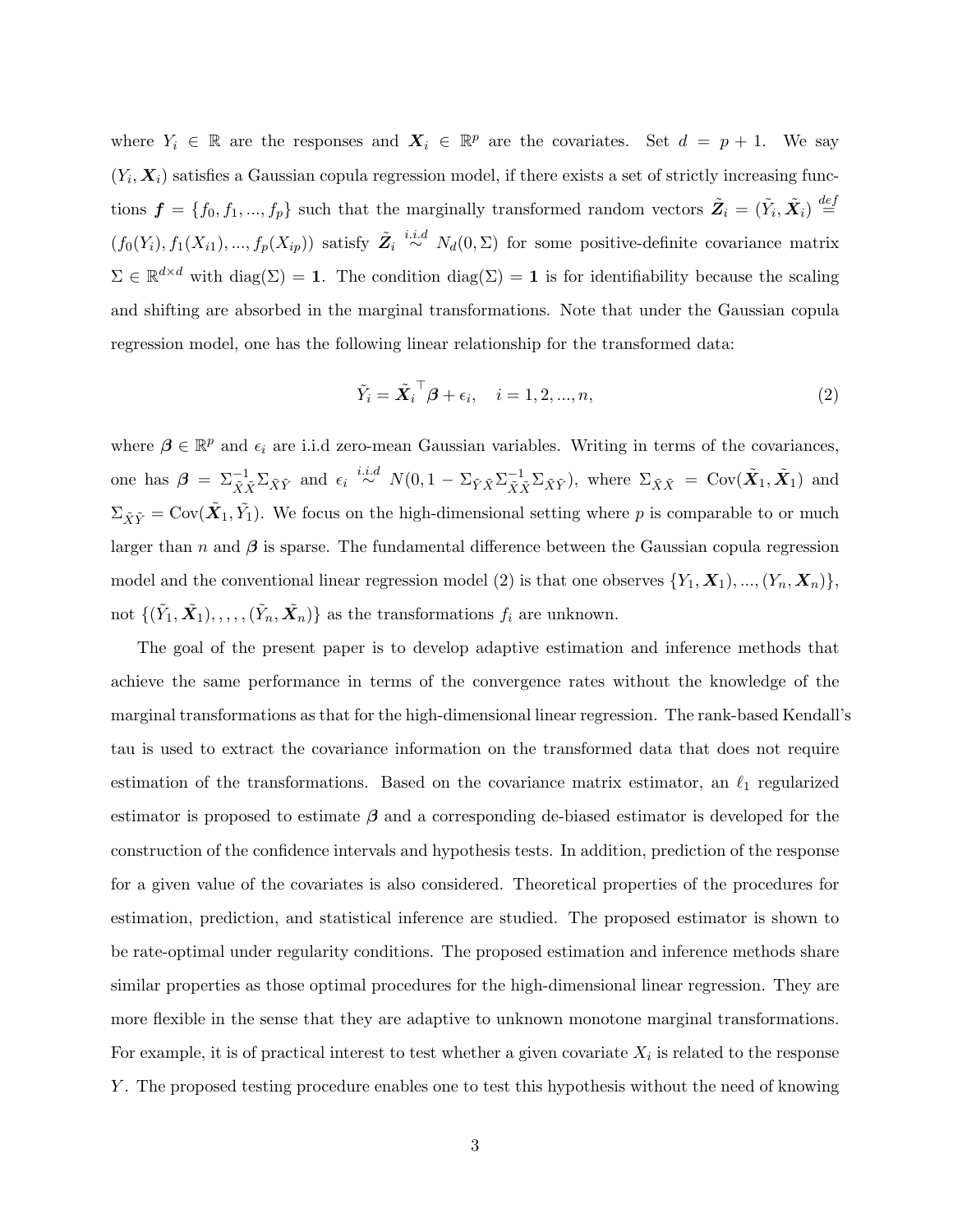or estimating the marginal transformations. In addition, the procedures are easy to implement and perform well numerically. The methods are also applied to analyze the Communities and Crime Unnormalized Data from the UCI Machine Learning Repository.

Compared with other methods such as those for the additive regression model and single index model, a significant advantage for our proposed estimation and inference procedures is that they do not require estimation of the marginal transformations. For example, one can select the important variables  $x_i$  without any knowledge of the transformations  $f_i$ . This makes the methods more flexible and adaptive, and achieves the same optimal rate as that for high-dimensional linear regression.

The rest of the paper is organized as follows. After basic notations and definitions are introduced, Section 2 presents the  $\ell_1$  penalized minimization procedure for estimating  $\beta$  that uses a rank-based correlation matrix estimator. Prediction is also considered. Section 3 constructs a de-biased estimator and establishes an asymptotic normality result. Confidence intervals and hypothesis tests are developed based on the limiting distribution. Numerical performance of the proposed estimator and inference procedures are investigated in Section 4. A brief discussion is given in Section 5 and the main results are proved in Section 6.

## 2 Adaptive Estimation and Prediction

We consider adaptive estimation and prediction in this section. We first introduce the rank-based correlation matrix estimator to extract covariance information on the transformed data that does not require estimation of the marginal transformations, and then present the estimation and prediction procedures and their theoretical properties.

We begin with the basic notations and definitions. Throughout the paper, we use bold-faced letters for vectors. For a vector  $u \in \mathbb{R}^p$  and  $1 \le q \le \infty$ , the  $\ell_q$  norm is defined as  $||u||_q =$  $\left(\sum_{i=1}^p |u_i|^q\right)^{1/q}$ , with  $||u||_{\infty} = \max_i |u_i|$ . In addition,  $u[i:j]$  denotes the entries of u from *i*-th to j-th coordinates and supp $(u)$  is the support of **u**. For a matrix  $A \in \mathbb{R}^{p \times p}$  and  $1 \le q \le \infty$ , the matrix  $\ell_q$  operator norm is is defined as  $||A||_q = \sup_{||u||_q=1} ||Au||_q$ . The spectral norm of A is the  $\ell_2$  operator norm and the  $\ell_1$  norm is the maximum absolute column sum. For an integer  $1 \leq s \leq p$ , the s-restricted spectral norm of A is defined as  $||A||_{2,s} = \sup_{u \in S^{p-1}, |u|_0 = s} ||Au||_2$ , where  $S^{p-1}$  is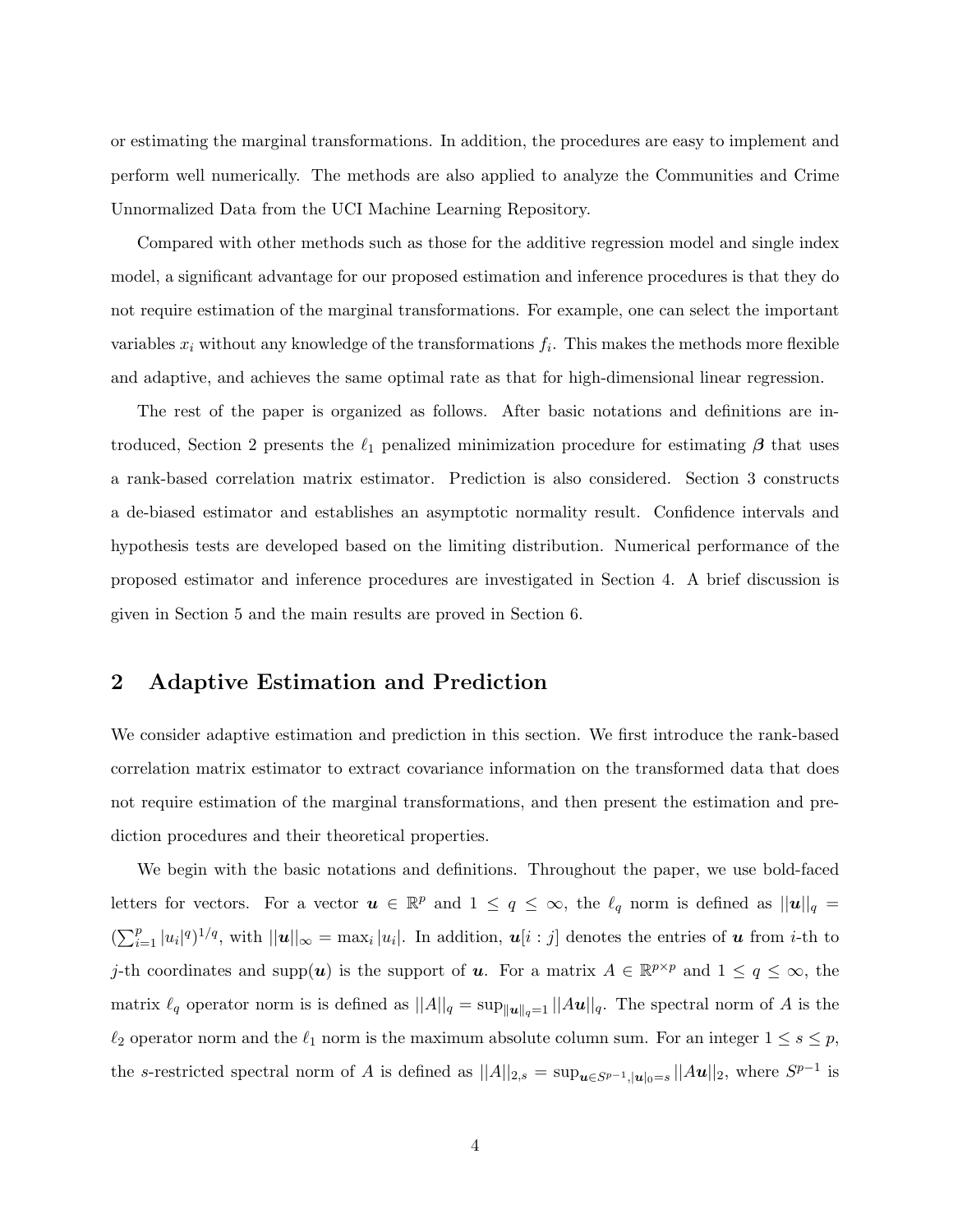the unit ball in  $\mathbb{R}^p$ . The vector  $\ell_{\infty}$  norm on matrix A is  $|A|_{\infty} = \max_{i,j} |A_{ij}|$ . For a symmetric matrix A, we use  $\lambda_{\max}(A)$  and  $\lambda_{\min}(A)$  to denote respectively the largest and smallest eigenvalue of A, and  $\kappa(A) = \lambda_{\max}(A)/\lambda_{\min}(A)$  is the condition number. In addition,  $\circ$  denotes the matrix element-wise multiplication, and ⊗ is the Kronecker product. Moreover, vec( $\cdot$ ) maps an  $m \times n$ matrix A to a  $\mathbb{R}^{mn}$  vector by laying out the columns of A one by one. For a set of indices  $I,J$ , we let  $A_{I,J}$  denote the submatrix formed by the rows in I and columns in J.  $e_i^{(n)}$  $i^{(n)}$  is the *i*-th unit vector in  $\mathbb{R}^n$  with entries  $e_{ij}^{(n)} = I_{\{j=i\}}$ , for  $j = 1, ..., n$ .  $\Phi(\cdot)$  denotes the cumulative distribution function of a standard normal distribution. For two sequences of nonnegative real numbers,  $a_n \lesssim b_n$  implies that there exists a constant C not depending on n, such that  $a_n \leq C b_n$ . Finally, we use [d] to denote the set  $\{1, 2, ..., d\}$ .

#### 2.1 Rank-Based Estimator of Correlation Matrix

Recall the model (2), we use  $(Y, X)$  to denote the observed data, with  $Y \in \mathbb{R}^n$  and  $X \in \mathbb{R}^{n \times p}$ the design matrix with rows  $X_1^{\top}, ..., X_n^{\top}$ , and  $(\tilde{Y}, \tilde{X})$  to be the original data who possesses the linear relationship. In addition,  $\mathbf{Z}_i^{\top} \stackrel{def}{=} (Y_i, \mathbf{X}_i^{\top})$  and  $\tilde{\mathbf{Z}}_i^{\top} \stackrel{def}{=} (\tilde{Y}_i, \tilde{\mathbf{X}}_i^{\top})$ . An essential quantity in estimation of  $\beta$  and inference for the Gaussian copula regression model (2) is the covariance matrix (or correlation matrix as the diagonal is 1)  $\Sigma$  in (2). Since the marginal transformations  $f_i$ 's are unknown and thus  $(\tilde{Y}, \tilde{X})$  are not directly accessible, the conventional sample covariance matrix is not available as an estimate of  $\Sigma$ . We thus need an alternative method to estimate the covariance/correlation matrix Σ.

Our approach is to use the rank-based Kendall's tau, which can be well estimated from the observed data  $(Y_1, X_1^+)$ , ...,  $(Y_n, X_n^+)$ . This estimator is based on the following fact (see Section 3 of [15]). if  $\tilde{Z}_i \stackrel{i.i.d.}{\sim} N_d(0,\Sigma)$  with  $\Sigma = (\sigma_{jk})_{1 \leq j,k \leq d}$ , then

$$
\sigma_{jk} = \sin\left(\frac{\pi}{2}\tau_{jk}\right),\tag{3}
$$

where  $\tau_{jk}$  is called Kendall's tau and defined as

$$
\tau_{jk} = \mathbb{E}[\text{sgn}(\tilde{z}_{1j} - \tilde{z}_{2j})\text{sgn}(\tilde{z}_{1k} - \tilde{z}_{2k})],\tag{4}
$$

with  $\tilde{Z}_i = (\tilde{z}_{i1}, \tilde{z}_{i2}, ..., \tilde{z}_{id})^\top$ ,  $i = 1, 2$ , being two independent copies of  $N_d(0, \Sigma)$ .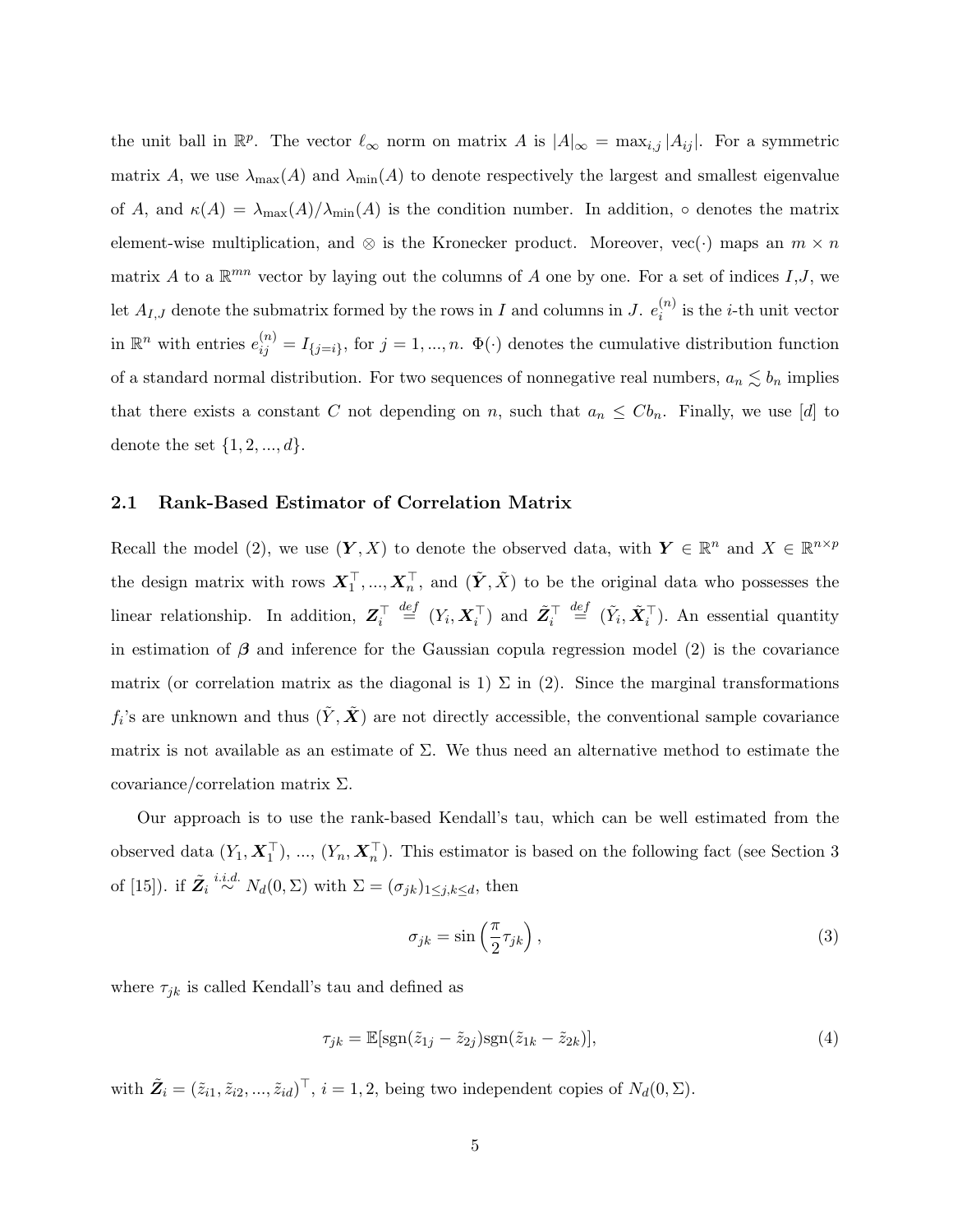Note that  $\tau_{jk}$  given in (4) is invariant under strictly increasing marginal transformations. This leads to an estimate of  $\tau_{ij}$  based on the observed data  $\mathbf{Z}_1$ , ...,  $\mathbf{Z}_n$  under the Gaussian copula regression model

$$
\hat{\tau}_{jk} = \frac{2}{n(n-1)} \sum_{1 \le i_1 < i_2 \le n} \text{sgn}(\tilde{Z}_{i_1j} - \tilde{Z}_{i_2j}) \text{sgn}(\tilde{Z}_{i_1k} - \tilde{Z}_{i_2k})
$$
\n
$$
= \frac{2}{n(n-1)} \sum_{1 \le i_1 < i_2 \le n} \text{sgn}(Z_{i_1j} - Z_{i_2j}) \text{sgn}(Z_{i_1k} - Z_{i_2k}), \quad 1 \le j, k \le d.
$$
\n
$$
(5)
$$

Denote by  $\hat{T} = (\hat{\tau}_{jk})_{d \times d}$  the Kendall's tau sample correlation matrix, and its population version  $T = (\tau_{jk})_{d \times d}$ . Let  $S_{i,i'} = (sgn(Z_{i1} - Z_{i'1}), ..., sgn(Z_{id} - Z_{i'd}))^{\top}$ , then

$$
\hat{T} = (\hat{\tau}_{jk})_{d \times d} = \frac{1}{n(n-1)} \sum_{i \neq i'}^{n} \mathbf{S}_{i,i'} \mathbf{S}_{i,i'}^{\top}.
$$
\n(6)

Based on the Kendall's tau, (3) immediately leads to the following estimator for the correlation matrix  $\Sigma$ ,

$$
\hat{\Sigma} = (\hat{\sigma}_{jk})_{d \times d} \quad \text{with} \quad \hat{\sigma}_{jk} = \sin\left(\frac{\pi}{2}\hat{\tau}_{jk}\right). \tag{7}
$$

We shall divide  $\Sigma$  into four sub-matrices, denoted by  $\Sigma_{XX}, \Sigma_{XY}, \Sigma_{YY}, \Sigma_{YY}$ , and their corresponding Kendall's tau based estimators are  $\hat{\Sigma}_{YY}, \hat{\Sigma}_{YX}, \hat{\Sigma}_{XY}, \hat{\Sigma}_{XX}$ , with  $\hat{\Sigma}_{YX} = \hat{\Sigma}_{XY}^{\top}$  and  $\Sigma_{YX} = \Sigma_{XY}^{\perp}.$ 

#### 2.2 Estimation of  $\beta$

We now introduce the procedure for estimating the sparse coefficient vector  $\beta$  in (2). If the marginal transformations  $f_i$ ,  $i = 0, 1, ..., p$  were given, then  $(\tilde{Y}_i, \tilde{X}_i^{\top})$  are available and in this case a natural approach to estimating  $\beta$  is to use the Lasso estimator

$$
\hat{\beta}_{\text{Lasso}} = \underset{\beta \in \mathbb{R}^p}{\arg \min} \{ \frac{1}{2n} ||\tilde{Y} - \tilde{X}\beta||_2^2 + \lambda ||\beta||_1 \}.
$$

Rewriting the objective function yields

$$
\hat{\beta}_{\text{Lasso}} = \underset{\beta \in \mathbb{R}^p}{\arg \min} \{ \frac{1}{2n} (\beta^\top \tilde{X}^\top \tilde{X} \beta - 2 \tilde{Y}^\top \tilde{X}) + \lambda ||\beta||_1 \}. \tag{8}
$$

Since  $(\tilde{Y}_i, \tilde{X}_i)$  are not directly accessible as the transformations  $f_i$ 's are unknown, the estimator given in (8) cannot be used. The quantities  $\tilde{X}^{\top} \tilde{X}/n$  and  $\tilde{Y}^{\top} \tilde{X}/n$  in (8) can be viewed as estimators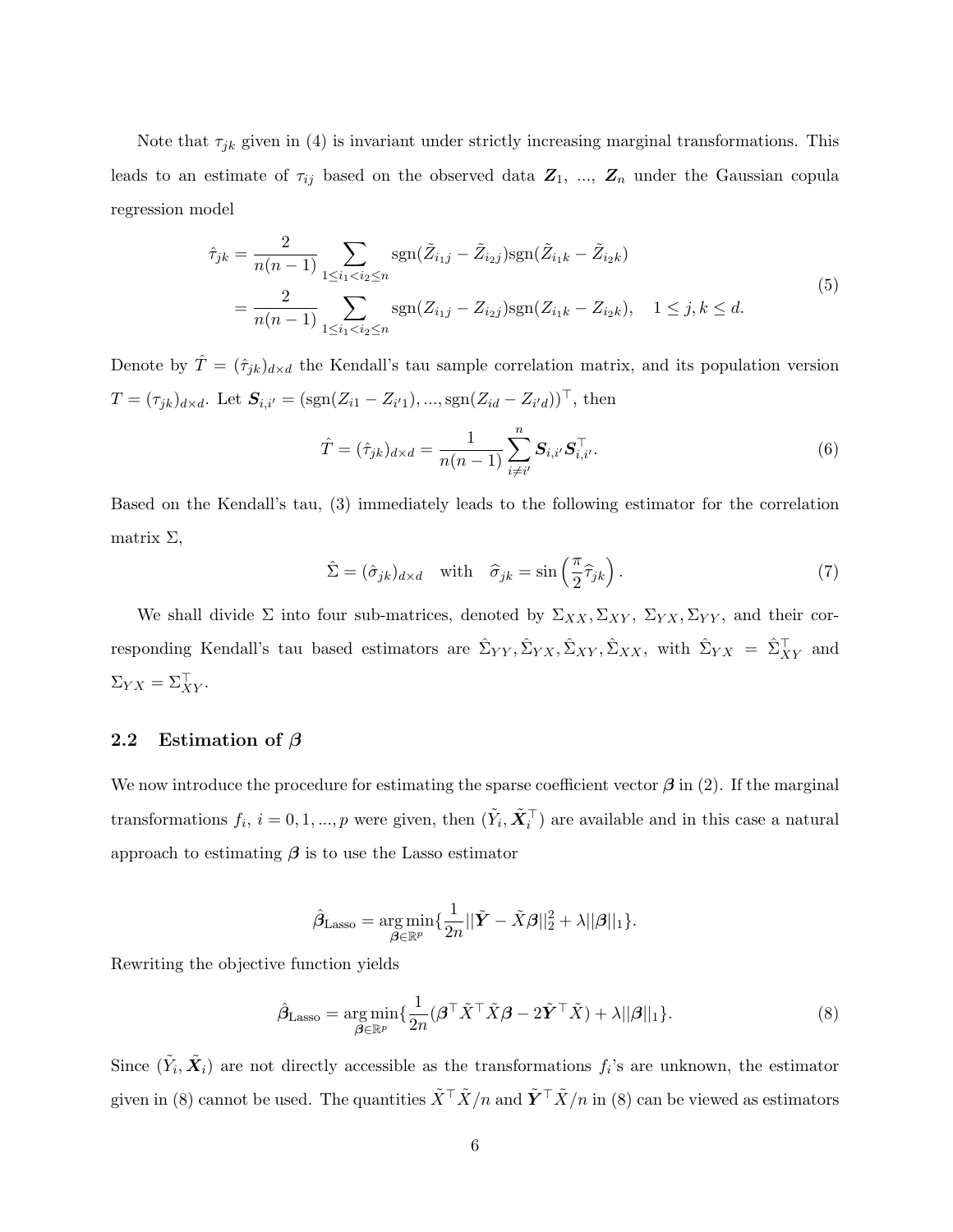of the covariances  $\Sigma_{XX}$  and  $\Sigma_{YX}$  respectively. From this perspective, it is natural to replace  $\tilde{X}^{\top} \tilde{X}/n$  and  $\tilde{Y}^{\top} \tilde{X}/n$  in (8) by the alternative covariance estimators  $\hat{\Sigma}_{XX}$  and  $\hat{\Sigma}_{YX}$  based on Kendall's  $\tau$  as discussed in Section 2.1. We thus propose the following  $\ell_1$  penalized minimization procedure for estimating  $\beta$ .

Algorithm 1: Adaptive estimator of  $\beta$ 

**Input:** Observed pairs  $(Y_1, X_1^{\perp}), ..., (Y_n, X_n^{\perp})$ , parameter  $\lambda > 0$ .

**Output:** Regularized estimator  $\hat{\boldsymbol{\beta}}(\lambda)$ .

- 1: Construct Kendall's tau based covariance estimators  $\hat{\Sigma}_{XX}$  and  $\hat{\Sigma}_{XY}.$
- 2: Set

$$
\hat{\boldsymbol{\beta}}(\lambda) = \underset{\boldsymbol{\beta} \in \mathbb{R}^p}{\arg \min} \{ \frac{1}{2} (\boldsymbol{\beta}^\top \hat{\boldsymbol{\Sigma}}_{XX} \boldsymbol{\beta} - 2\hat{\boldsymbol{\Sigma}}_{YX} \boldsymbol{\beta}) + \lambda ||\boldsymbol{\beta}||_1 \}. \tag{9}
$$

We now consider the properties of the estimator  $\hat{\beta}(\lambda)$  given in Algorithm 1. We first define the Restricted Strong Convexity (RSC) condition introduced in [25].

**Definition 1** (RSC). For a given sparsity level  $s \leq p$  and constant  $\alpha \geq 1$ , define the set  $C(s, \alpha) :=$  $\{\boldsymbol{\theta} \in \mathbb{R}^p : ||\boldsymbol{\theta}_{S^c}||_1 \leq \alpha ||\boldsymbol{\theta}_S||_1, S \subset \{1, ..., p\}, |S| \leq s\}.$  We say a matrix  $\Sigma \in \mathbb{R}^{p \times p}$  satisfies the restricted strong convexity (RSC) condition with constants  $(\gamma_1, s, \alpha)$ , if

$$
\boldsymbol{\theta}^{\top} \Sigma \boldsymbol{\theta} \geq \gamma_1 ||\boldsymbol{\theta}||_2^2 \quad \text{ for all } \boldsymbol{\theta} \in C(s; \alpha).
$$

The RSC condition is related to the restricted eigenvalue condition [2] used in the analysis of high-dimensional linear regression. See [25] for more detailed discussion on the RSC.

**Theorem 2.1.** Assume that  $\beta$  is s-sparse. Suppose that  $\kappa(\Sigma) \leq M$  for some  $M > 0$ , and  $\Sigma_{XX}$ satisfies the RSC with constants  $(\gamma_1, s, 3)$ . Let  $\hat{\boldsymbol{\beta}}(\lambda)$  be defined as (9). If  $s = o(\frac{n}{\log n})$  $\frac{n}{\log p}$ ), and the tuning parameter  $\lambda = C_1 \sqrt{\frac{\log p}{n}}$  $\frac{q\cdot p}{n}$  is chosen with  $C_1 > 2M$ , then with probability at least  $1 - 2p^{-1}$ ,

$$
||\hat{\boldsymbol{\beta}}(\lambda) - \boldsymbol{\beta}||_2 \lesssim \sqrt{\frac{s \log p}{n}} \quad \text{and} \quad ||\hat{\boldsymbol{\beta}}(\lambda) - \boldsymbol{\beta}||_1 \lesssim s\sqrt{\frac{\log p}{n}}.\tag{10}
$$

Furthermore, if  $|\Sigma_{X_S,X_{S^c}}|_{\infty} \leq 1-\alpha$  for some constant  $\alpha > 0$ , where  $S = \text{supp}(\beta)$  and  $X_S$  is its corresponding index set in  $\Sigma$ ,  $\min_{i \in S} |\beta_i| \geq \frac{8M}{\gamma_1} (1 + \frac{4(2-\alpha)}{\alpha}) \sqrt{\frac{s \log p}{n}}$  $\frac{\log p}{n}$ , then for  $\lambda = \frac{8M(2-\alpha)}{\alpha}$  $\sqrt{s \log p}$  $\frac{\log p}{n},$ with probability at least  $1 - 2p^{-1}$ ,

$$
sgn(\hat{\boldsymbol{\beta}}) = sgn(\hat{\boldsymbol{\beta}}(\lambda)).
$$
\n(11)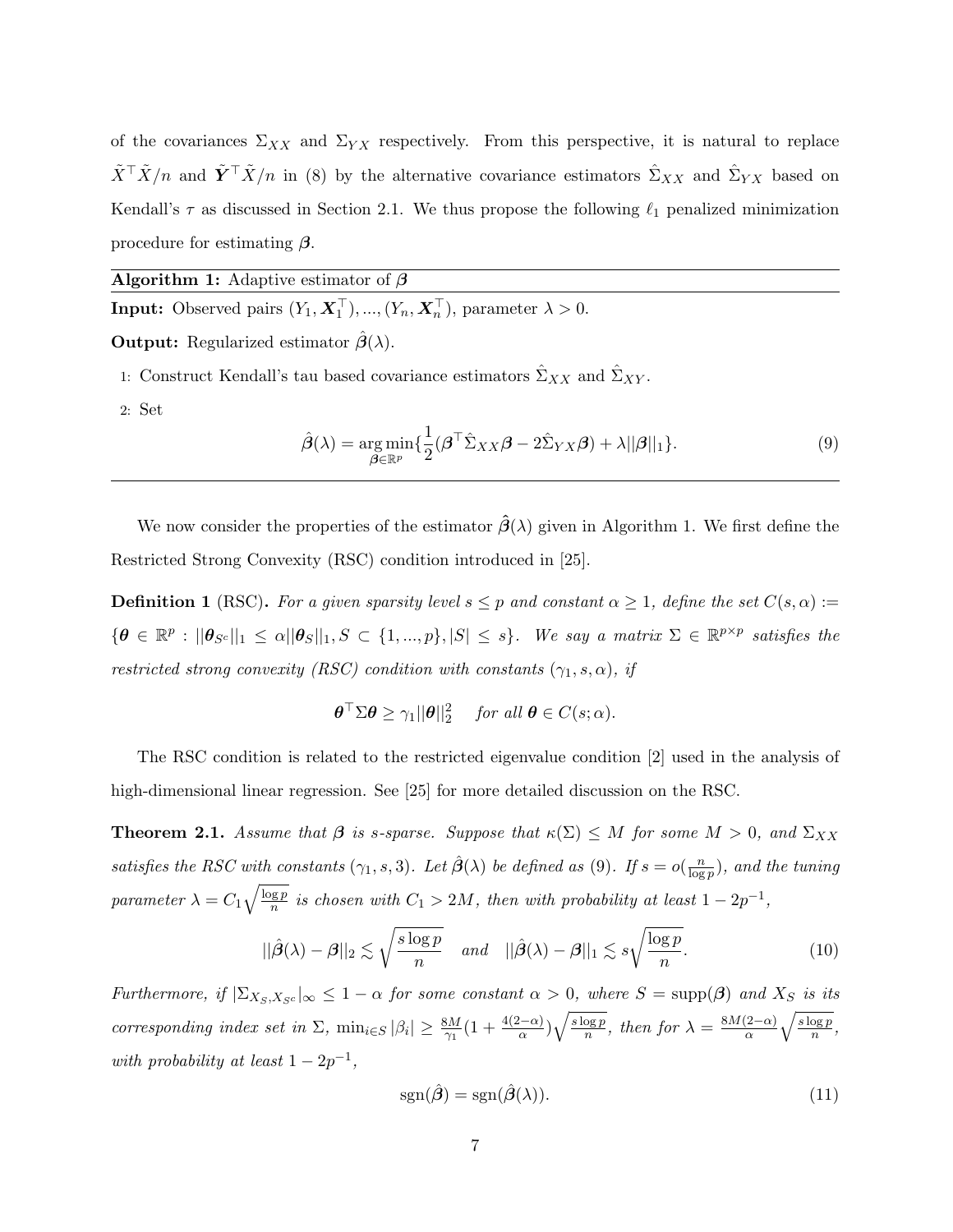The convergence rates of  $\hat{\beta}(\lambda)$  under the  $\ell_1$  and  $\ell_2$  norm losses given in (10) match the minimax lower bounds for high-dimensional linear regression [32]. This implies that  $\hat{\beta}(\lambda)$  is minimax rate optimal under the Gaussian copula regression model and achieves the same optimal rate attained by the regular Lasso for linear regression. In other words, the proposed procedure is adaptive to the unknown marginal transformations and gains this added flexibility for free in terms of convergence rate. The result given in (11) shows that, under regularity conditions,  $\hat{\beta}(\lambda)$  is sign consistent.

#### 2.3 Prediction

In addition to estimation of  $\beta$ , another problem of significant practical interest is predicting the response  $Y^*$  for a given value of the covariates  $\boldsymbol{x}^* = (x_1^*,...,x_p^*)$  based on the Gaussian copula regression model (2). In the oracle setting where the transformations  $f_0, ..., f_p$  and the coefficient vector  $\beta$  are known, then the optimal prediction of the response is

$$
\mu^* = f_0^{-1} \left( \sum_{i=1}^p f_i(x_i^*) \beta_i \right).
$$

Our goal is to construct a predictor  $\hat{\mu}^*$ , based only on the observed data  $(Y_1, \mathbf{X}_1), ..., (Y_n, \mathbf{X}_n)$ , that is close to the oracle predictor  $\mu^*$ .

Let  $F_0$  be the cumulative distribution function of Y and let  $F_i$  be the cumulative distribution function of  $X_i$  for  $i = 1, ..., p$ . As for the sample version, let  $\hat{F}_0$  be the empirical cumulative distribution function of  $\{Y_1, ..., Y_n\}$  and let  $\hat{F}_i$  be the empirical cumulative distribution function of  $\{X_{i1},...,X_{in}\}\$ for  $i=1,...,p.$  Set

$$
\hat{f}_i(t) = \Phi^{-1}(\hat{F}_i(t)).
$$
\n(12)

For a given value of the covariates  $x^* = (x_1^*, \ldots, x_p^*)$ , we define the predictor

$$
\hat{\mu}^* = \hat{f}_0^{-1} \left( \sum_{i=1}^p \hat{f}_i(x_i^*) \hat{\beta}(\lambda)_i \right),\tag{13}
$$

where  $\hat{\beta}(\lambda)$  is the estimator given in (9) and  $\hat{f}_0^{-1}$  is the generalized inverse of  $\hat{f}_0$ :

$$
\hat{f}_0^{-1}(t) = \inf\{x \in \mathbb{R} : \hat{f}_0(x) \ge t\}.
$$

We have the following result for the predictor  $\hat{\mu}^*$ .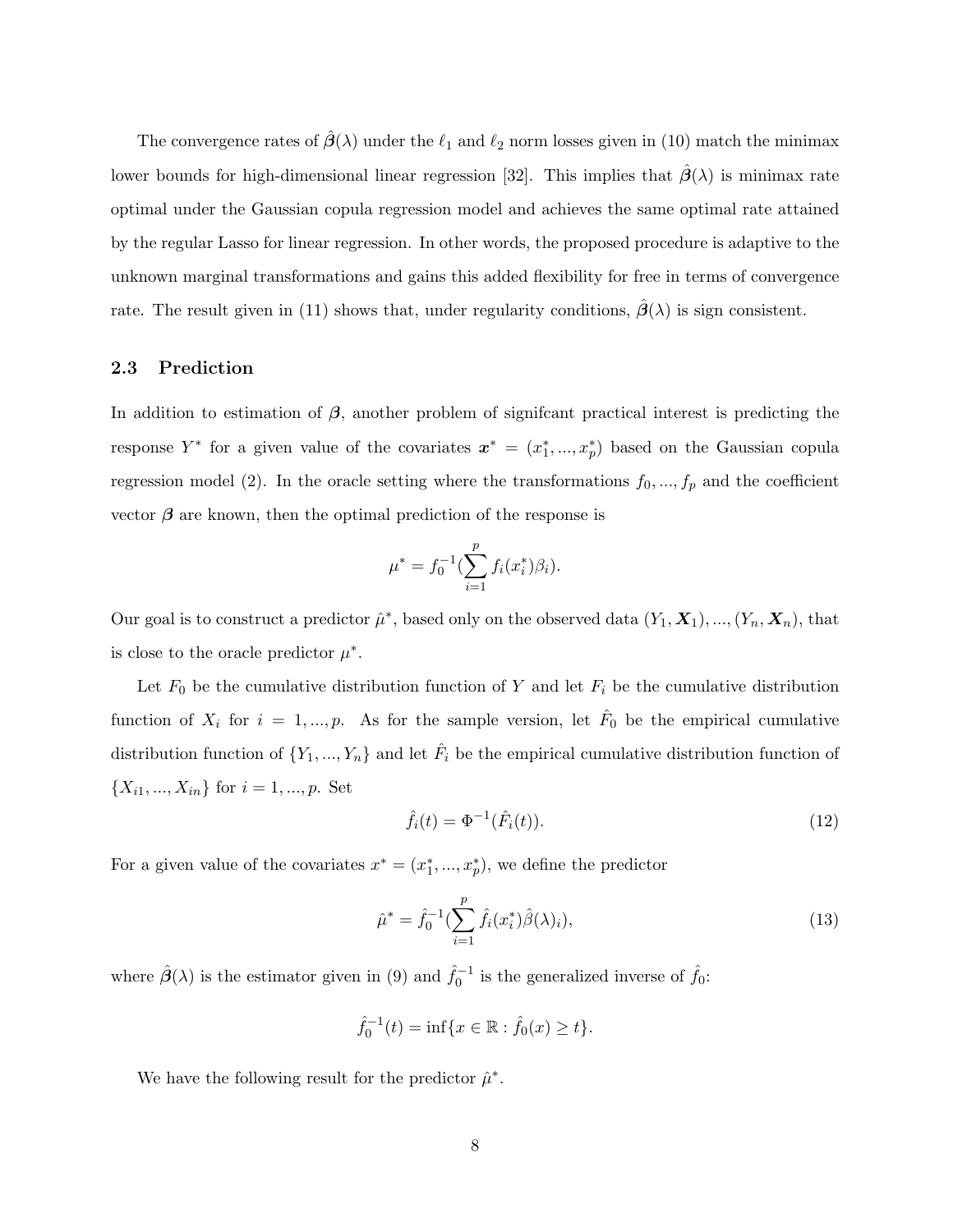**Theorem 2.2.** Suppose the conditions in Theorem 2.1 hold. Suppose for some constant  $c > 0$ ,  $|f_0(v_1) - f_0(v_2)| \geq c|v_1 - v_2|$  for all  $v_1, v_2 \in \mathbb{R}$ , and  $\max_{i=1,\dots,p} F_i(x_i^*) \in (\delta^*, 1 - \delta^*)$  for some constant  $\delta^* > 0$ . If  $s = o(\sqrt{\frac{n}{\log n}})$  $\frac{n}{\log p}$ ), then the predictor  $\hat{\mu}^*$  given in (13) satisfies, with probability at  $least 1-p^{-1}-n^{-1},$ 

$$
|\hat{\mu}^* - \mu^*| \lesssim s \sqrt{\frac{\log p}{n}}.
$$

This error bound is tight.  $f_0(\mu^*) = \sum_{i=1}^p f_i(x_i^*) \beta_i$  can be viewed as a linear functional of  $\beta$  with unknown weights  $f_i(x_i^*)$  (as the marginal transformations  $f_i$  are unknown). For high-dimensional linear regression, inference on the linear functionals of  $\beta$  with known weights has been considered in [5], where a lower bound of order  $s\sqrt{\frac{\log p}{n}}$  was established for estimation error and for the expected length of confidence intervals for linear functionals with "dense" weight vectors.

## 3 Statistical Inference

We turn in this section to statistical inference for the Gaussian copula regression model. The Lasso estimator is inherently biased as it is essential to trade variance and bias in order to achieve the optimal estimation performance. For statistical inference such as confidence intervals and hypothesis tests, it is desirable to use (nearly) unbiased pivotal estimators. Such an approach has been used in the construction of confidence intervals for high-dimensional linear regression in the recentliterature. See, for example, [5, 13, 37, 43]. We follow the same principle to de-bias the estimator  $\hat{\beta}(\lambda)$  given in Algorithm 1.

We begin by noting that  $\hat{\beta}(\lambda)$  satisfies the Karush-Kuhn-Tucker (KKT) condition

$$
\hat{\Sigma}_{XX}\hat{\boldsymbol{\beta}}(\lambda) - \hat{\Sigma}_{XY} + \lambda \partial ||\hat{\boldsymbol{\beta}}(\lambda)||_1 = 0,
$$
\n(14)

where  $\partial ||\hat{\beta}(\lambda)||_1$  is the subgradient of the  $\ell_1$  norm  $|| \cdot ||_1$ . Equation (14) can be rewritten as

$$
\hat{\Sigma}_{XX}(\hat{\boldsymbol{\beta}}(\lambda)-\boldsymbol{\beta})+\lambda\partial||\hat{\boldsymbol{\beta}}(\lambda)||_1=\hat{\Sigma}_{XY}-\hat{\Sigma}_{XX}\boldsymbol{\beta}.
$$

Suppose one has a good approximation of the "inverse" of  $\hat{\Sigma}_{XX}$ , say M, then

$$
M\hat{\Sigma}_{XX}(\hat{\beta}(\lambda)-\beta) + \lambda M \partial ||\hat{\beta}(\lambda)||_1 = M(\hat{\Sigma}_{XY} - \hat{\Sigma}_{XX}\beta),
$$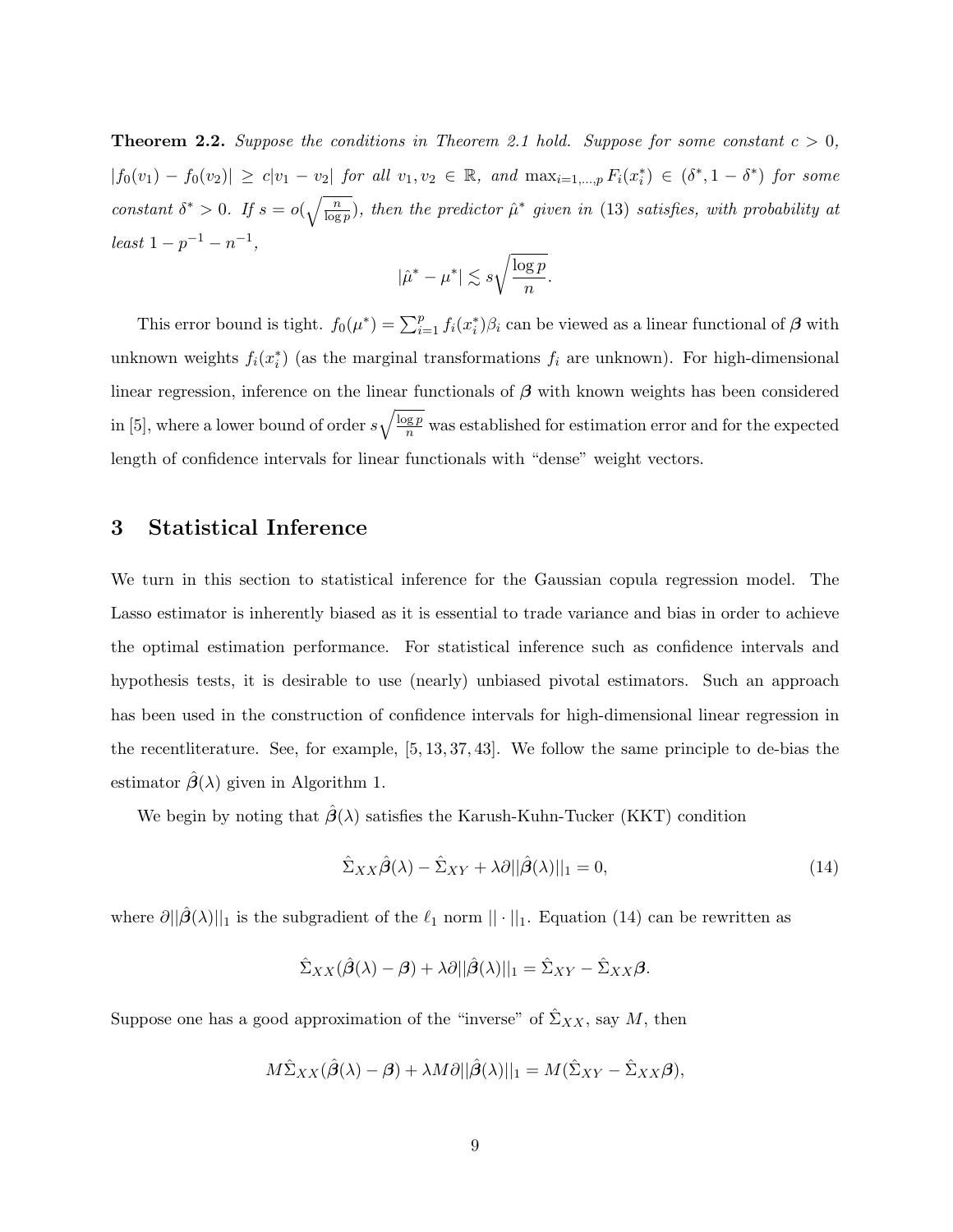and it follows

$$
(\hat{\beta}(\lambda) + \lambda M \partial ||\hat{\beta}(\lambda)||_1) - \beta = M(\hat{\Sigma}_{XY} - \hat{\Sigma}_{XX}\beta) + (I - M\hat{\Sigma}_{XX})(\hat{\beta}(\lambda) - \beta),\tag{15}
$$

where  $(I - M\hat{\Sigma}_{XX})(\hat{\beta}(\lambda) - \beta)$  is negligible under mild conditions. This analysis suggests the following de-biasing procedure:

$$
\hat{\boldsymbol{\beta}}^u = \hat{\boldsymbol{\beta}}(\lambda) + \lambda M \partial ||\hat{\boldsymbol{\beta}}(\lambda)||_1 = \hat{\boldsymbol{\beta}}(\lambda) + M(\hat{\Sigma}_{XY} - \hat{\Sigma}_{XX}\hat{\boldsymbol{\beta}}(\lambda)),
$$

where the second equality is from (14).

We need to construct the matrix M that is a good approximation of the "inverse" of  $\hat{\Sigma}_{XX}$ . We proceed with two objectives in mind: One is to control  $|M\hat{\Sigma}_{XX}|_{\infty}$  and another is to control the variance of  $\hat{\beta}_i^u$ . The latter is for the precision of the statistical inference procedures. For example, the length of the confidence intervals for  $\beta_i$  is proportional to the standard deviation of  $\hat{\beta}_i^u$ . Assuming that  $(I - M\hat{\Sigma}_{XX})(\hat{\beta}(\lambda) - \beta)$  is negligible, the variance of  $\hat{\beta}_i^u$  is determined by that of  $m_i^{\top}(\hat{\Sigma}_{XY} - \hat{\Sigma}_{XX}\beta)$ , where  $m_i$  is the *i*-th column of M. Let  $u_i = (0, m_i^{\top})^{\top}$  and  $v_0 = (1, -\boldsymbol{\beta}^\top)^\top \in \mathbb{R}^d$ ,

$$
\boldsymbol{m}_i^{\top}(\hat{\Sigma}_{XY}-\hat{\Sigma}_{XX}\boldsymbol{\beta})=\boldsymbol{u}_i\hat{\Sigma}\boldsymbol{v}_0^{\top}.
$$

It will be shown in Lemma 6.3 in Section 6 that the asymptotic variance of  $\sqrt{n}$ **u**<sub>i</sub> $\hat{\Sigma}$ **v**<sub>0</sub><sup>T</sup> is

$$
\pi^2 \sigma_{g1(\boldsymbol{u}_i)}^2 \stackrel{def}{=} \pi^2 \text{Var}(g_1(\boldsymbol{Z}; \boldsymbol{u}_i)), \tag{16}
$$

where  $g_1(\mathbf{Z}; \mathbf{u}_i) = \mathbb{E}[g(\mathbf{Z}, \mathbf{Z}'; \mathbf{u}_i)|\mathbf{Z}]$ , and  $g(\mathbf{Z}, \mathbf{Z}'; \mathbf{u}_i)$  is defined as

$$
g(\boldsymbol{Z},\boldsymbol{Z}';\boldsymbol{u}_i) = \text{sgn}(\boldsymbol{Z}-\boldsymbol{Z}')^\top(\boldsymbol{u}_i\boldsymbol{v}_0^\top\circ\,\cos(\frac{\pi}{2}T))\text{sgn}(\boldsymbol{Z}-\boldsymbol{Z}')
$$

for  $\mathbf{Z}, \mathbf{Z}' \stackrel{i.i.d}{\sim} N_d(0,\Sigma)$  and  $\mathbf{u}_i \in \mathbb{R}^d$ . We need a good estimate of  $\sigma_{g1(\mathbf{u}_i)}^2$ . Note that (16) can be further expressed as

$$
\sigma_{g1(\boldsymbol{u}_i)}^2 = \text{Var}(g_1(\boldsymbol{Z}; \boldsymbol{u}_i)) = \text{vec}(\boldsymbol{u}_i \boldsymbol{v}_0^\top \circ \text{cos}(\frac{\pi}{2}T))^\top \cdot \Sigma_{h_Z} \cdot \text{vec}(\boldsymbol{u}_i \boldsymbol{v}_0^\top \circ \text{cos}(\frac{\pi}{2}T)).
$$
 (17)

Here  $\Sigma_{h_Z} = \text{Var}(h_Z(\mathbf{Z})) \in \mathbb{R}^{d^2 \times d^2}$  is the covariance matrix of  $h_Z(\mathbf{Z}) = \mathbb{E}[\text{sgn}(\mathbf{Z} - \mathbf{Z}') \otimes \text{sgn}(\mathbf{Z} - \mathbf{Z}')]$  $\mathbf{Z}'/|\mathbf{Z}| \in \mathbb{R}^{d^2}$ , which can be estimated by

$$
\hat{\Sigma}_{h_Z} = \frac{1}{n} \sum_{i=1}^n (\hat{h}_Z(\mathbf{Z}_i) - \frac{1}{n} \sum_{i'=1}^n \hat{h}_Z(\mathbf{Z}_{i'})) (\hat{h}_Z(\mathbf{Z}_i) - \frac{1}{n} \sum_{i'=1}^n \hat{h}_Z(\mathbf{Z}_{i'}))^\top,
$$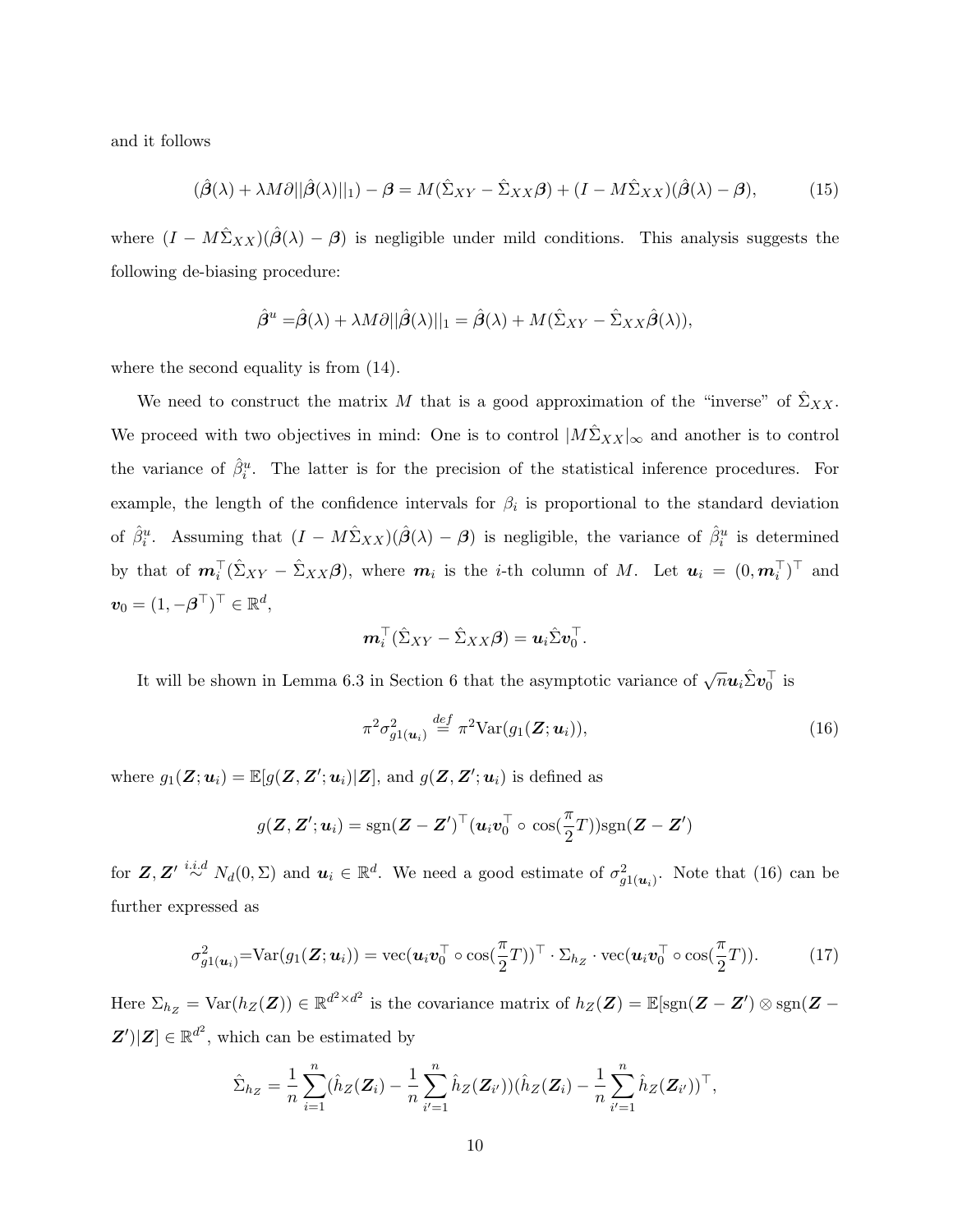where  $\hat{h}_Z(\mathbf{Z}_i) = \frac{1}{n-1} \sum_{i' \neq i}^n \text{sgn}(\mathbf{Z}_i - \mathbf{Z}_{i'}) \otimes \text{sgn}(\mathbf{Z}_i - \mathbf{Z}_{i'}).$ 

Then a good estimate of  $\sigma_{g1(\boldsymbol{u}_i)}^2$  is given by

$$
\hat{\sigma}_{g1(\boldsymbol{u}_i)}^2 = \text{vec}(\boldsymbol{u}_i \hat{\boldsymbol{v}}^\top \circ \text{cos}(\frac{\pi}{2} \hat{T}))^\top \hat{\Sigma}_{h_Z} \text{vec}(\boldsymbol{u}_i \hat{\boldsymbol{v}}^\top \circ \text{cos}(\frac{\pi}{2} \hat{T})),
$$

where  $\hat{\boldsymbol{v}} = (1, \hat{\boldsymbol{\beta}}(\lambda)^{\top})^{\top}$ .

We are ready to present the de-biasing procedure. To simplify the notation, we define  $x(\boldsymbol{u})$ :  $\mathbb{R}^d \to \mathbb{R}^{d^2}$ , with  $x(\boldsymbol{u}) = \text{vec}(\boldsymbol{u}\boldsymbol{v}_0^{\top} \circ \text{cos}(\frac{\pi}{2}T))$ , and  $\hat{x}(\boldsymbol{u}) : \mathbb{R}^d \to \mathbb{R}^{d^2}$ , with  $\hat{x}(\boldsymbol{u}) = \text{vec}(\boldsymbol{u}\hat{\boldsymbol{v}}^{\top} \circ \text{cos}(\frac{\pi}{2}\hat{T}))$ . Then

$$
\sigma_{g_1(\boldsymbol{u})}^2 = x(\boldsymbol{u})^\top \Sigma_{h_Z} x(\boldsymbol{u}) \quad \text{ and } \quad \hat{\sigma}_{g_1(\boldsymbol{u})}^2 = \hat{x}(\boldsymbol{u})^\top \hat{\Sigma}_{h_Z} \hat{x}(\boldsymbol{u}).
$$

Algorithm 2: De-biased estimator of  $\beta$ 

**Input:** Observed pairs 
$$
(Y_1, \mathbf{X}_1^{\top}), ..., (Y_n, \mathbf{X}_n^{\top})
$$
, parameters  $a \in (0, \frac{1}{12}), b > 0, \mu > 0, \lambda > 0$ .  
**Output:** De-biased estimator  $\hat{\beta}^u$ .

- 1: Construct Kendall's tau based covariance estimators  $\hat{\Sigma}_{XY}$  and  $\hat{\Sigma}_{XX}$ .
- 2: Let

$$
\hat{\boldsymbol{\beta}}(\lambda) = \min_{\boldsymbol{\beta} \in \mathbb{R}^p} \{ \frac{1}{2} (\boldsymbol{\beta}^\top \hat{\Sigma}_{XX} \boldsymbol{\beta} - 2\hat{\Sigma}_{YX} \boldsymbol{\beta}) + \lambda ||\boldsymbol{\beta}||_1 \}. \tag{18}
$$

- 3: for  $i = 1, 2, ..., p$  do
- 4: Let  $u_i$  be a solution of

$$
\begin{aligned}\n\text{minimize} & \quad \hat{x}(\mathbf{u})^{\top} \hat{\Sigma}_{h_Z} \hat{x}(\mathbf{u}) \\
\text{subject to} & \quad ||\hat{\Sigma}_{XX} \mathbf{u}[2:d] - e_i^{(p)}||_{\infty} \le \mu \\
& \mathbf{u}[1] = 0 \\
& \quad b^{-1} n^{-a} \le ||\mathbf{u}||_2 \le ||\mathbf{u}||_1 \le bn^{a/2}\n\end{aligned} \tag{19}
$$

- 5: Set  $M = (u_1[2:p+1],...,u_p[2:p+1])$ . If any of the above problems is not feasible, then set  $M = I_{p \times p}$ .
- 6: Define  $\hat{\beta}^u$  as

$$
\hat{\beta}^u = \hat{\beta}(\lambda) + M(\hat{\Sigma}_{XY} - \hat{\Sigma}_{XX}\hat{\beta}(\lambda)).\tag{20}
$$

Note that (19) is a convex program and can be solved efficiently. Let  $K = \cos(\frac{\pi}{2}\hat{T}) =$  $(\boldsymbol{K}_1, ..., \boldsymbol{K}_d), \ \boldsymbol{\check{u}} = (\boldsymbol{u}^\top, ..., \boldsymbol{u}^\top)^\top \in \mathbb{R}^{d^2}$ , and  $\boldsymbol{\check{D}} = \text{diag}(v_1 \text{ diag}(\boldsymbol{K}_1), ..., v_d \text{ diag}(\boldsymbol{K}_d)).$  Then  $\hat{\sigma}_{g_1(\boldsymbol{u})}^2$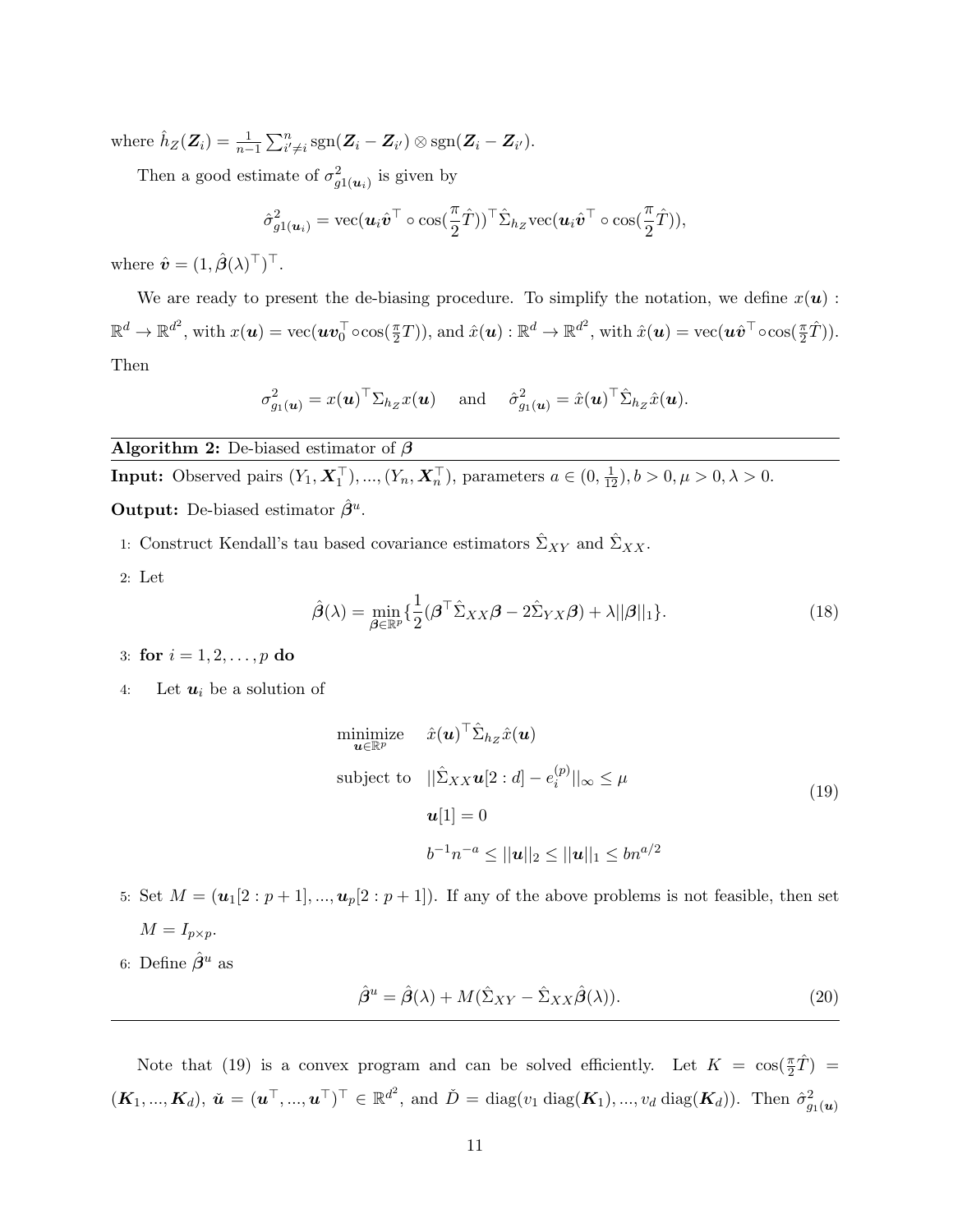can be rewritten as

$$
\hat{\sigma}_{g_1(\boldsymbol{u})}^2 = \hat{x}(\boldsymbol{u})^\top \hat{\Sigma}_{h_Z} \hat{x}(\boldsymbol{u}) = \check{\boldsymbol{u}}^\top \check{D} \hat{\Sigma}_{h_Z} \check{D} \check{\boldsymbol{u}}.
$$
\n(21)

Hence  $\hat{\sigma}_{g_1(u)}^2$  is convex with respect to **u**. Since the constraints of (19) are a convex set of **u**, these two facts together imply that (19) is a convex program. Note that the first constraint in (19) is to make sure that M is a good approximation of  $\hat{\Sigma}_{XX}^{-1}$ , and the third constraint is for the convenience of theoretical analysis, in practice  $b$  can be chosen sufficiently large so that it does not affect the numerical performance of the algorithm.

The following theorem states the distributional property of  $\hat{\beta}^u$  that will serve as the basis for the construction of statistical inference procedures.

**Theorem 3.1.** Suppose for some constants  $M_i > 0$ ,  $i = 1, 2, 3$ , that  $\frac{1}{M_1} \leq \lambda_{\min}(\Sigma) \leq \lambda_{\max}(\Sigma) \leq$  $M_1, \, ||\Sigma^{-1}||_1 < M_2, \text{ and } \lambda_{\min}(\Sigma_{h_Z}) > M_3.$  Suppose  $s = o(\frac{\sqrt{n}}{\log n})$  $\frac{\sqrt{n}}{\log p}$  and  $\mu = a \sqrt{\frac{\log p}{n}}$  $\sqrt{\frac{\log p}{n}}$ , and  $\lambda = c \sqrt{\frac{\log p}{n}}$ n in Algorithm 2 are chosen with  $a > 4M_2$  and  $c > 2M_1^2$ . Then for any fixed  $1 \le i \le p$  and for all  $x \in \mathbb{R},$ 

$$
\lim_{n \to \infty} \sup_{\beta \in \mathbb{R}^{p-1}, ||\beta||_0 \le s} \left| P\left(\frac{\sqrt{n}(\hat{\beta}_i^u - \beta_i)}{\pi \sqrt{\hat{x}(u_i)^\top \hat{\Sigma}_{h_Z} \hat{x}(u_i)}} \le x \right) - \Phi(x) \right| = 0. \tag{22}
$$

Theorem 3.1 shows that the estimator  $\hat{\beta}^u$  possesses the similar distributional property as that of the de-biased Lasso estimator in [13], although the observed data here have a linear relationship only after unknown transformations.

The asymptotic normality result given in (22) can be used to construct confidence intervals and hypothesis tests for any given coordinate  $\beta_i$ . Let  $z_{\alpha/2} = \Phi^{-1}(1 - \alpha/2)$ .

**Corollary 3.1.** Suppose the conditions of Theorem 3.1 hold. Then for any given  $1 \le i \le p$ ,

$$
CI_i = \left[\beta_i^u - z_{\alpha/2}\pi \sqrt{\frac{\hat{x}(\boldsymbol{u}_i)^\top \hat{\Sigma}_{h_Z}\hat{x}(\boldsymbol{u}_i)}{n}}, \quad \beta_i^u + z_{\alpha/2}\pi \sqrt{\frac{\hat{x}(\boldsymbol{u}_i)^\top \hat{\Sigma}_{h_Z}\hat{x}(\boldsymbol{u}_i)}{n}}\right]
$$
(23)

is an asymptotically  $(1 - \alpha)$  level confidence interval for  $\beta_i$ .

It is of practical interest to test whether a given covariate  $X_i$  is related to the response Y. In the context of the Gaussian copula regression model, this can be formulated as testing an individual null hypothesis  $H_{0,i}$ :  $\beta_i = 0$  versus the alternative  $H_{1,i}$ :  $\beta_i \neq 0$ . To test  $H_{0,i}$  against  $H_{1,i}$  at the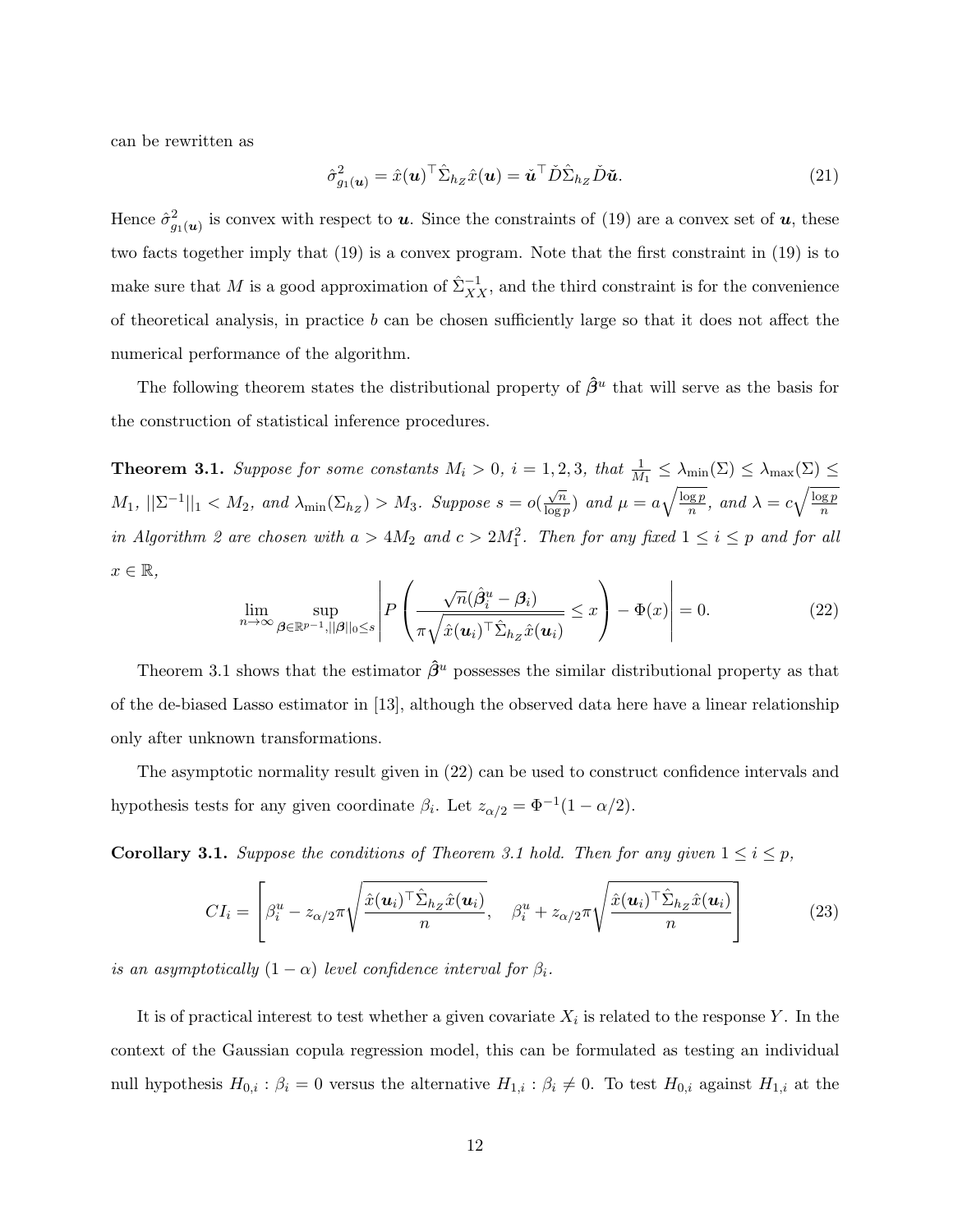nominal level  $\alpha$  for some  $0 < \alpha < 1$ , based on the asymptotic normality result given in Theorem 3.1, we introduce the test

$$
\hat{\Psi}_i = I\left(\frac{\sqrt{n}|\hat{\beta}_i^u|}{\pi\sqrt{\hat{x}(\boldsymbol{u}_i)^\top\hat{\Sigma}_{h_Z}\hat{x}(\boldsymbol{u}_i)}} > z_{\alpha/2}\right).
$$
\n(24)

Let  $\Psi_i$  be any test for testing  $H_{0,i}$ :  $\beta_i = 0$  versus  $H_{1,i}$ :  $\beta_i \neq 0$ . Define  $\alpha_n(\Psi_i)$  be the size of the test over the collection of s-sparse vectors, i.e.,

$$
\alpha_n(\Psi_i) = \sup \{ P_{\beta}(\Psi_i = 1) : \beta \in \mathbb{R}^p, ||\beta||_0 \le s, \beta_i = 0 \}.
$$

For the power of the test, we consider the collection of s-sparse vectors with  $|\beta_i| \geq \gamma$  for some given  $\gamma > 0$  and define the power

$$
\zeta_n(\Psi_i; \gamma) = \inf \{ P_{\boldsymbol{\beta}}(\Psi_i = 1) : \boldsymbol{\beta} \in \mathbb{R}^p, ||\boldsymbol{\beta}||_0 \le s, |\beta_i| \ge \gamma \}.
$$

**Corollary 3.2.** Suppose the conditions of Theorem 3.1 hold. The test  $\hat{\Psi}_i$  defined in (24) satisfies

$$
\lim_{n \to \infty} \alpha_n(\hat{\Psi}_i) \le \alpha \quad and \quad \liminf_{n \to \infty} \frac{\zeta_n(\hat{\Psi}_i; \gamma)}{\zeta_n^*(\gamma)} \ge 1,
$$
\n(25)

where  $\zeta_n^*(\gamma) \stackrel{def}{=} G(\alpha, \frac{\sqrt{n}\gamma}{\pi \sigma_{\alpha, \alpha}})$  $\frac{\sqrt{n}\gamma}{\pi \sigma_{g_1(\boldsymbol{u})}}$  with the function  $G(\cdot, \cdot)$  defined by

$$
G(\alpha, u) = 2 - \Phi(z_{\alpha/2} + u) - \Phi(z_{\alpha/2} - u).
$$

for  $0 < \alpha < 1$  and  $u \in \mathbb{R}^+$ .

Consider the problem of testing an individual null hypothesis  $H_{0,i}$ :  $\beta_i = 0$  versus the alternative  $H_{1,i}: \beta_i \neq 0$  under the linear model

$$
\tilde{Y}_i = \tilde{\boldsymbol{X}_i}^\top \boldsymbol{\beta} + \epsilon_i, \quad i = 1, 2, ..., n,
$$
\n(26)

with  $\tilde{\mathbf{X}}_i \stackrel{i.i.d}{\sim} N(0, \Sigma_{XX})$  and  $\epsilon_i \sim N(0, \sigma^2)$ . As shown in [12], for any test  $\Psi_i$ , if  $\alpha_n(\Psi_i) \leq \alpha$ , then

$$
\limsup_{n \to \infty} \zeta_n(\Psi_i; \gamma) \le G(\alpha, \frac{\sqrt{n}\gamma}{\sigma_d}),
$$

where

$$
\sigma_d = \frac{\sigma}{\sqrt{\sigma_{ii} - \Sigma_{i,S} \Sigma_{S,S}^{-1} \Sigma_{S,i}}}.
$$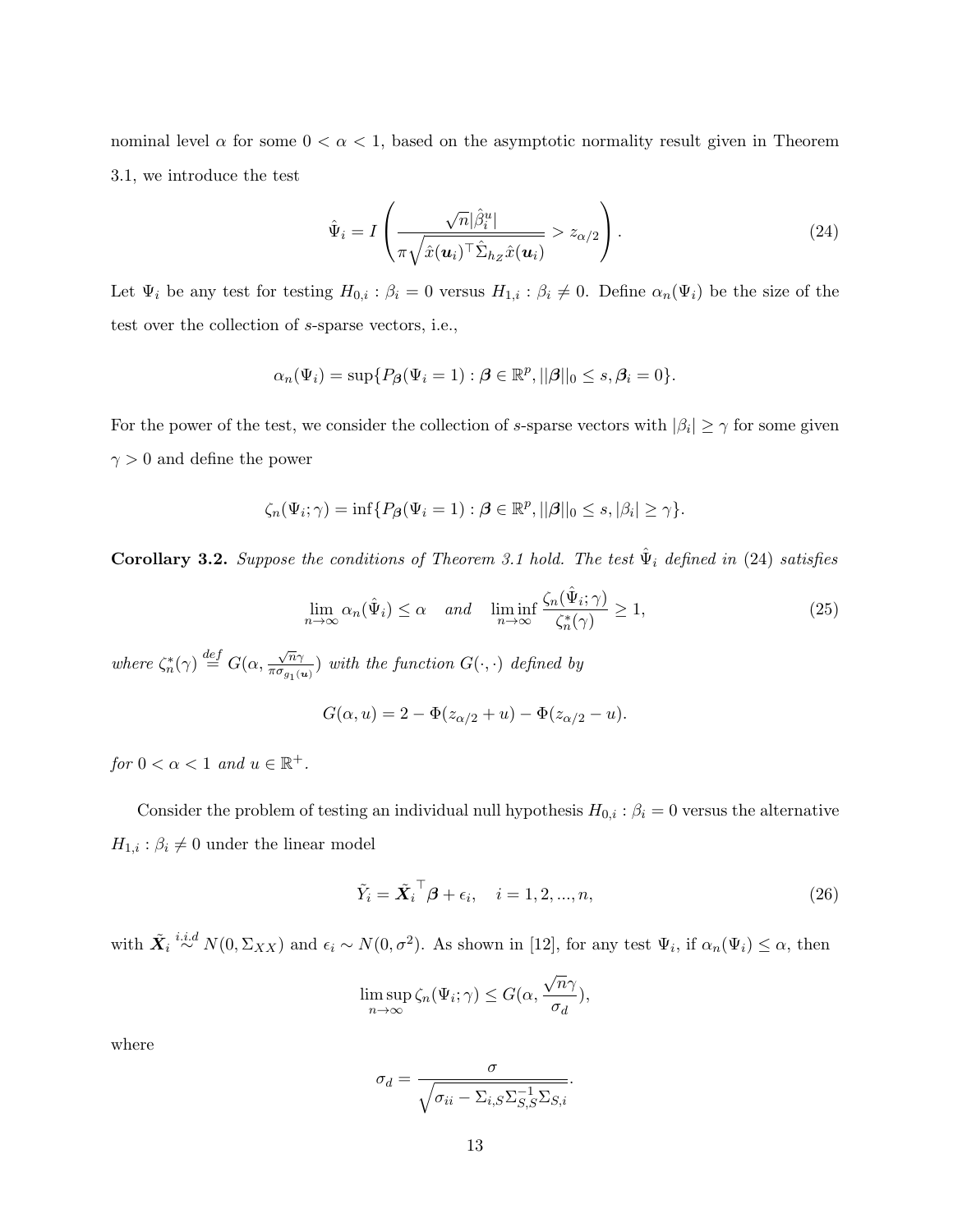Hence, our test  $\hat{\Psi}_i$  has nearly optimal power in the following sense: it has power at least as large as the power of any other test  $\Psi_i$  based on a sample of size  $\frac{n}{C_d}$ , where the factor  $C_d = \frac{\pi \sigma_{g_1(u_i)}}{\sigma_d}$ .

The results show that the proposed confidence intervals and hypothesis tests share the similar properties as those optimal procedures for the high-dimensional linear regression. They are more flexible in the sense that they are adaptive to unknown monotone marginal transformations.

## 4 Numerical Performance

The proposed estimation and inference procedures are easy to implement. We investigate in this section the numerical performance of the adaptive estimator (9), and we denote it by  $\hat{\boldsymbol{\beta}}_{\text{Copula}}(\boldsymbol{Y},X)$ in this section, as well as the confidence procedure through simulations. The procedures are also applied to the analysis of the Communities and Crime Unnormalized Data from the UCI Machine Learning Repository.

#### 4.1 Simulation Results for Estimation Accuracy

We first consider the performance of the the proposed estimator in Gaussian copula regression model defined in (9) by comparing its Root Mean Square error and model selection error with those of the regular Lasso estimator  $\hat{\beta}_{\text{Lasso}}(\boldsymbol{Y}, X)$  that is performed on  $(\boldsymbol{Y}, X)$  directly, and the Lasso estimator  $\hat{\beta}_{\text{Lasso}}(\tilde{Y}, \tilde{X})$  that is performed on  $(\tilde{Y}, \tilde{X})$ , in which case we assume the marginal transformations  $f_i$  are known and  $\tilde{Y}$  is linear on  $\tilde{X}$ .

The simulation setup is as follows. Three cases,  $(n, p, s) = (150, 50, 10), (300, 100, 20), (400,$ 400, 20) and (400, 200, 20), are analyzed. In each case, we first generate a random Gaussian matrix  $A = (a_{i,j})_{1 \leq i,j \leq d}$  where  $d = p + 1$  and  $a_{i,j} \stackrel{i.i.d.}{\sim} N(0, 1)$ , then we make the last  $p - s$  columns of A orthogonal to the first column of A via the Gram-Schmidt process, and obtain matrix B. We then set the covariance matrix  $\Sigma = D^{-1/2} (B^{\top}B + I)^{-1} D^{-1/2}$ , where  $D = \text{diag}((B^{\top}B + I)^{-1})$ . By this procedure, we zero out the last  $p - s$  entries in the first column of  $\Sigma^{-1}$ , and guarantee the diagonal of  $\Sigma$  to be one. Finally, we generate n i.i.d samples  $(\tilde{Y}_i, \tilde{X}_i^{\top}) \sim N_d(0, \Sigma)$ . For each choice of  $(n, p, s)$ , we consider two settings. In the first setting, we set  $Y_i = \exp(\tilde{Y}_i)$ ,  $X_{ij} = 2\tilde{X}_{ij}^5 + 1$  for  $j = 1, 2, ..., 10, X_{ij} = -\exp(\tilde{X}_{ij})$  for  $j = 11, 12, ..., 30$ , except for  $X_{i,21} = \Phi(\tilde{X}_{i,21})$ , bounded by 0 and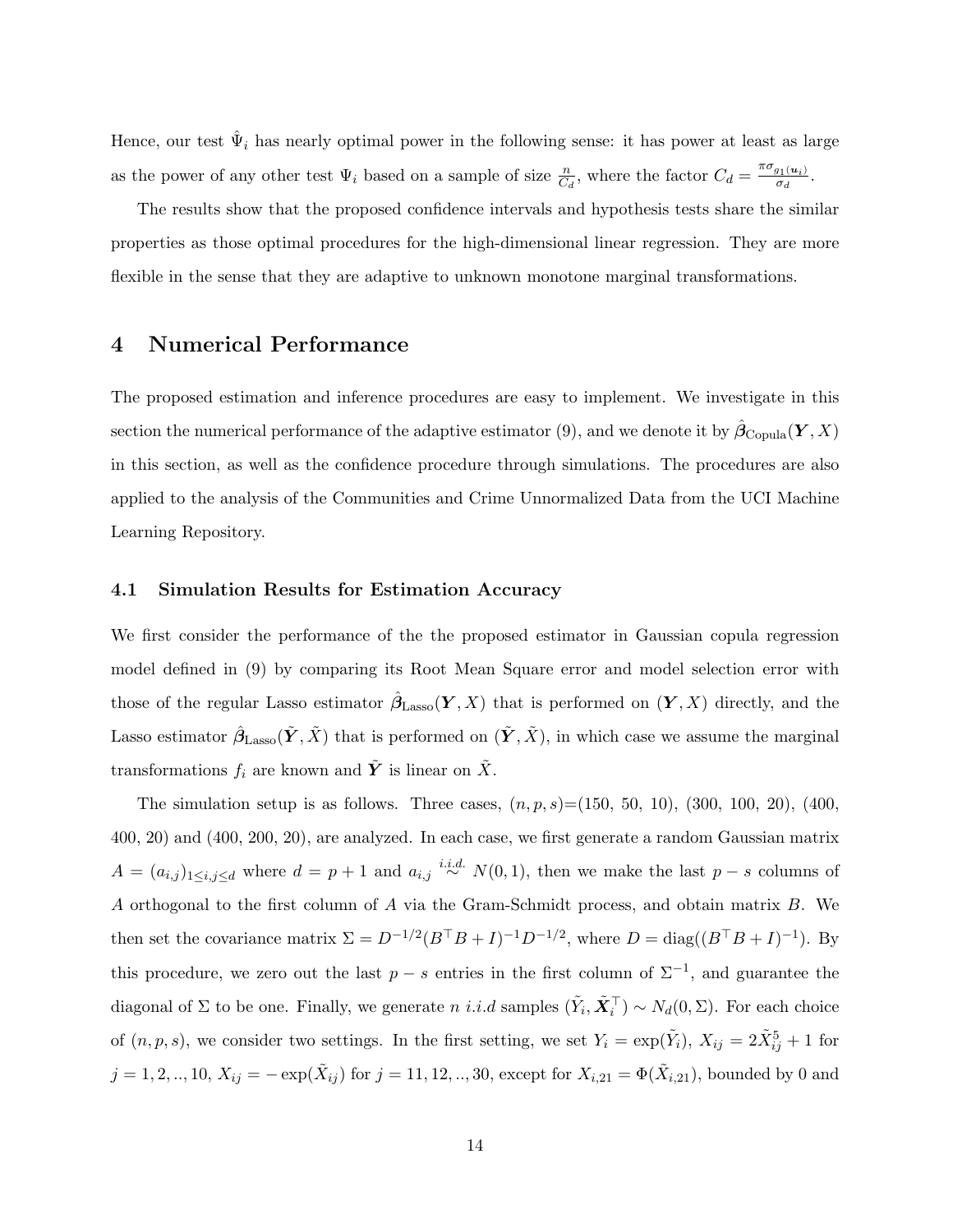1, while in the second setting we constrain  $Y_i \in [0,1]$  and set  $Y_i = \Phi(\tilde{Y}_i)$  with  $X_{ij}$ 's transformed the same way as the first setting.

In each setting, the simulation is repeated  $N_{\text{sim}} = 500$  times and the tuning parameter  $\lambda$  is selected via 5-fold cross validation. The accuracy of the estimators is measured by the average Root Mean Square error

$$
e_{\rm est} = \frac{1}{N_{\rm sim}} \sum_{i=1}^{N_{\rm sim}} ||\hat{\beta} - \beta||_2,
$$

and the model selection error

$$
e_\text{selection} = \frac{1}{N_\text{sim}} \sum_{i=1}^{N_\text{sim}} (\frac{1}{p} \sum_{j=1}^p I(\hat{\beta}_j \neq \beta_j)).
$$

The simulation results for the three different estimates  $\hat{\boldsymbol{\beta}}_{\text{Copula}}(\boldsymbol{Y},X)$ ,  $\hat{\boldsymbol{\beta}}_{\text{Lasso}}(\tilde{\boldsymbol{Y}},\tilde{X})$  and  $\hat{\boldsymbol{\beta}}_{\text{Lasso}}(\boldsymbol{Y},X)$ are summarized in Table 1.

|                    | $\beta_{\rm Copula}({\bm Y},X)$ |           | $\bm{\beta}_{\rm Lasso}(\tilde{\bm{Y}}, \tilde{X})$ |           | $\beta_{\rm Lasso} (Y, X)$ |           |
|--------------------|---------------------------------|-----------|-----------------------------------------------------|-----------|----------------------------|-----------|
| (n, p, s)          | $e_{\rm selection}$             | $e_{est}$ | $e_{\rm selection}$                                 | $e_{est}$ | $e_{\rm selection}$        | $e_{est}$ |
| $(150, 50, 10)_1$  | 0.119                           | 1.296     | 0.122                                               | 1.301     | 0.236                      | 1.680     |
| $(150, 50, 10)_2$  | 0.119                           | 1.296     | 0.122                                               | 1.301     | 0.324                      | 1.721     |
| $(300, 100, 20)_1$ | 0.121                           | 1.698     | 0.116                                               | 1.666     | 0.247                      | 2.306     |
| $(300, 100, 20)_2$ | 0.121                           | 1.698     | 0.116                                               | 1.666     | 0.453                      | 4.334     |
| $(400, 200, 20)_1$ | 0.068                           | 2.202     | 0.082                                               | 1.554     | 0.143                      | 1.799     |
| $(400, 200, 20)_2$ | 0.068                           | 2.202     | 0.082                                               | 1.554     | 0.395                      | 4.712     |
| $(400, 400, 40)_1$ | 0.098                           | 2.104     | 0.094                                               | 2.021     | 0.123                      | 2.114     |
| $(400, 400, 40)_2$ | 0.098                           | 2.104     | 0.094                                               | 2.021     | 0.325                      | 9.854     |

Table 1: Simulation results for the synthetic data described in Section 4. The results corresponds to model selection error  $e_{\text{selection}}$  and estimation error  $e_{\text{est}}$  for  $\hat{\beta}_{\text{Copula}}(Y,X)$ ,  $\hat{\beta}_{\text{Lasso}}(\tilde{Y},\tilde{X})$  and  $\hat{\beta}_{\text{Lasso}}(\boldsymbol{Y}, X)$ . The subscript i  $(i = 1, 2)$  in  $(n, p, s)_i$  denotes the *i*-th setting of transformations

Table 1 shows that the performance of the proposed estimator  $\hat{\beta}_{\text{Copula}}(Y,X)$ , which does not require the knowledge of the marginal transformations  $f_i$ , is as good as the oracle estimator  $\hat{\beta}_{\text{Lasso}}(\tilde{Y}, \tilde{X})$ , which assumes the full knowledge of the transformations  $f_i$ . As expected, applying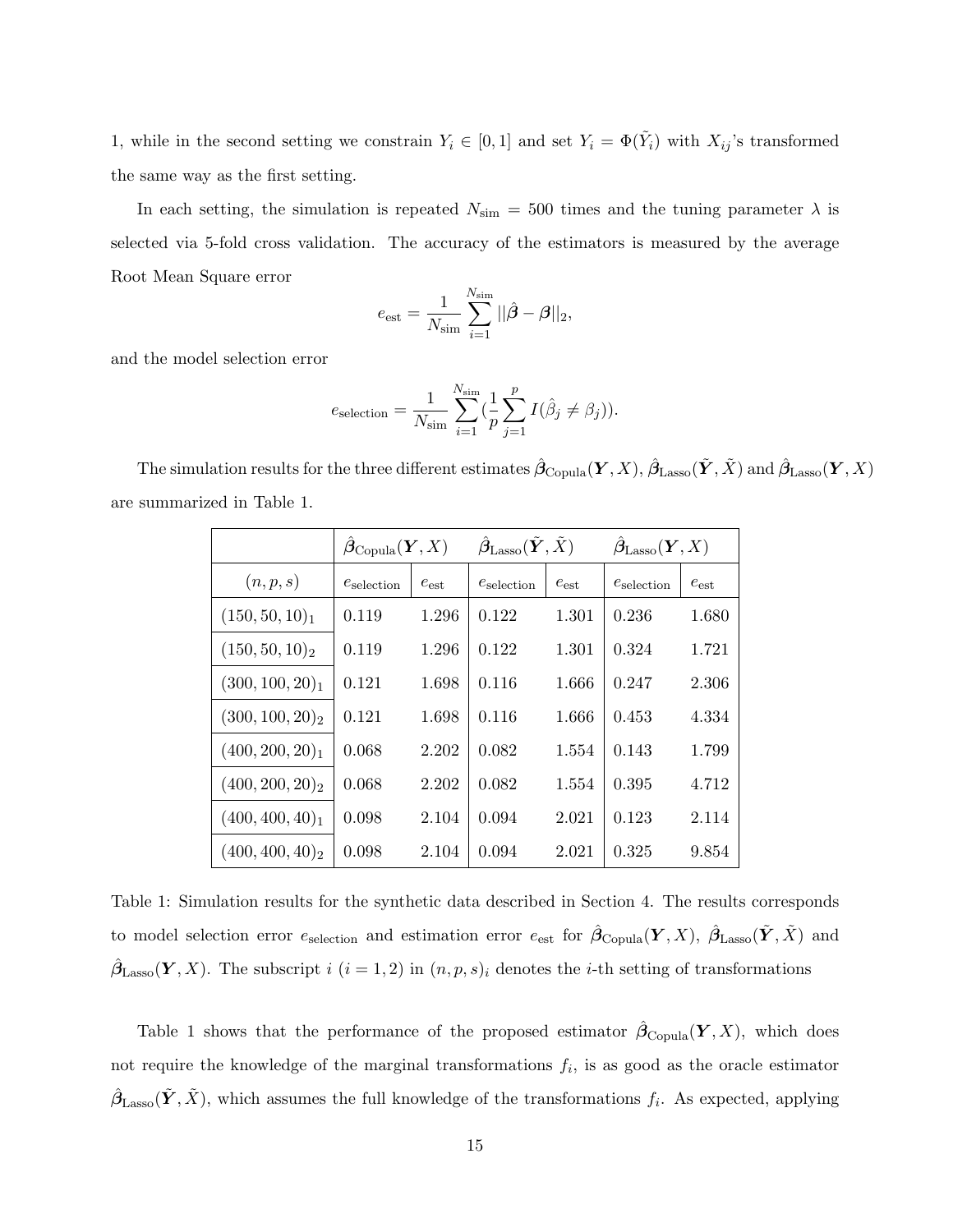the Lasso estimator directly to the observed data leads to severely problematic model selection and parameter estimation.

#### 4.2 Simulation Results for Statistical Inference

We now consider the performance of the proposed confidence interval  $CI_i$  for the *i*-th coordinate  $\beta_i$ given in (23) based on the observed data  $(Y_i, X_i^+)$  in terms of the coverage probability and expected length. In this section we denote the de-biased estimator in (20) as  $\hat{\beta}^u_{\text{Copula}}(\bm{Y},X)$ . The confidence interval is compared with the confidence interval proposed in [13] based on the transformed data  $(Y_i, \boldsymbol{X}_i^{\top})$  with de-biased estimator  $\hat{\beta}^u_{\text{Lasso}}(\boldsymbol{Y}, X)$ , and that of  $\hat{\beta}^u_{\text{Lasso}}(\tilde{\boldsymbol{Y}}, \tilde{X})$  on the original data  $(\tilde{Y}_i, \tilde{\boldsymbol{X}}_i^{\top})$  while assuming the marginal transformations  $f_i$  are known.In all simulations we set the significance level  $\alpha = 0.05$ , and consider three cases:  $(n, p, s) = (150, 50, 10)$ ,  $(300, 100, 20)$  and (400, 200, 20).

In each setting, the simulation is repeated 500 times. The tuning parameter  $\lambda$  are selected via 5-fold cross validation, and  $\mu$ , a, b in Algorithm 2 are manually set to be  $\frac{1}{2}$  $\sqrt{\log p}$  $\frac{\log p}{n}$ ,  $\frac{1}{13}$  and 10 respectively. We discover that the result is robust with respect to the choice of  $\mu$ , a and b. Recall that the  $\beta$  is constructed with first s elements nonzero, we construct the 95% confidence intervals for the nonzero (active) coefficient  $\beta_1$ .

Table 2 summarizes the empirical coverage probability of the nominal 95% confidence intervals and the corresponding average lengths of  $\beta_1$ . The results show that the empirical coverage probability of  $\hat{\beta}^u_{\text{Copula}}(\bm{Y},X)$  is very close to the desired confidence level, while it is problematic to construct confidence intervals based on  $\hat{\beta}^u_{\text{Lasso}}(Y, X)$ . The desired confidence level for the confidence intervals of an active coefficient is always small when we apply the de-biased Lasso estimator directly to the data. The confidence interval constructed by  $\hat{\beta}^u_{\text{Copula}}(Y,X)$  performs as good as that constructed by  $\hat{\beta}^u_{\text{Lasso}}(\tilde{Y}, \tilde{X})$ , which needs additional information of the transformations. In particular, our method tends to have stable confidence interval lengths, while the length of confidence intervals constructed by  $\hat{\beta}^u_{\text{Lasso}}(\boldsymbol{Y}, X)$  varies a lot according to the scale of data.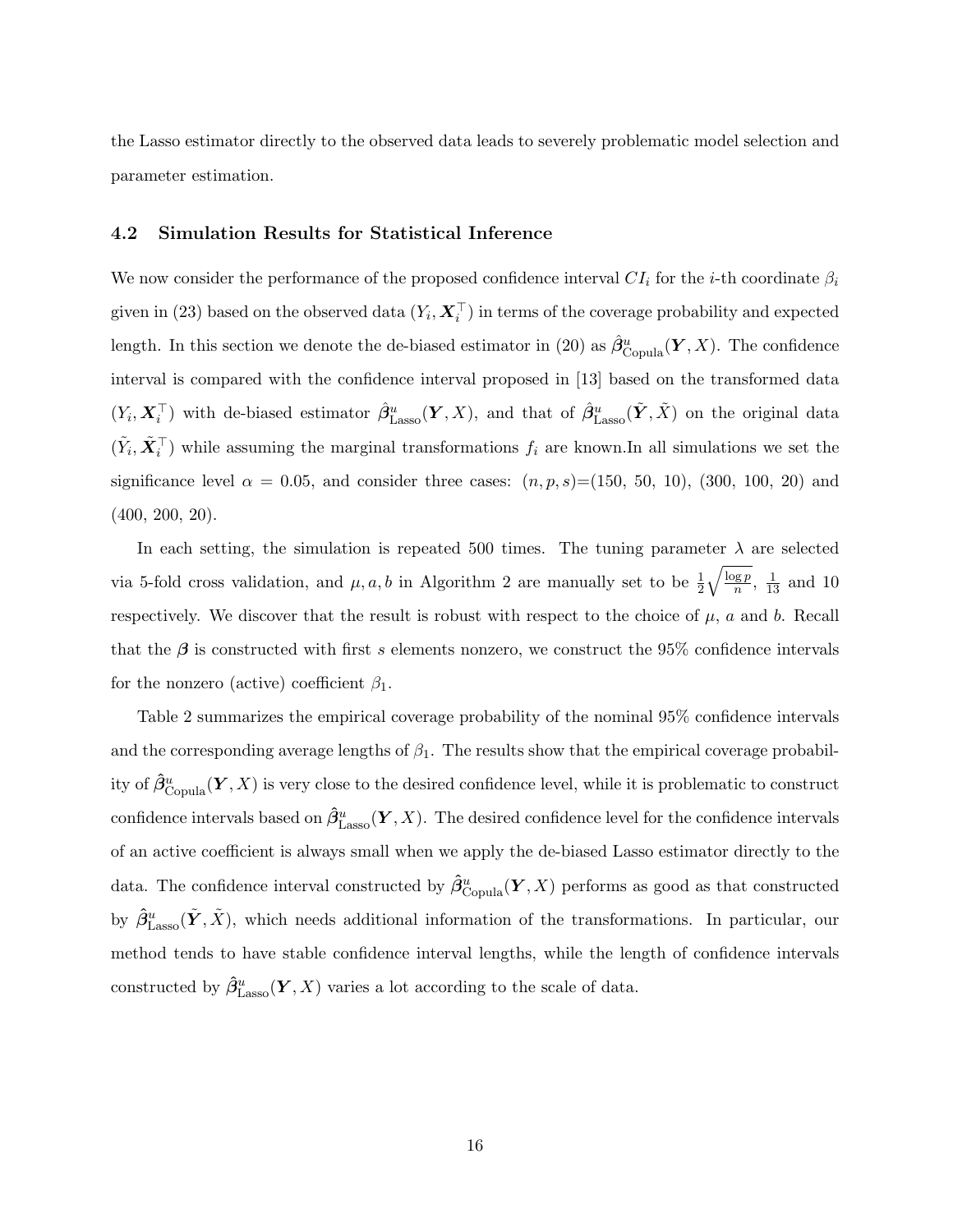|                    |              | $\operatorname{CI}(\hat{\bm{\beta}}_{\operatorname{Copula}}^u(\bm{Y},X))$ |              | $\mathrm{CI}(\hat{\beta}^u_{\mathrm{Lasso}}(\tilde{\boldsymbol{Y}}, \tilde{X})) \quad \mathrm{CI}(\hat{\beta}^u_{\mathrm{Lasso}}(\boldsymbol{Y}, X))$ |              |              |
|--------------------|--------------|---------------------------------------------------------------------------|--------------|-------------------------------------------------------------------------------------------------------------------------------------------------------|--------------|--------------|
| (n, p, s)          | $l(\beta_1)$ | $C(\beta_1)$                                                              | $l(\beta_1)$ | $C(\beta_1)$                                                                                                                                          | $l(\beta_1)$ | $C(\beta_1)$ |
| $(150, 50, 10)_1$  | 0.252        | 0.950                                                                     | 0.333        | 0.946                                                                                                                                                 | 0.025        | 0.150        |
| $(150, 50, 10)_2$  | 0.252        | 0.950                                                                     | 0.333        | 0.946                                                                                                                                                 | 0.02         | 0.020        |
| $(300, 100, 20)_1$ | 0.284        | 0.942                                                                     | 0.312        | 0.968                                                                                                                                                 | 0.014        | 0.076        |
| $(300, 100, 20)_2$ | 0.284        | 0.942                                                                     | 0.312        | 0.968                                                                                                                                                 | 0.001        | 0.014        |
| $(400, 200, 20)_1$ | 0.263        | 0.958                                                                     | 0.282        | 0.942                                                                                                                                                 | 0.016        | 0.082        |
| $(400, 200, 20)_2$ | 0.263        | 0.958                                                                     | 0.282        | 0.942                                                                                                                                                 | 0.001        | 0.012        |

Table 2: Simulation results for the synthetic data described in Section 4. The results corresponds to 95% confidence intervals.  $C(\beta_1)$  and  $l(\beta_1)$  respectively stand for coverage probability and average lengths of the confidence interval for  $\beta_1$ . The subscript  $i$   $(i = 1, 2)$  in  $(n, p, s)_i$  denotes the *i*-th setting of transformations.

#### 4.3 Analysis of Communities and Crime Unnormalized Data

We now apply our estimation and inference procedures on a real data example. The Communities and Crime Unnormalized Data from the UCI Machine Learning Repository combines socioeconomic data from the 1990 Census, law enforcement data from the 1990 Law Enforcement Management and Administration Stats survey, and crime data from the 1995 FBI UCR. This dataset has been analyzed in [4, 31]. In this example, we will focus on explaining the response variable, percentage of women who are divorced, using various community characteristics, such as percentage of population that is African American and percent of people in owner occupied households, as well as law enforcement and crime information, such as percent of officers assigned to drug units. In order to further explore the high-dimensional setting, we use the state-level data of Pennsylvania, whose number of predictors is at least as large as the number of observations.

After removing the variables with NA's and two variables directly related to the response (total and male divorce percentages), the data has 101 observations and 114 predictors. To evaluate the performance of the proposed methods, we randomly split the data into a training set with 70 observations, and a test set with 31 observation. We perform such split 100 times, at each time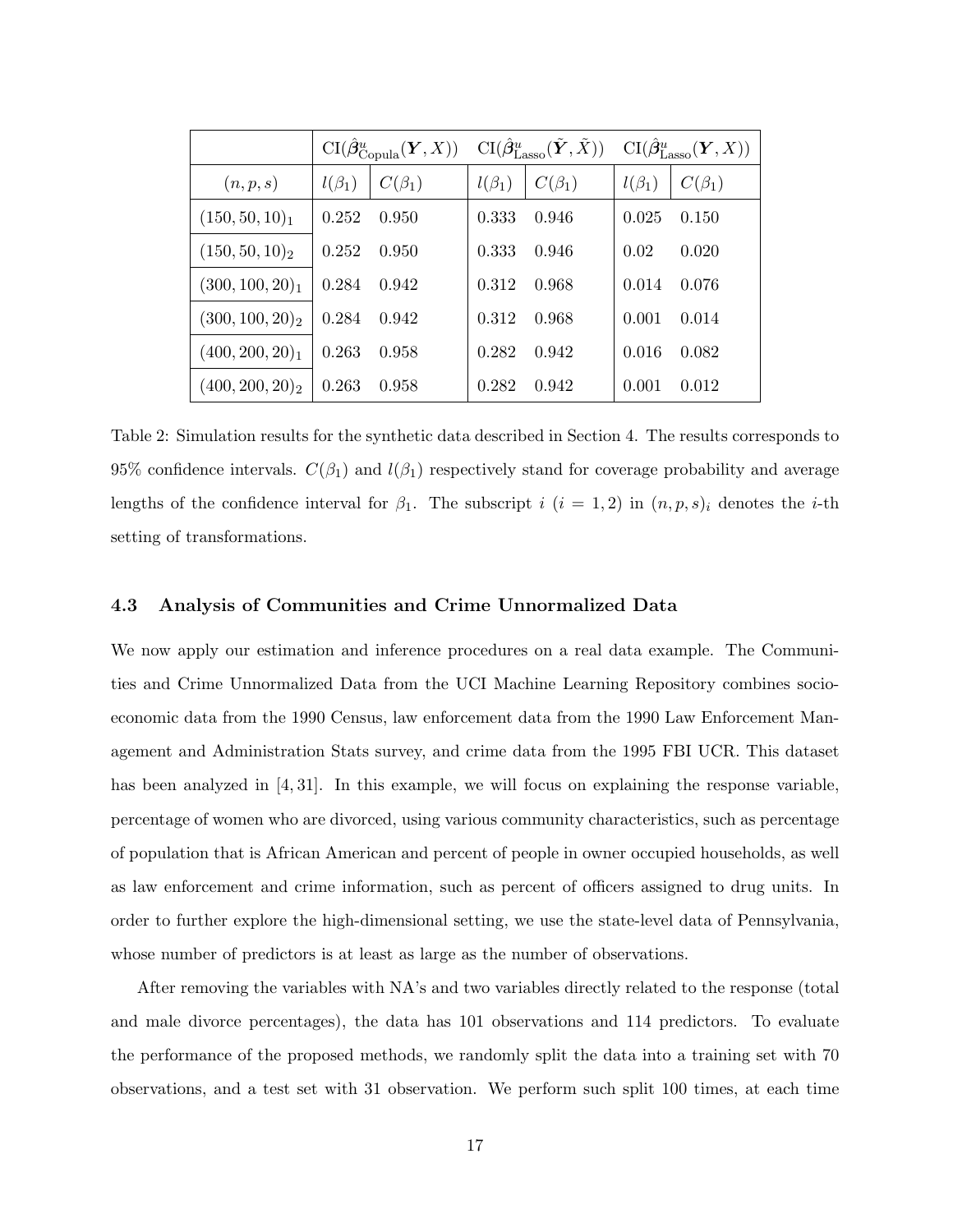the proposed model is fitted on the training set and the Root Mean Square Error (RMSE) of the prediction (13) is calculated on the test set. Over the 100 random splits of the data, the average RMSE for our method is 1.38. In comparison, performing the regular Lasso on this dataset yields an average RMSE of 3.28. The predicted values by the proposed estimator and those by the Lasso estimator are plotted against the observed values, in one of the testing dataset, as shown in Figure 1.



Figure 1: Predicted values by the proposed estimator (top) and Lasso estimator (bottom) are plotted against the observed values in the testing dataset for the divorce percentage of women in the Pennsylvania Communities and Crime Data.

In addition, we use the proposed method for model selection. Applying the procedure to the Communities and Crime Unnormalized Data leads to four selected variables to explain the percentage of women who are divorced: PctFam2Par (percentage of families that are headed by two parents); PctKidsBornNeverMar (percentage of kids born to never married); PctPersOwnOccup (percent of people in owner occupied households) and PctSameHouse85 (percent of people living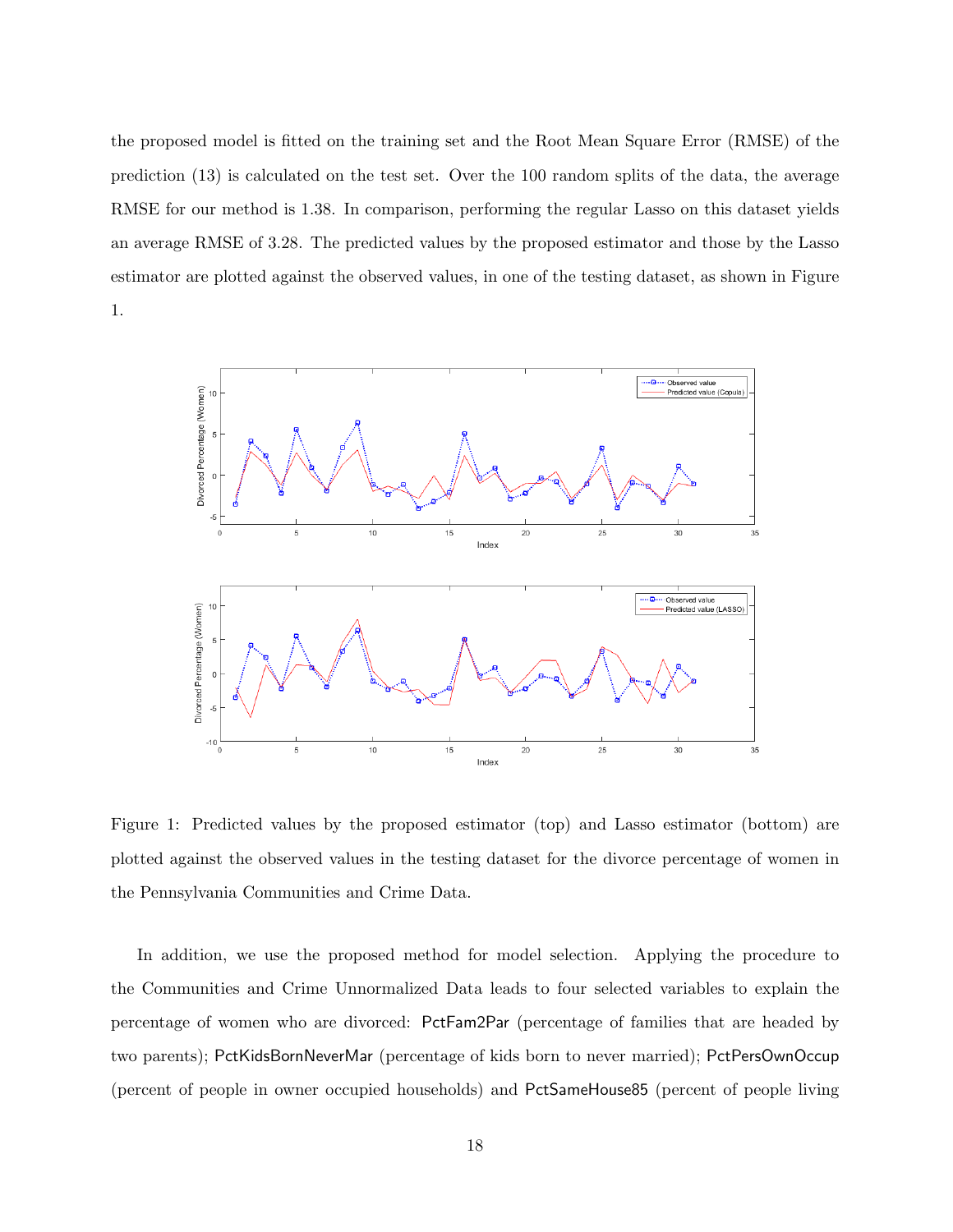in the same house as in 1985). This selection procedure correctly exclude all the law enforcement and crime information and irrelevant features in community characteristics, such as the percentage of population that is African American and percentage of people 16 and over who are employed in manufacturing. In addition, the variables selected are all about family/house, which are directly related to divorce percentage.

# 5 Discussion

The Gaussian copula regression model is more flexible than the conventional linear model as it allows for unknown marginal monotonic transformations. The present paper proposes procedures for estimation and statistical inference that are adaptive to the unknown transformations. This is a significant advantage over other methods such as those for the additive regression model and single index model. An important observation is that the objective function for the penalized least squares in classical high-dimensional regression only requires the sample covariances among  $X$  and  $\boldsymbol{Y}$ , which can be replaced by a Kendall's tau based estimator under the Gaussian copula regression model.

This idea can also be generalized to the high-dimensional sparse multivariate regression. For example, under the linear model, the regularized estimator proposed in [34] and the block-structured regularized estimator introduced in [28] only require the knowledge of  $X^{\top}X$  and  $X^{\top}Y$ . These can be replaced by the Kendall's tau based estimator  $\hat{\Sigma}_{XX}$  and  $\hat{\Sigma}_{XY}$  under the Gaussian copula model. Analogous analysis can be carried out to establish estimation consistency and inference results.

Similar ideas can be applied to other related models, such as the additive models in a Reproducing Kernel Hilbert Space (RKHS). In RKHS, the fitting procedure only requires the inner products among data points, and the proposed Algorithm 2 can be modified, via dual representation, for the construction of confidence intervals for additive models in RKHS. In addition, it is also possible to extend the model to discrete data and mixed data, by using the similar idea in [8]. These are interesting topics for future work.

Rank-based correlation matrix estimation has been studied in a number of settings, including the nonparanormal graphical model [1, 17, 39], high dimensional structured covariance/precision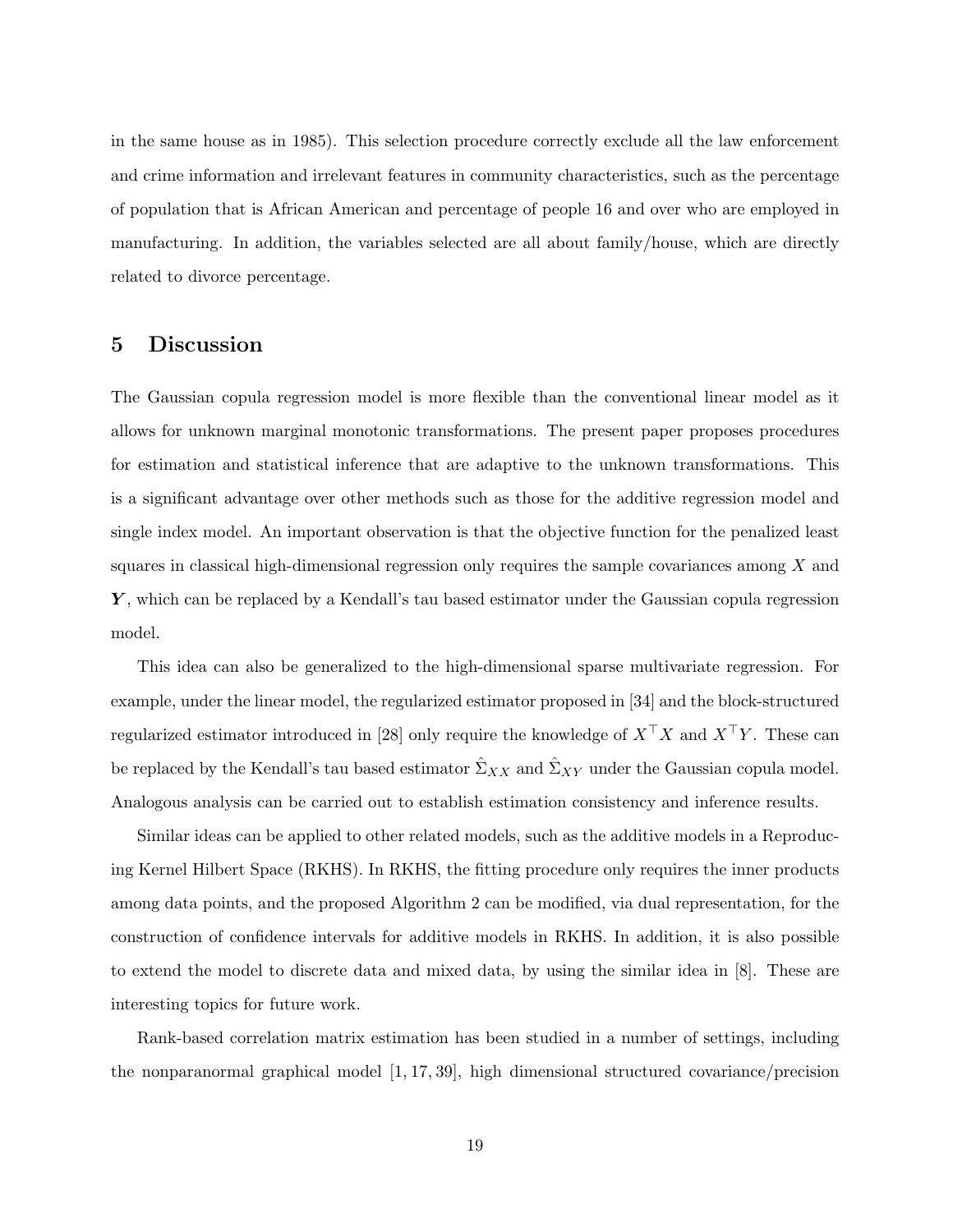matrix estimation [17, 18, 39], and sparse PCA model [10, 24]. In the present paper, we only consider Kendall's tau-based estimator. Alternatively, one may use Spearman's rho. The results are similar and the same technique can be applied.

## 6 Proofs

We prove the main results in this section. We begin by collecting a few technical lemmas that will be used in the proofs of the main results. These lemmas are proved at the end of this section.

#### 6.1 Technical Tools

The first lemma shows that the sign vector of a Gaussian random vector is sub-Gaussian.

**Lemma 6.1.** If  $\mathbf{Z} \sim N_d(0, \Sigma)$ , then  $sgn(\mathbf{Z}) = (sgn(Z_1), ..., sgn(Z_d))^T$  is a random vector with subgaussian constant less than  $\pi \cdot \kappa(\Sigma)$ , that is, for any  $\mathbf{w} \in S^{d-1}$ ,

$$
\mathbb{E}[e^{t \cdot \boldsymbol{w}^\top sgn(\boldsymbol{Z})}] \leq e^{t^2 \pi \cdot \kappa(\Sigma)}.
$$

The next lemma characterizes the convergence rates of the Kendall's tau based correlation matrix estimator  $\hat{\Sigma}$  under different norms.

**Lemma 6.2.** If  $\hat{\Sigma}$  is an estimator of  $\Sigma$  based on Kendall's tau, and  $\kappa(\Sigma) \leq M$  for some  $M > 0$ , then

1. 
$$
P(|\hat{\Sigma} - \Sigma|_{\infty} \lesssim \sqrt{\frac{\log p}{n}}) \ge 1 - 2p^{-2};
$$
  
\n2.  $P(||\hat{\Sigma} - \Sigma||_2 \lesssim \max\{\sqrt{\frac{p+t}{n}}, \frac{p+t}{n}\}) \ge 1 - e^{-t};$   
\n3.  $P(||\hat{\Sigma} - \Sigma||_{2,s} \lesssim \sqrt{\frac{s \log p}{n}}) \ge 1 - p^{-s}.$ 

Lemma 6.3 below captures the asymptotics of certain U-statistics, which will be used to establish the asymptotic results for the proposed estimator.

**Lemma 6.3.** For  $i = 1, 2, ..., p$ , let  $H_i = u_i[2 : d]^T(\hat{\Sigma}_{XY} - \hat{\Sigma}_{XX}\beta) = u_i^T\hat{\Sigma}v_0$ , where  $v_0 =$  $(1, -\boldsymbol{\beta}^\top)^\top$ , then the asymptotic variance of  $\sqrt{n}H_i$  is  $\pi^2\sigma_{g_1(u_i)}^2$ , and moreover,

$$
\lim_{n \to \infty} \sup_{x \in \mathbb{R}} |P(\frac{\sqrt{n}(H_i - \mathbb{E}[H_i])}{\pi \sigma_{g_1(\boldsymbol{u}_i)}} \le x) - \Phi(x)| = 0,
$$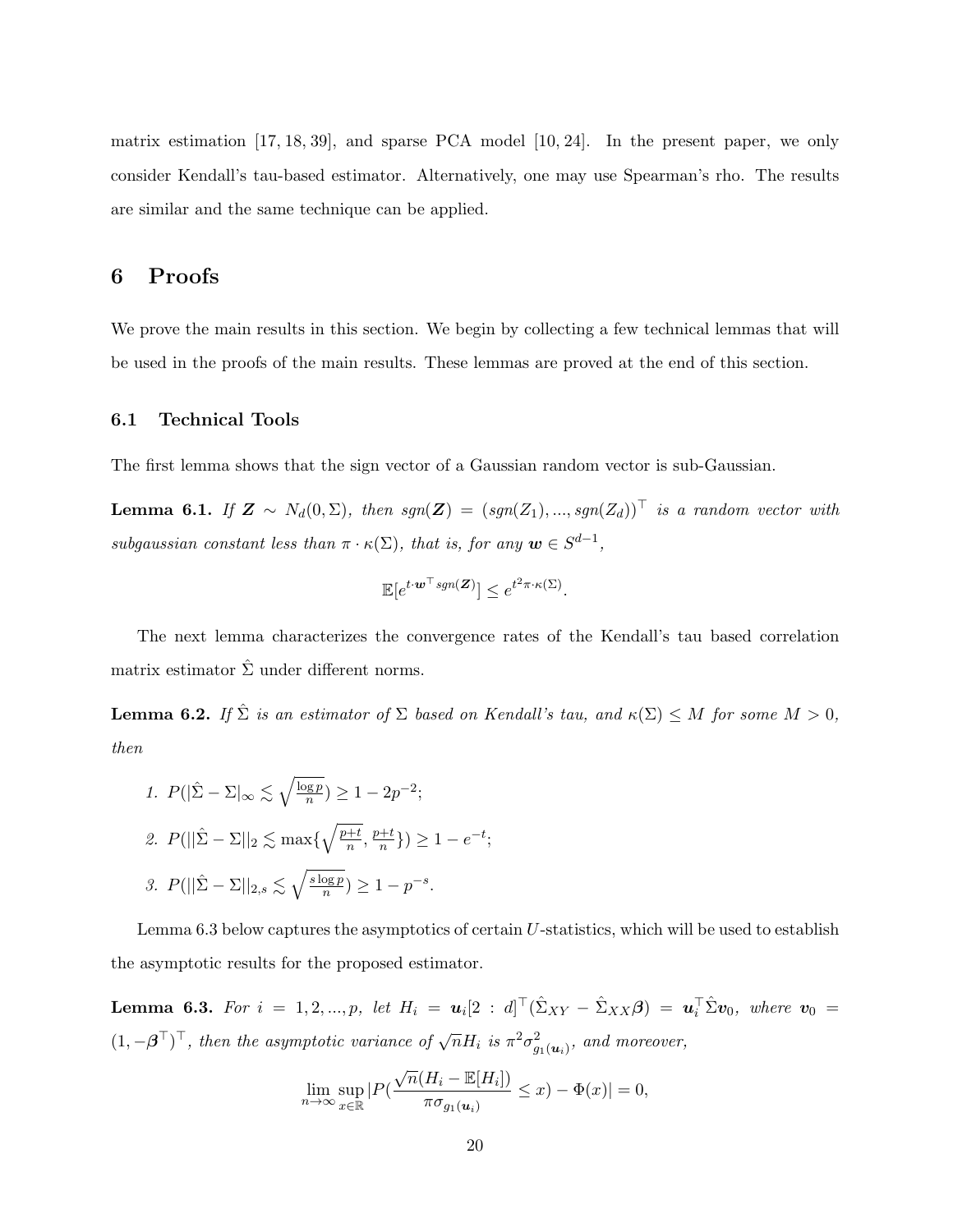where  $\sigma_{g_1(\boldsymbol{u}_i)}$  is defined in (17).

Lemmas 6.4, 6.5, 6.6, and 6.7 control the vanishing terms in the construction of confidence intervals for each coordinate  $\beta_i$ , and all of these four lemmas are stated under the conditions of Theorem 3.1. We use **u** to denote  $u_i$  the solution to (19) for any fixed *i*.

**Lemma 6.4.** If we take  $\mu = C \sqrt{\frac{\log p}{n}}$  $\frac{gp}{n}$  and  $a, b > 0$  in Algorithm 2 for large C, then with probability at least  $1 - 2p^{-2}$ , the optimization problem (19) is feasible when n is large, that is,

$$
|\Sigma_{XX}^{-1}\hat{\Sigma}_{XX} - I|_{\infty} \leq \mu
$$
, and  $b^{-1}n^{-a} \leq ||\boldsymbol{u}||_2 \leq ||\boldsymbol{u}||_1 \leq bn^{a/2}$ .

**Lemma 6.5.** Let  $\Sigma_{h_Z} = \text{Var}(h_Z(\mathbf{Z})) \in \mathbb{R}^{d^2 \times d^2}$  be the covariance matrix of  $h_Z(\mathbf{Z}) = \mathbb{E}[sgn(\mathbf{Z} - \mathbf{Z})]$  $Z'$ )  $\otimes$  sgn( $Z - Z'$ )| $Z$ ], with  $\otimes$  being the Kronecker product, and its corresponding estimator  $\hat{\Sigma}_{h_Z}$  is  $\hat{\Sigma}_{h_Z} = \frac{1}{n}$  $\frac{1}{n} \sum_i (\hat{h}_Z(\boldsymbol{Z}_i) - \frac{1}{n}$  $\frac{1}{n}\sum_{i'}\hat{h}_Z(\boldsymbol{Z}_{i'}))(\hat{h}_Z(\boldsymbol{Z}_{i})-\frac{1}{n}$  $\frac{1}{n} \sum_{i'} \hat{h}_Z(\mathbf{Z}_{i'})^\top$ , with  $\hat{h}_Z(\mathbf{Z}_i) = \frac{1}{n-1} \sum_{i' \neq i} sgn(\mathbf{Z}_i - \mathbf{Z}_i)$  $\mathbf{Z}_{i'}\big)\otimes sgn(\mathbf{Z}_i-\mathbf{Z}_{i'})$ . Then with probability at least  $1-5p^{-2}$ ,

$$
|x(\boldsymbol{u})^{\top}(\hat{\Sigma}_{h_Z}-\Sigma_{h_Z})x(\boldsymbol{u})|\lesssim \sqrt{\frac{s\log p}{n^{1-2a}}}.
$$

**Lemma 6.6.** Let  $x(u) = vec(uv_0^{\top} \circ cos(\frac{\pi}{2}T))$  and  $\hat{x}(u) = vec(u\hat{v}^{\top} \circ cos(\frac{\pi}{2}\hat{T}))$ , then with probability at least  $1 - p^{-2}$ ,

$$
||x(\boldsymbol{u}) - \hat{x}(\boldsymbol{u})||_1 \lesssim n^a \sqrt{\frac{s \log p}{n}}.
$$

**Lemma 6.7.** Let  $\sigma_{g_1(u)}$  be defined as in (17) with **u** is the solution to (19) with any fixed i, then

$$
\sigma_{g_1(u)}^2 \gtrsim n^{-2a}.
$$

The following lemma provides a tight, pointwise deviation inequality of empirical cumulative distribution function, which will be used to establish the consistency of the proposed predictor.

**Lemma 6.8.** (Adapted from [44]) Let  $\hat{f}_i$  be defined as (12) for  $i \in \{0, 1, ..., p\}$ , then for any  $\epsilon \in (0, \sqrt{2\pi}],$  and  $\gamma \in (0, 2)$ , and  $t \in \mathbb{R}$  such that  $|f_i(t)| \leq \sqrt{\gamma \log n}$ , we have

$$
P(|\hat{f}_i(t) - f_i(t)| \ge \epsilon) \le 2 \exp(-\frac{n^{1-\gamma/2}}{12\pi\sqrt{2\pi}\sqrt{\gamma \log n}}\epsilon^2) - 3\log(8\pi n^{\gamma} \log n) \exp(-\frac{1}{64\sqrt{2\pi}}\frac{n^{1-\gamma/2}}{\sqrt{\log n}}),
$$

where  $F_i(t) = \Phi(f_i(t)).$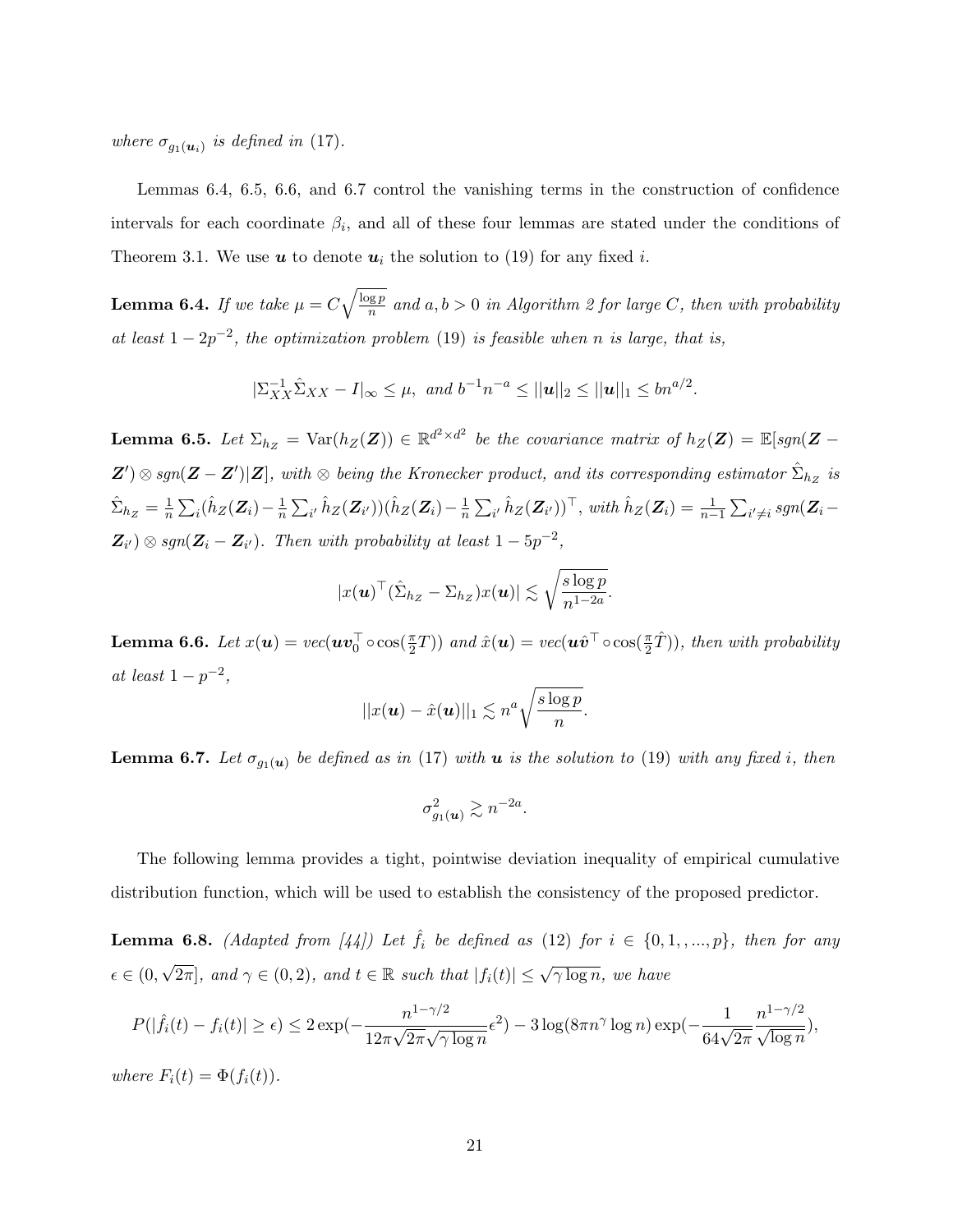#### 6.2 Proof of Theorem 2.1

This proof relies on the Corollary 1 in [25] and Theorem 3.4 in [16]:

**Lemma 6.9.** (An adapted version of Corollary 1 in [25]) If the loss function

$$
L(\boldsymbol{\beta}) = \boldsymbol{\beta}^\top \hat{\Sigma}_{XX} \boldsymbol{\beta} - 2\hat{\Sigma}_{YX} \boldsymbol{\beta} + 1
$$

satisfies restricted strong convexity (RSC), that is

$$
\delta L(\Delta, \beta) \stackrel{def}{=} L(\beta + \Delta) - L(\beta) - \langle \nabla L(\beta), \Delta \rangle \ge \kappa_L ||\Delta||_2^2,
$$
\n(27)

for some  $\kappa_L > 0$  and  $\Delta \in C(s) := \{ \boldsymbol{\theta} \in \mathbb{R}^p : ||\boldsymbol{\theta}_{S^c}||_1 \leq 3||\boldsymbol{\theta}_S||_1, |S| \leq s \}.$ 

Then for  $\lambda \geq 2||\nabla L(\boldsymbol{\beta})||_{\infty}$ , any optimal solution  $\hat{\boldsymbol{\beta}}(\lambda)$  to the convex program (9) satisfies the bound

$$
||\hat{\boldsymbol{\beta}}(\lambda)-\boldsymbol{\beta}||_2 \lesssim \sqrt{s}\lambda, \quad ||\hat{\boldsymbol{\beta}}(\lambda)-\boldsymbol{\beta}||_1 \lesssim s\lambda.
$$

**Lemma 6.10.** (An adapted version of Theorem 3.4 in [16]) If we further assume  $|\Sigma_{X_S X_{S^c}}|_{\infty} \le$ 1 −  $\alpha$  for some  $\alpha > 0$  and  $S = \text{supp}(\beta)$  and  $\min_{i \in S} |\beta_i| \geq \frac{8}{\gamma_1} (1 + \frac{4(2-\alpha)}{\alpha}) M \sqrt{\frac{s \log p}{n}}$  $\frac{\log p}{n}$ , then for  $\lambda = \frac{8(2-\alpha)}{\alpha} M \sqrt{\frac{s \log p}{n}}$  $\frac{\log p}{n}$ , with probability at least  $1 - 2p^{-1}$ ,

$$
sgn(\hat{\boldsymbol{\beta}}) = sgn(\hat{\boldsymbol{\beta}}(\lambda)).
$$

Therefore, to prove Theorem 2.1, it is sufficient to verify (27) and calculate  $||\nabla L(\boldsymbol{\beta})||_{\infty}$ . We divide these into two steps.

#### Step 1

By the definition of  $\delta L(\Delta, \beta)$ ,

$$
\delta L(\Delta, \beta) = L(\beta + \Delta) - L(\beta) - \langle \nabla L(\beta), \Delta \rangle
$$
  
=  $\frac{1}{2} (\beta + \Delta)^{\top} \hat{\Sigma}_{XX} (\beta + \Delta) - \hat{\Sigma}_{YX} (\beta + \Delta) - \frac{1}{2} \beta^{\top} \hat{\Sigma}_{XX} \beta$   
+  $\hat{\Sigma}_{YX} \beta - \Delta^{\top} (\hat{\Sigma}_{XX} \beta - \hat{\Sigma}_{XY})$   
=  $\frac{1}{2} \Delta^{\top} \hat{\Sigma}_{XX} \Delta.$ 

Before proving (27), we state the adapted version of reduction principle from [35].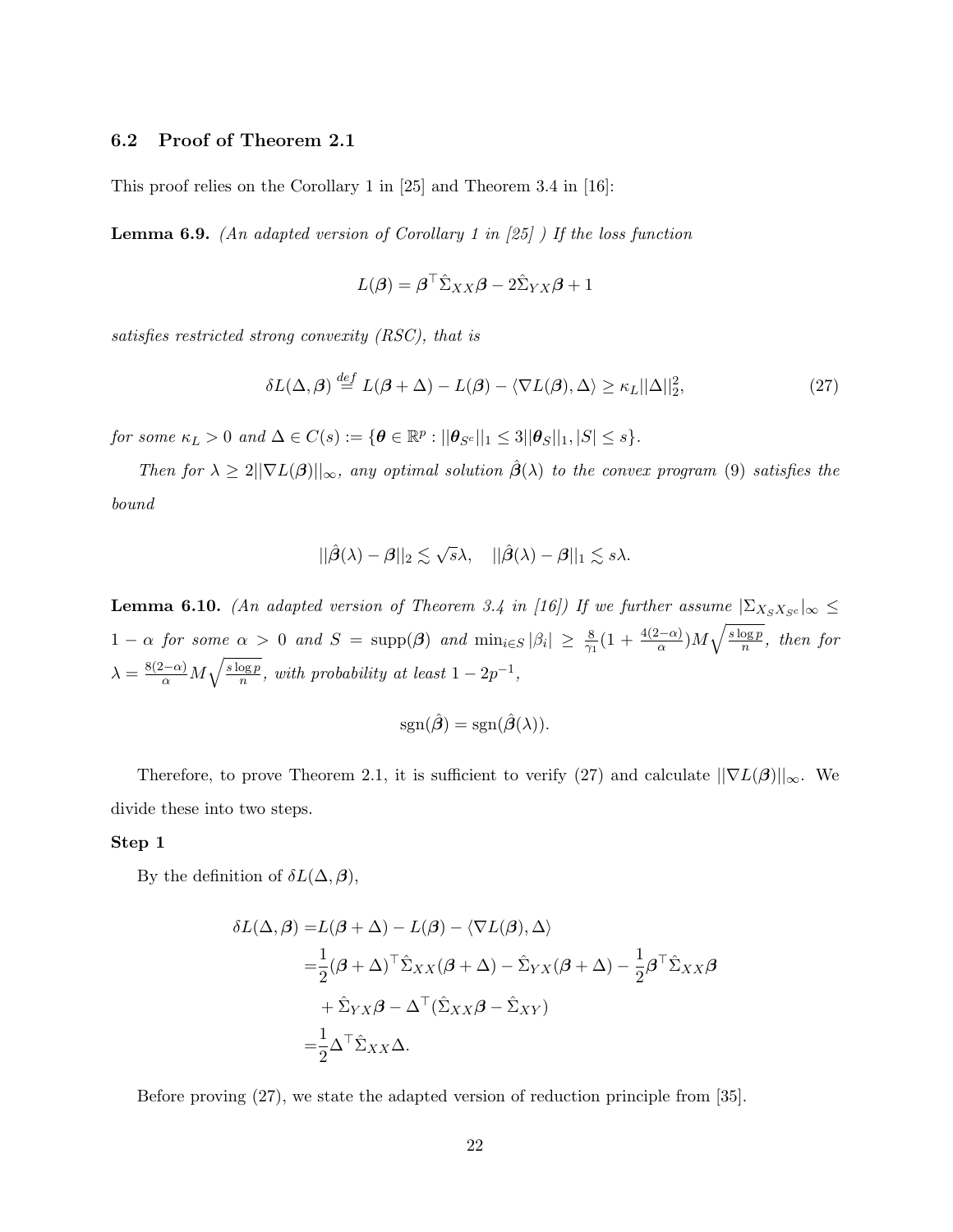**Lemma 6.11.** (The adapted version of Theorem 10 in [35]) Let  $\delta \in (0, \frac{1}{5})$  $(\frac{1}{5})$  and  $k_0 = 3$ . Then there exists a constant  $C_0$  that is not dependent with  $n, p, s$ , such that  $\tilde{s} = C_0 s$  and let  $E(\tilde{s}) = \{w \in \mathbb{R}^p :$  $||w||_0 = \tilde{s}$  for  $\tilde{s} < p$  and  $E = \mathbb{R}^p$  otherwise. If  $\hat{\Sigma}_{XX}$  satisfies

$$
\forall \mathbf{w} \in E(\tilde{s}) \quad (1 - \delta) ||\mathbf{w}||_2^2 \le \mathbf{w}^\top \hat{\Sigma}_{XX} \mathbf{w} \le (1 + \delta) ||\mathbf{w}||_2^2. \tag{28}
$$

Then for any  $\mathbf{w} \in C(s)$ ,

$$
(1 - 5\delta)||\mathbf{w}||_2^2 \le \mathbf{w}^\top \hat{\Sigma}_{XX} \mathbf{w} \le (1 + 3\delta)||\mathbf{w}||_2^2
$$
\n(29)

The above claim implies that it is sufficient to show, for  $\Delta \in E(\tilde{s}) = \{ \bm{w} \in \mathbb{R}^p : ||\bm{w}||_0 = \tilde{s} \}$  and some  $\delta \in (0, 1/5)$ ,

$$
|\Delta^{\top} \hat{\Sigma}_{XX} \Delta| \ge (1 - \delta) ||\Delta||^2.
$$

Then Lemma 6.2.2 together with the fact that the spectral norm of a submatrix is bounded by the spectral norm of the whole matrix, for  $\Delta \in \{w \in \mathbb{R}^p : ||w||_0 = \tilde{s}\}$ , with probability at least  $1-p^{-2}$ , we have

$$
|\Delta^{\top} \hat{\Sigma}_{XX} \Delta| = |\Delta^{\top} \Sigma_{XX} \Delta + \Delta^{\top} (\hat{\Sigma}_{XX} - \Sigma_{XX}) \Delta|
$$
  
\n
$$
\geq |\Delta^{\top} \Sigma_{XX} \Delta| - |\Delta^{\top} (\hat{\Sigma}_{XX} - \Sigma_{XX}) \Delta|
$$
  
\n
$$
\geq |\Delta^{\top} \Sigma_{XX} \Delta| - ||\hat{\Sigma}_{XX} - \Sigma_{XX}||_{2, \tilde{s}} \cdot ||\Delta||_{2}^{2}
$$
  
\n
$$
\geq |\Delta^{\top} \Sigma_{XX} \Delta| - \sqrt{\frac{C_0 s \log p}{n}} ||\Delta||_{2}^{2}
$$
  
\n
$$
\geq \gamma_{1} ||\Delta||_{2}^{2} - \sqrt{\frac{C_0 s \log p}{n}} ||\Delta||_{2}^{2}.
$$

Therefore (27) holds when  $s\log p/n\to 0.$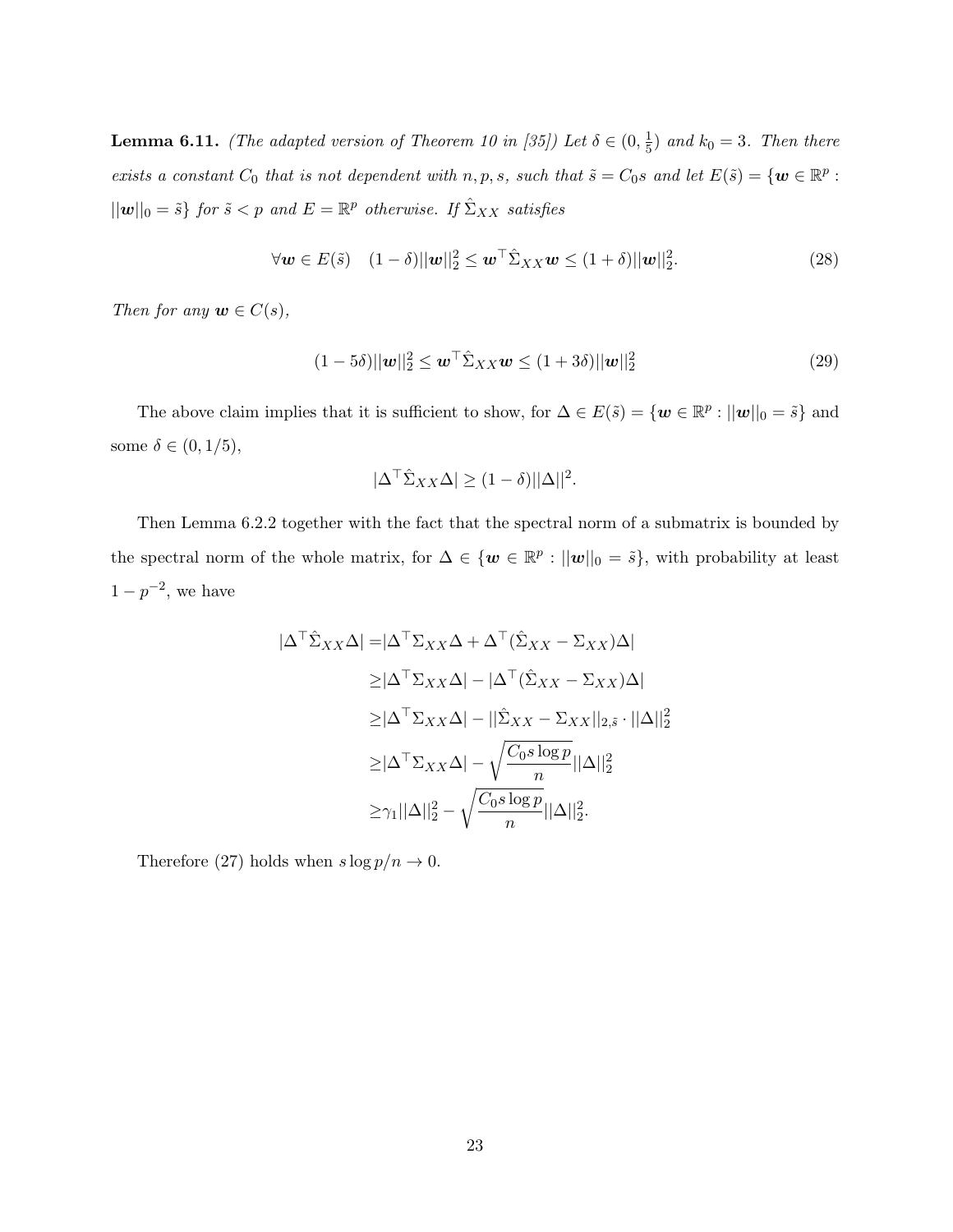Step 2:

$$
||\nabla L(\boldsymbol{\beta})||_{\infty} = ||\hat{\Sigma}_{XX}\boldsymbol{\beta} - \hat{\Sigma}_{XY}||_{\infty} = ||\hat{\Sigma}_{XX}\Sigma_{XX}^{-1}\Sigma_{XY} - \hat{\Sigma}_{XY}||_{\infty}
$$
  
\n
$$
= ||(\hat{\Sigma}_{XX} - \Sigma_{XX})\Sigma_{XX}^{-1}\Sigma_{XY} + \Sigma_{XY} - \hat{\Sigma}_{XY}||_{\infty}
$$
  
\n
$$
= ||(\hat{\Sigma}_{XX} - \Sigma_{XX})\boldsymbol{\beta} + \Sigma_{XY} - \hat{\Sigma}_{XY}||_{\infty}
$$
  
\n
$$
\leq ||(\hat{\Sigma} - \Sigma)(1, -\boldsymbol{\beta}^{\top})^{\top}||_{\infty} \leq ||\hat{\Sigma} - \Sigma|_{\infty} ||(1, -\boldsymbol{\beta}^{\top})^{\top}||_{1}
$$
  
\n
$$
\leq \sqrt{\frac{\log p}{n}} \cdot (1 + ||\boldsymbol{\beta}||_{1}) \leq \sqrt{\frac{\log p}{n}} \cdot (1 + \sqrt{s}||\boldsymbol{\beta}||_{2})
$$
  
\n
$$
= \sqrt{\frac{\log p}{n}} \cdot (1 + \sqrt{s}||\Sigma_{XX}^{-1}\Sigma_{XY}||_{2}) \leq \sqrt{\frac{\log p}{n}} \cdot (1 + \sqrt{s}||\Sigma_{XX}^{-1}||_{2}||\Sigma_{XY}||_{2})
$$
  
\n
$$
\leq \sqrt{\frac{s\log p}{n}} M.
$$

Therefore if we choose  $\lambda$  such that  $\lambda > 2M\sqrt{\frac{s \log p}{n}}$  $\frac{\log p}{n}$ , then we have  $\lambda_n \geq 2||\nabla L(\boldsymbol{\beta})||_{\infty}$ . Then it follows from Theorem 6.9 that, when  $s \log p/n \to 0$ , with probability at least  $1 - 2p^{-2}$ ,

$$
||\hat{\beta}(\lambda) - \beta||_2 \lesssim \sqrt{s}\lambda \lesssim \sqrt{\frac{s \log p}{n}}
$$
  

$$
||\hat{\beta}(\lambda) - \beta||_1 \lesssim s\lambda \lesssim s\sqrt{\frac{\log p}{n}}
$$
  

$$
\text{sgn}(\hat{\beta}_0) = \text{sgn}(\hat{\beta}(\lambda)).
$$

## 6.3 Proof of Theorem 2.2

According to Lemma 6.8 and by the union bound

$$
P\left(\max_{i\in[0,1,2,\dots,p]}|\hat{f}_i(t)-f_i(t)|\geq \epsilon\right) \leq 2\exp\left(\log d - \frac{n^{1-\gamma/2}}{12\pi\sqrt{2\pi}\sqrt{\gamma\log n}}\epsilon^2\right) - 3\log(8\pi n^{\gamma}\log n)\exp\left(\log d - \frac{1}{64\sqrt{2\pi}}\frac{n}{\sqrt{n^{\gamma}\log n}}\right).
$$

Therefore by taking  $\epsilon = \sqrt{\frac{24\pi\sqrt{2\pi}\sqrt{\gamma\log n}\log d}{n^{1-\gamma/2}}}$  $\frac{\pi\sqrt{\gamma\log n}\log d}{n^{1-\gamma/2}}$ , then for  $t \in \mathbb{R}$  such that  $|f_i(t)| \leq \sqrt{\gamma\log n}$ , with probability at least  $1 - d^{-1} - n^{-1}$ ,

$$
\max_{i \in [0,1,2,\dots,p]} |\hat{f}_i(t) - f_i(t)| \lesssim \frac{(\gamma \log n)^{1/4} \sqrt{\log d}}{n^{1/2 - \gamma/4}}.
$$
 (30)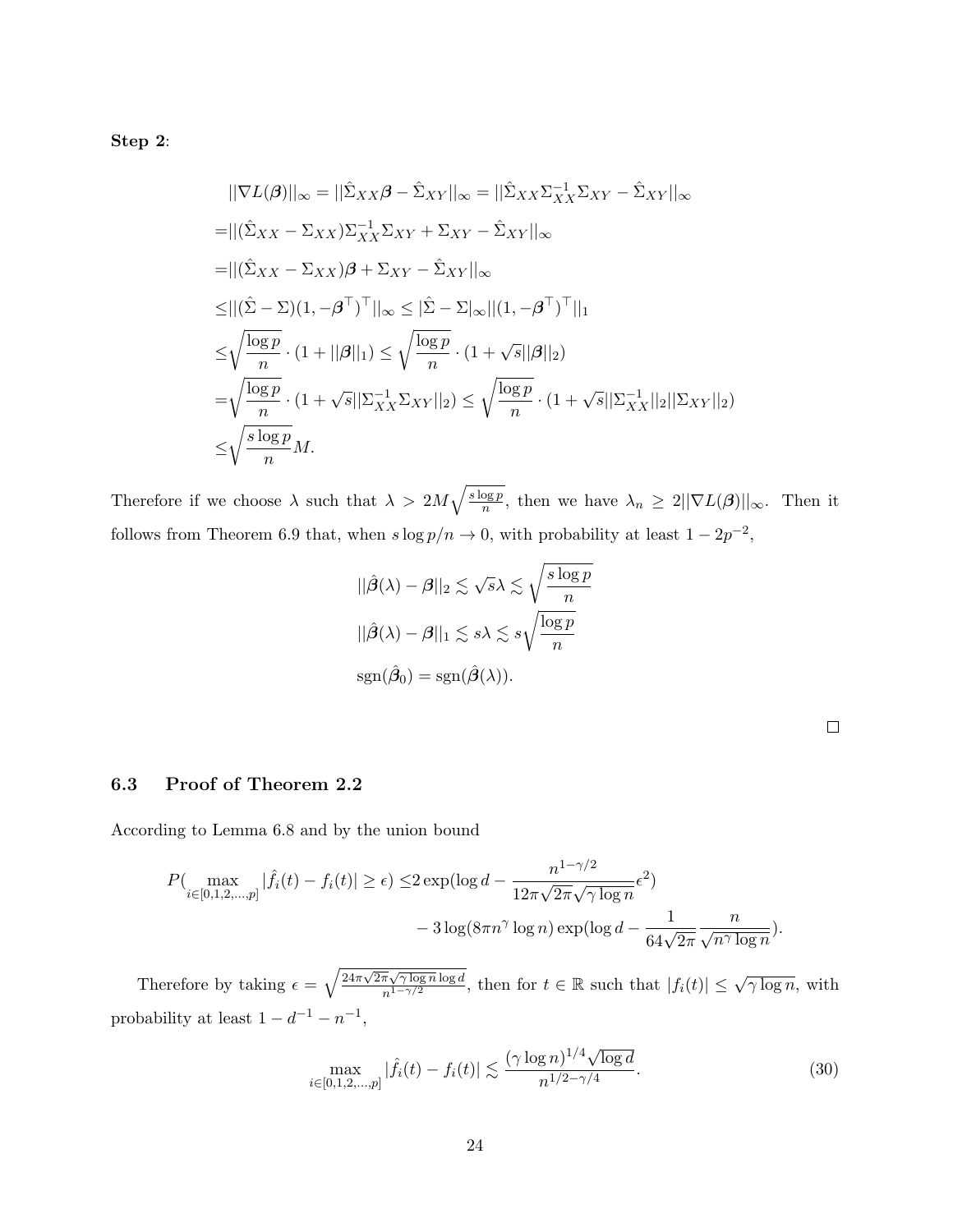Since  $\max_{i=1,\dots,p} F_i(x_i^*) \in (\delta^*, 1-\delta^*)$ , there exists some constant  $M_* > 0$ , such that

$$
\max_{i=1,\dots,p} f_i(x_i^*) = \max_{i=1,\dots,p} \Phi^{-1}(F_i(x_i^*)) < M_*.
$$

Therefore, if we let  $\gamma = \frac{M_*^2}{\log n}$ , we have  $\max_{i=1,\dots,p} f_i(x_i^*) \leq \sqrt{\gamma \log n}$ . Then by (30), with probability at least  $1 - d^{-1} - n^{-1}$ ,

$$
\max_{i\in[0,1,2,\ldots,p]}|\hat{f}_i(x_i^*)-f_i(x_i^*)|\lesssim \sqrt{\frac{\log d}{n}}.
$$

Combining the result in Theorem 2.1, with probability at least  $1 - 2d^{-1} - n^{-1}$ ,

$$
y^* - \hat{y}^*| = |\hat{f}_0^{-1}(\sum_{i=1}^p \hat{f}_i(x_i^*)\hat{\beta}(\lambda)_i) - f_0^{-1}(\sum_{i=1}^p f_i(x_i^*)\beta(\lambda)_i)|
$$
  
\n
$$
\lesssim |\sum_{i=1}^p \hat{f}_i(x_i^*)\hat{\beta}(\lambda)_i - \sum_{i=1}^p f_i(x_i^*)\beta(\lambda)_i|
$$
  
\n
$$
\leq |\sum_{i=1}^p \hat{f}_i(x_i^*)\hat{\beta}(\lambda)_i - \sum_{i=1}^p f_i(x_i^*)\hat{\beta}(\lambda)_i| + |\sum_{i=1}^p f_i(x_i^*)\hat{\beta}(\lambda)_i - \sum_{i=1}^p f_i(x_i^*)\beta(\lambda)_i|
$$
  
\n
$$
\lesssim (||\beta||_1 + s\sqrt{\frac{\log p}{n}}) \cdot \max_{i \in [0,1,2,...,p]} |\hat{f}_i(t) - f_i(t)| + ||\hat{\beta}(\lambda) - \beta||_1
$$
  
\n
$$
\leq ||\hat{\beta}(\lambda) - \beta||_1 + (s||\beta||_2 + s\sqrt{\frac{\log p}{n}}) \cdot \max_{i \in [0,1,2,...,p]} |\hat{f}_i(t) - f_i(t)|
$$
  
\n
$$
\lesssim s\sqrt{\frac{\log d}{n}},
$$

where the last inequality results from the fact  $\beta = \sum_{XX}^{-1} \sum_{XY}$ , and then

$$
||\boldsymbol{\beta}||_2 = ||\boldsymbol{\Sigma}_{XX}^{-1} \boldsymbol{\Sigma}_{XY}||_2 \le \frac{\lambda_{\max}(\boldsymbol{\Sigma})}{\lambda_{\min}(\boldsymbol{\Sigma})} \le M.
$$

What's more, the first inequality is due to the following claim.

**Claim**: For two increasing functions  $f_1, f_2$ , if  $|f_1(f_1^{-1}(t)) - f_2(f_1^{-1}(t))| < c_1$  for some  $t \in \mathbb{R}$  and  $c_1 > 0$ , and  $|f_2(v_1) - f_2(v_2)| \ge c_2|v_1 - v_2|$  for some  $c_2 > 0$ , then

$$
|f_1^{-1}(t) - f_2^{-1}(t)| \le \frac{c_1}{c_2}.
$$

In effect, if  $|f_1^{-1}(t) - f_2^{-1}(t)| > \frac{c_1}{c_2}$  $rac{c_1}{c_2}$ , then

 $\vert$ 

$$
|f_1(f_1^{-1}(t)) - f_2(f_1^{-1}(t))| = |f_1(f_1^{-1}(t)) - f_2(f_2^{-1}(t)) + f_2(f_2^{-1}(t)) - f_2(f_1^{-1}(t))|
$$
  
\n
$$
\geq |f_2(f_2^{-1}(t)) - f_2(f_1^{-1}(t))| - |f_1(f_1^{-1}(t)) - f_2(f_2^{-1}(t))|
$$
  
\n
$$
> c_2 \cdot \frac{c_1}{c_2} - 0 = c_1.
$$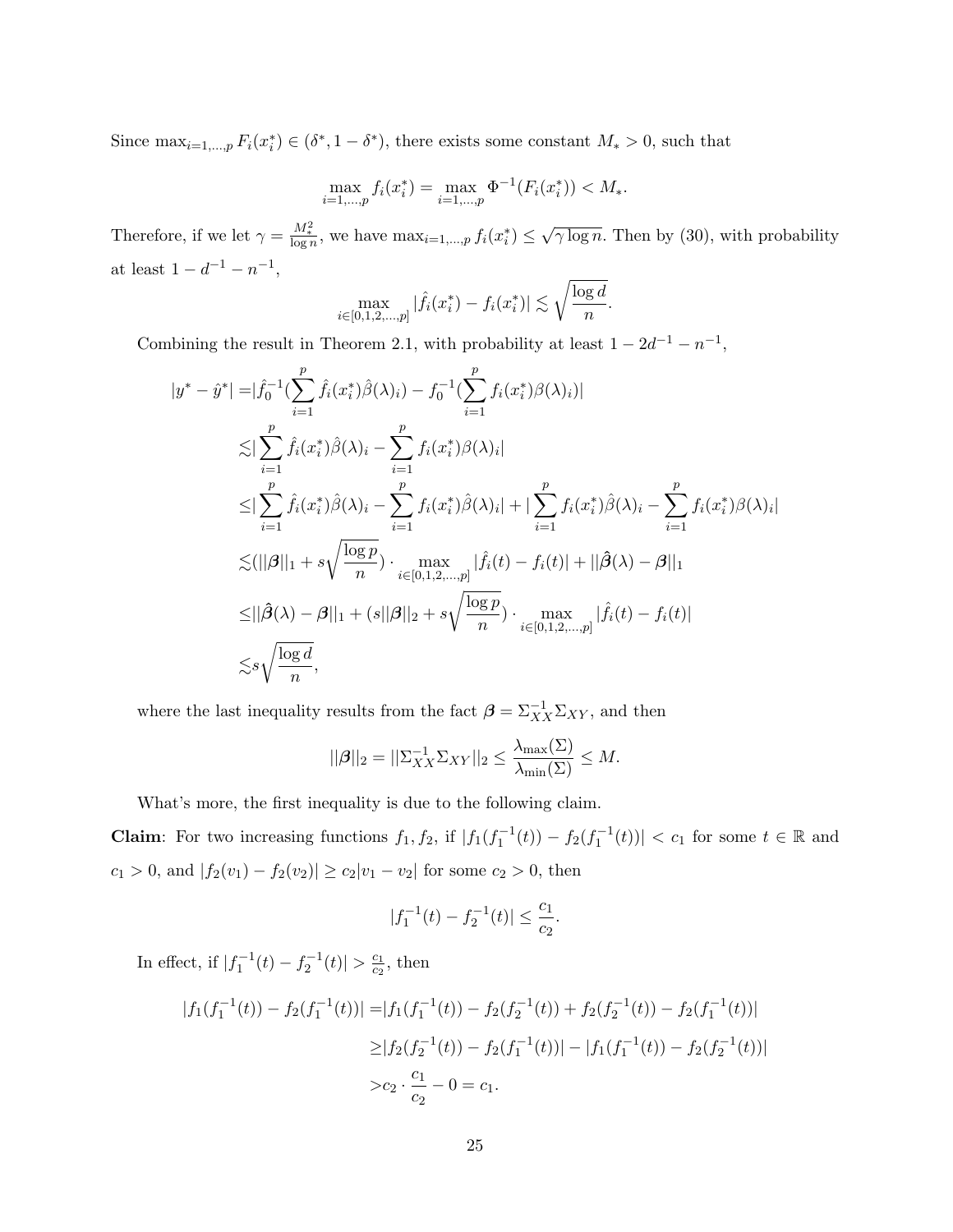This leads to a contradiction.

#### 6.4 Proof of Theorem 3.1

Before we proceed, we should determine  $\mu$  to make the optimization problem (19) feasible. By Lemma 6.4, it is sufficient to set  $\mu = C \sqrt{\frac{\log p}{n}}$  $\frac{g p}{n}$  for some sufficient large constant C.

According to (20) in Algorithm 2,

$$
\hat{\beta}^u = \hat{\beta}(\lambda) + M(\hat{\Sigma}_{XY} - \hat{\Sigma}_{XX}\hat{\beta}(\lambda))
$$
  
=  $\beta - \beta + \hat{\beta}(\lambda) + M\hat{\Sigma}_{XY} - M\hat{\Sigma}_{XX}\hat{\beta}(\lambda)$   
=  $\beta + (M\hat{\Sigma}_{XY} - M\hat{\Sigma}_{XX}\beta) + (M\hat{\Sigma}_{XX} - I)(\beta - \hat{\beta}(\lambda)).$ 

This implies

$$
\sqrt{n}(\hat{\beta}^u - \beta(\lambda)) = \sqrt{n}(M\hat{\Sigma}_{XY} - M\hat{\Sigma}_{XX}\beta) + \sqrt{n}(I - M\hat{\Sigma}_{XX})(\beta - \hat{\beta}(\lambda)).
$$
\n(31)

We control the two terms on the right hand side separately.

**Step 1**:  $\|\sqrt{n}(I - M\hat{\Sigma}_{XX})(\boldsymbol{\beta} - \hat{\boldsymbol{\beta}}(\lambda))\|_{\infty} \to 0$  with high probability.

By Theorem 2.1 and Lemma 6.4, with probability at least  $1 - 3p^{-2}$ ,

$$
||\sqrt{n}(I-M\hat{\Sigma}_{XX})(\boldsymbol{\beta}-\hat{\boldsymbol{\beta}}(\lambda))||_{\infty}\leq\sqrt{n}||I-M\hat{\Sigma}_{XX}||_{\infty}||\boldsymbol{\beta}-\hat{\boldsymbol{\beta}}(\lambda)||_{1}\\ \leq\sqrt{n}\mu\cdot s\sqrt{\frac{\log p}{n}}\lesssim\sqrt{n}\sqrt{\frac{\log p}{n}}\cdot s\sqrt{\frac{\log p}{n}}.
$$

Therefore, when  $\frac{s \log p}{\sqrt{n}} \to 0$ , with probability at least  $1 - 3p^{-2}$ ,

$$
||\sqrt{n}(I-M\hat{\Sigma}_{XX})(\boldsymbol{\beta}-\hat{\boldsymbol{\beta}}(\lambda))||_{\infty}\rightarrow 0.
$$

**Step 2**: Asymptotics of  $\sqrt{n}(\boldsymbol{u}_i'\hat{\Sigma}_{XY} - \boldsymbol{u}_i'\hat{\Sigma}_{XX}\boldsymbol{\beta}).$ 

With Lemma 6.5, Lemma 6.6, and by  $|\Sigma_{h_Z}|_{\infty} \leq 1$ , when  $\frac{s \log p}{\sqrt{n}} \to 0$ , we have with probability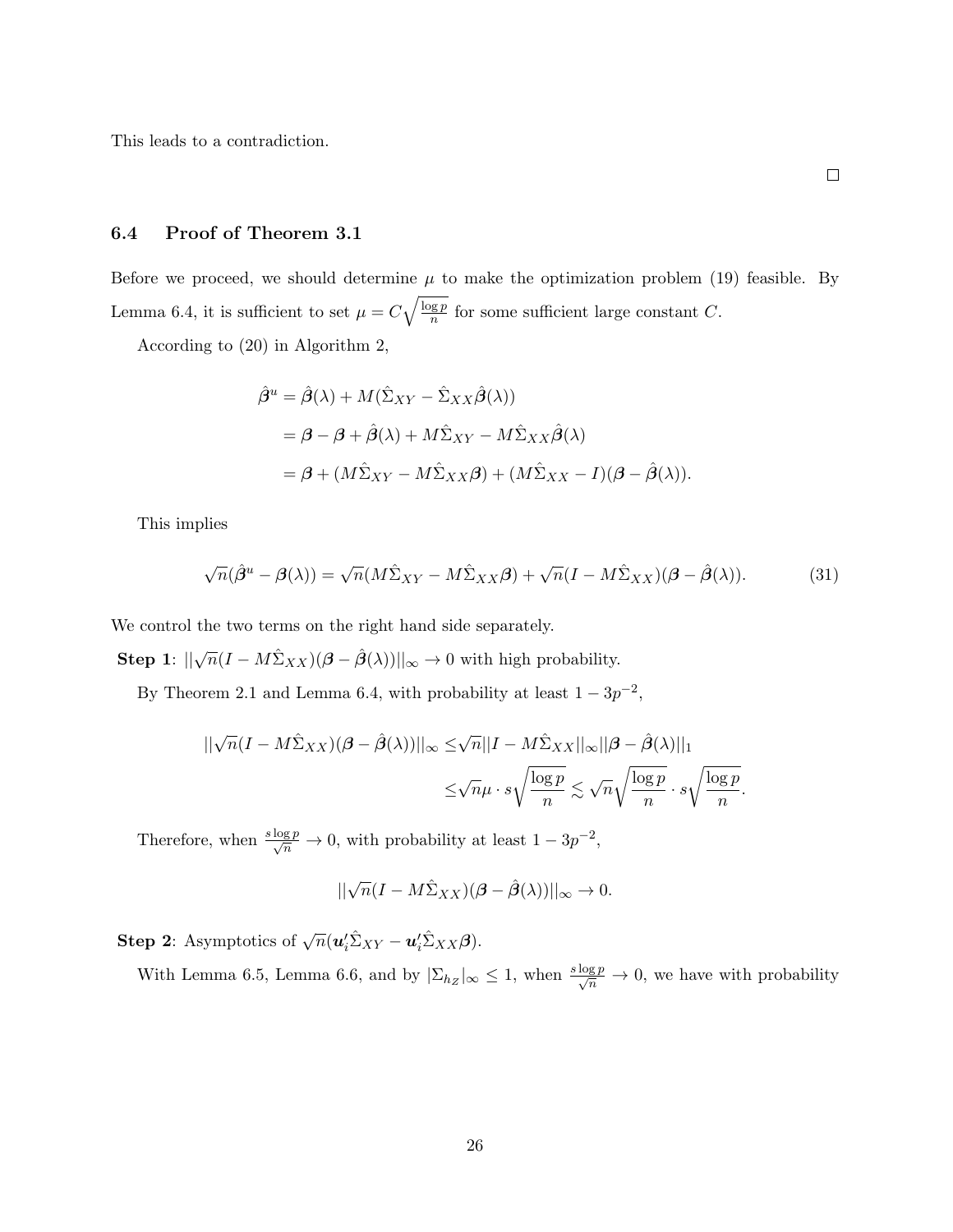at least  $1 - p^{-2}$ ,

$$
|\sigma_{g_1(\boldsymbol{u}_i)}^2 - \hat{\sigma}_{g_1(\boldsymbol{u}_i)}^2| = |x(\boldsymbol{u}_i)^\top \Sigma_{h_Z} x(\boldsymbol{u}_i) - \hat{x}(\boldsymbol{u}_i)^\top \hat{\Sigma}_{h_Z} \hat{x}(\boldsymbol{u}_i)|
$$
  
\n
$$
\leq |(x(\boldsymbol{u}_i) - \hat{x}(\boldsymbol{u}_i))^\top \Sigma_{h_Z} (x(\boldsymbol{u}_i) - \hat{x}(\boldsymbol{u}_i))| + |x(\boldsymbol{u}_i)^\top (\hat{\Sigma}_{h_Z} - \Sigma_{h_Z}) x(\boldsymbol{u}_i)|
$$
  
\n
$$
\leq ||x(\boldsymbol{u}_i) - \hat{x}(\boldsymbol{u}_i)||_1^2 + |x(\boldsymbol{u}_i)^\top (\hat{\Sigma}_{h_Z} - \Sigma_{h_Z}) x(\boldsymbol{u}_i)|
$$
  
\n
$$
\lesssim n^{2a} \frac{s \log p}{n} + \sqrt{\frac{s \log p}{n^{1-2a}}} \lesssim \sqrt{\frac{s \log p}{n^{1-2a}}}
$$

Lemma 6.7 shows  $\sigma_{g_1(\boldsymbol{u}_i)}^2 \gtrsim n^{-2a}$ . It follows  $\left|\frac{\hat{\sigma}_{g_1(\boldsymbol{u}_i)}^2}{\sigma_{g_1(\boldsymbol{u}_i)}^2}\right|$  $\frac{\hat{\sigma}_{g_1(u_i)}^2}{\sigma_{g_1(u_i)}^2} - 1 \leq \sqrt{\frac{s \log p}{n^{1-6a}}}$ . In addition, due to the positiveness of  $\sigma_{g1}$  and  $\hat{\sigma}_{g1}$ , when  $\frac{s \log p}{\sqrt{n}} \to 0$  and  $a < \frac{1}{12}$ ,  $\hat{\sigma}_{g1}(u_i)/\sigma_{g1}(u_i) \to 1$  in probability. Then according to Lemma 6.3, for any  $\epsilon > 0$ ,

$$
P\left(\frac{\sqrt{n}(H_i - \mathbb{E}[H_i])}{\pi \hat{\sigma}_{g_1(\mathbf{u}_i)}} \leq x\right) = P\left(\frac{\sigma_{g_1(\mathbf{u}_i)}}{\hat{\sigma}_{g_1(\mathbf{u}_i)}} \frac{\sqrt{n}(H_i - \mathbb{E}[H_i])}{\pi \sigma_{g_1(\mathbf{u}_i)}} \leq x\right)
$$

$$
\leq P\left(\frac{\sqrt{n}(H_i - \mathbb{E}[H_i])}{\pi \sigma_{g_1(\mathbf{u}_i)}} \leq \frac{x}{1 - \epsilon}\right) + P\left(\frac{\hat{\sigma}_{g_1(\mathbf{u}_i)}}{\sigma_{g_1(\mathbf{u}_i)}} \geq \frac{1}{1 - \epsilon}\right)
$$

$$
\to \Phi\left(\frac{x}{1 - \epsilon}\right) \quad \text{as } n \to \infty,
$$

where the last limit results from Lemma 6.3.

Let  $\epsilon \to 0$ , we have

$$
\limsup_{n\to\infty} P(\frac{\sqrt{n}(H_i - \mathbb{E}[H_i])}{\pi \hat{\sigma}_{g_1(u_i)}} \leq x) \leq \Phi(x).
$$

Similarly, we have

$$
P(\frac{\sqrt{n}(H_i - \mathbb{E}[H_i])}{\pi \hat{\sigma}_{g_1(\mathbf{u}_i)}} \leq x) \geq P(\frac{\sqrt{n}(H_i - \mathbb{E}[H_i])}{\pi \sigma_{g_1(\mathbf{u}_i)}} \leq x(1 - \epsilon)) - P(\frac{\hat{\sigma}_{g_1(\mathbf{u}_i)}}{\sigma_{g_1(\mathbf{u}_i)}} \leq 1 - \epsilon)
$$

This leads to

$$
\liminf_{n\to\infty} P(\frac{\sqrt{n}(H_i - \mathbb{E}[H_i])}{\pi \hat{\sigma}_{g_1(\boldsymbol{u}_i)}} \leq x) \geq \Phi(x).
$$

In conclusion, when  $\frac{s \log p}{\sqrt{n}} \to 0$ , we have

$$
\lim_{n \to \infty} \sup_{x \in \mathbb{R}} |P(\frac{\sqrt{n}(H_i - \mathbb{E}[H_i])}{\pi \hat{\sigma}_{g_1(\boldsymbol{u}_i)}} \le x) - \Phi(x)| = 0.
$$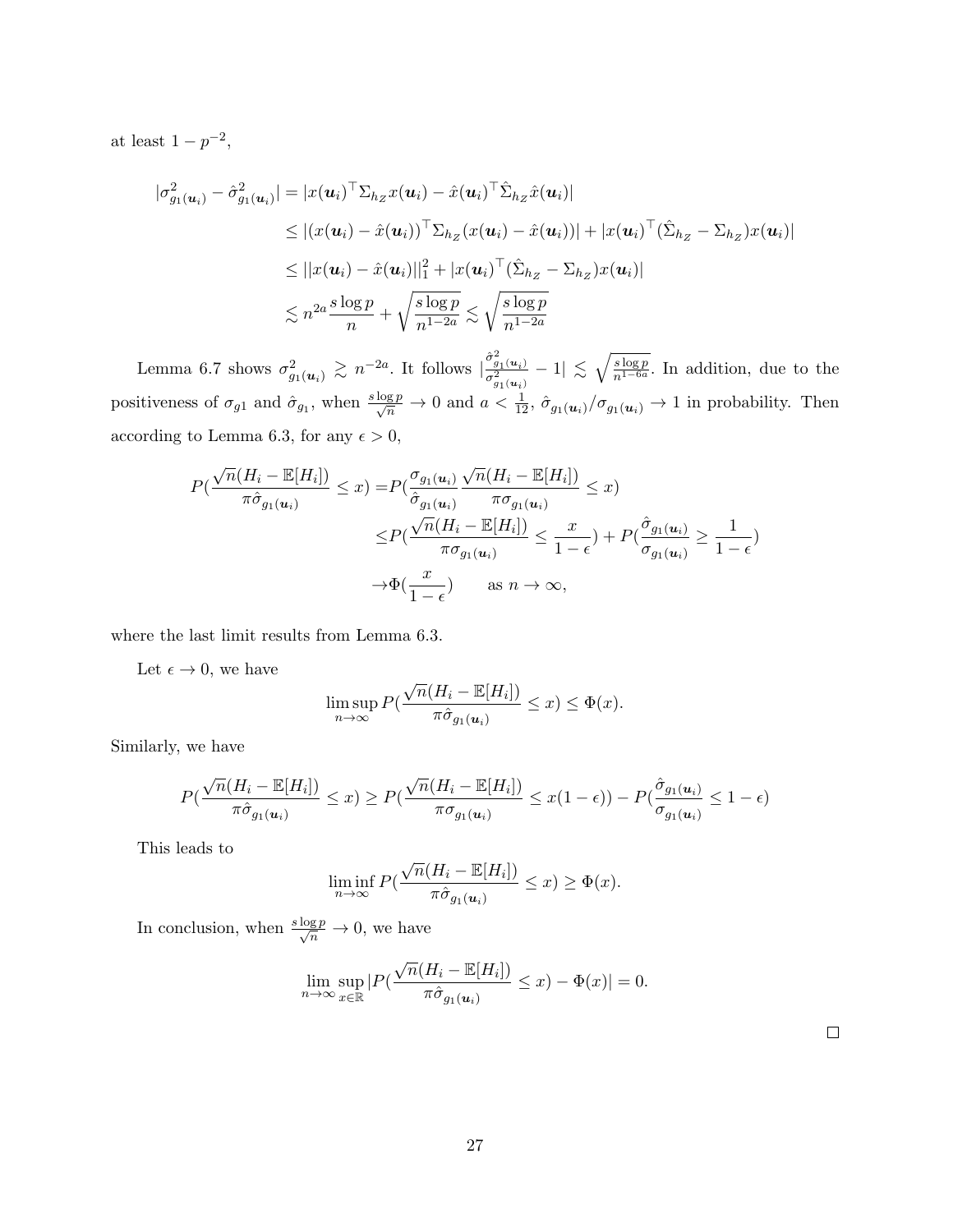# 7 Proof of Auxiliary Lemmas

## Proof of Lemma 6.1

Let  $A_1, A_2 \in \mathbb{R}^{d \times 2d}$  with each row of  $A_i$  has unit norm, and for some diagonal matrix  $D =$  $diag(m_1, m_2, ..., m_d),$  satisfy

$$
\begin{cases}\nA_1 P_{A_2}^{\perp} A_1^{\top} = D \\
(A_1 + A_2)(A_1 + A_2)^{\top} = \Sigma \\
\text{rank}(A_1) = \text{rank}(A_2) = d,\n\end{cases}
$$
\n(32)

where  $P_{A_2}^{\perp} = I_{2d} - A_2^{\top} (A_2 A_2^{\top})^{-1} A_2$ . Therefore, if  $\sqrt{ }$  $\mathbf{I}$  $\boldsymbol{X}$ Y  $\setminus$  $\big| \sim N(0,$  $\sqrt{ }$  $\mathbf{I}$  $\Sigma_{11}$   $\Sigma_{12}$  $\Sigma_{21}$   $\Sigma_{22}$  $\setminus$ ) with  $\Sigma_{11} = A_1 A_1^{\dagger}$ ,  $\Sigma_{22} = A_2 A_2^{\dagger}, \, \Sigma_{12} = A_1 A_2^{\dagger}, \, \text{then}$ 

$$
\Sigma_{11\cdot 2} \stackrel{def}{=} \Sigma_{11} - \Sigma_{12} \Sigma_{22}^{-1} \Sigma_{21} = D,
$$
  

$$
\Sigma_{11} + \Sigma_{12} + \Sigma_{21} + \Sigma_{22} = \Sigma.
$$

This implies  $\mathbf{X}|\mathbf{Y} \sim N(\Sigma_{12}\Sigma_{22}^{-1}\mathbf{Y}, D), \mathbf{X} + \mathbf{Y} \sim N(0, \Sigma)$ . For  $\mathbf{v} \in \mathbb{R}^d$  with  $||\mathbf{v}||_2 = 1$ ,

$$
\mathbb{E}e^{v^\top \text{sgn}(\mathbf{Z})} = \mathbb{E}e^{v^\top \text{sgn}(\mathbf{X} + \mathbf{Y})} = \mathbb{E}[\mathbb{E}[e^{v^\top \text{sgn}(\mathbf{X} + \mathbf{Y})}|\mathbf{Y}]
$$
  
= 
$$
\mathbb{E}[\mathbb{E}[e^{\sum_{i=1}^d v_i \text{sgn}(X_i + Y_i)}|Y] = \mathbb{E}[\prod_{i=1}^d \mathbb{E}[e^{v_i \text{sgn}(X_i + Y_i)}|\mathbf{Y}]].
$$

We have

$$
\text{sgn}(X_i + Y_i)|\mathbf{Y} \sim \begin{cases} 1, & \text{with probability } \Phi(\frac{Y_i + e_i^\top \Sigma_{12} \Sigma_{22}^{-1} \mathbf{Y}}{\sqrt{m_i}}), \\ -1, & \text{with probability } 1 - \Phi(\frac{Y_i + e_i^\top \Sigma_{12} \Sigma_{22}^{-1} \mathbf{Y}}{\sqrt{m_i}}). \end{cases} \tag{33}
$$

Let  $h_i(\boldsymbol{Y}) \stackrel{def}{=} \mathbb{E}[\text{sgn}(X_i + Y_i)|\boldsymbol{Y}] = 2\Phi(\frac{Y_i + e_i^{\top}\Sigma_{12}\Sigma_{22}^{-1}\boldsymbol{Y}}{\sqrt{m_i}}) - 1 = 2\Phi(\frac{e_i^{\top}(I + \Sigma_{12}\Sigma_{22}^{-1})\boldsymbol{Y}}{\sqrt{m_i}}) - 1.$ 

Therefore

$$
\mathbb{E}e^{v^\top \operatorname{sgn}(\mathbf{Z})} = \mathbb{E}[\prod_{i=1}^d \mathbb{E}[e^{v_i(\operatorname{sgn}(X_i + Y_i) - h_i(\mathbf{Y}))}|\mathbf{Y}]e^{v_i h_i(\mathbf{Y})}] = e^{1/2}\mathbb{E}[\prod_{i=1}^d e^{v_i h_i(\mathbf{Y})}] = e^{1/2}\mathbb{E}[e^{\sum_{i=1}^d v_i h_i(\mathbf{Y})}].
$$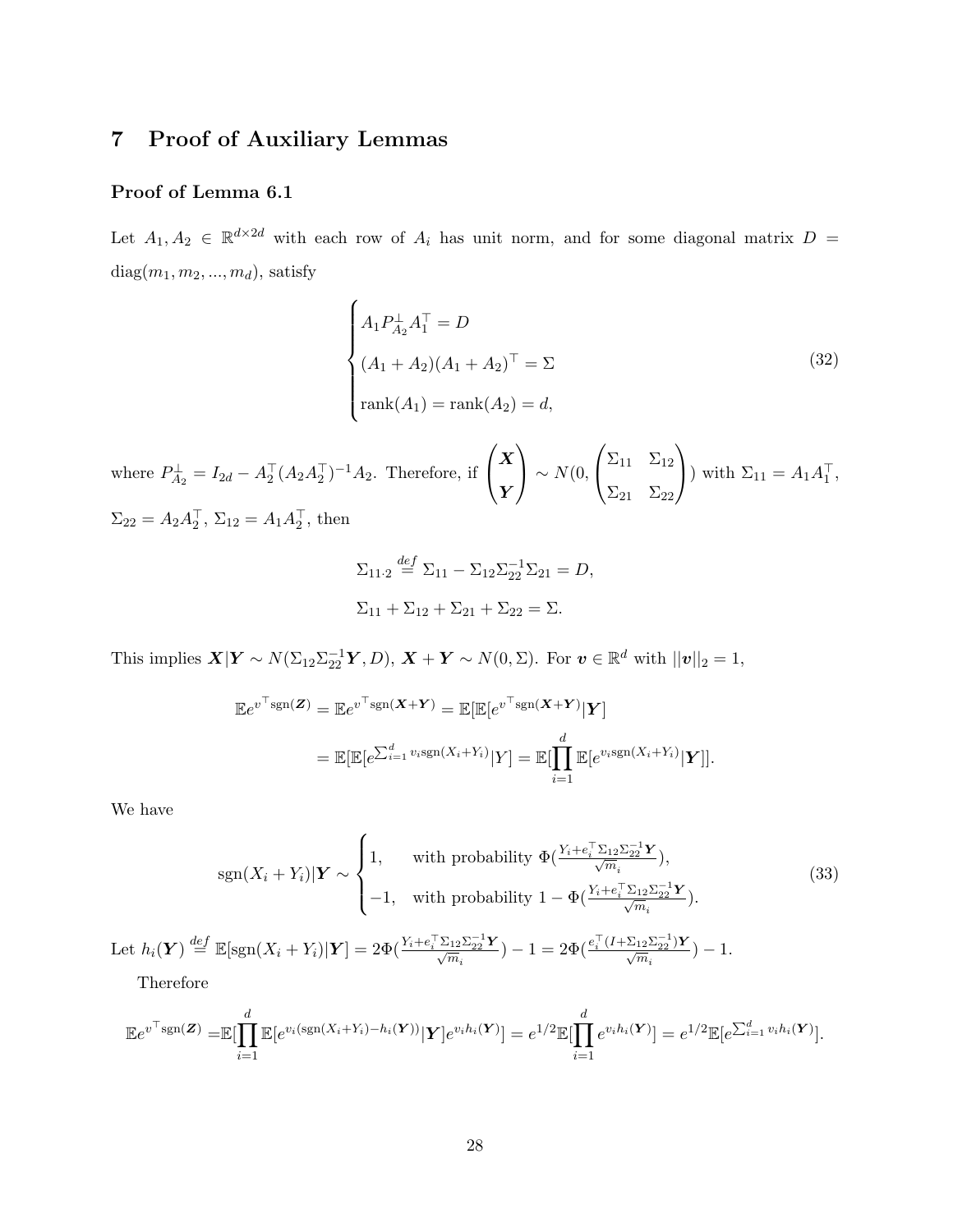Let 
$$
g(\tilde{\mathbf{Y}}) = \sum_{i=1}^{d} v_i h_i (\sum_{22}^{1/2} \tilde{\mathbf{Y}})
$$
 where  $\tilde{\mathbf{Y}} = \sum_{22}^{-1/2} \mathbf{Y} \sim N_d(0, I)$ , then we have  
\n
$$
|g(\tilde{\mathbf{Y}}_1) - g(\tilde{\mathbf{Y}}_2)| = |\sum_{i=1}^{d} v_i (h_i (\sum_{22}^{1/2} \tilde{\mathbf{Y}}_1) - h_i (\sum_{22}^{1/2} \tilde{\mathbf{Y}}_2))| \le \sqrt{\sum_{i=1}^{d} (h_i (\sum_{22}^{1/2} \tilde{\mathbf{Y}}_1) - h_i (\sum_{22}^{1/2} \tilde{\mathbf{Y}}_2))^2}
$$
\n
$$
\le \pi ||D^{-1/2} (I + \sum_{12} \sum_{22}^{-1}) \sum_{22}^{1/2} || \cdot ||\tilde{\mathbf{Y}}_1 - \tilde{\mathbf{Y}}_2 ||
$$
\n
$$
\le \pi \sqrt{||D^{-1/2} (I + \sum_{12} \sum_{22}^{-1}) \sum_{22} (I + \sum_{12} \sum_{22}^{-1})^{\top} D^{-1/2} || \cdot ||\tilde{\mathbf{Y}}_1 - \tilde{\mathbf{Y}}_2||}
$$
\n
$$
= \pi \sqrt{||D^{-1/2} \Sigma - 1||} \cdot ||\tilde{\mathbf{Y}}_1 - \tilde{\mathbf{Y}}_2||.
$$

From (1) we know that  $0 \le (A_1 + A_2)P_{A_2}^{\perp}(A_1 + A_2)^{\perp} = \Sigma - D$ . Then we have

$$
|g(\tilde{\mathbf{Y}}_1) - g(\tilde{\mathbf{Y}}_2)| \leq \frac{\lambda_{\max}(\Sigma) - \lambda_{\min}(\Sigma)}{\lambda_{\min}(\Sigma)} \pi ||\tilde{\mathbf{Y}}_1 - \tilde{\mathbf{Y}}_2||.
$$

Thus, the Lipschitz norm of  $g(\cdot)$  is bounded by  $\frac{\lambda_{\max}(\Sigma)-\lambda_{\min}(\Sigma)}{\lambda_{\min}(\Sigma)}\pi$ . By the Gaussian concentration  $\text{inequality [3], } \mathbb{E}[e^{\sum_{i=1}^d v_i h_i(\boldsymbol{Y})}] = e^{\pi} \mathbb{E}[e^{g(\sum_{i=1}^{d/2} \boldsymbol{Y})}] \leq e^{\pi M/2} \text{ with } M = ||D^{-1}\Sigma||_2. \text{ If we let } D = 0.$  $\lambda_{\min}(\Sigma)I$ , then  $M = \kappa(\Sigma)$ .  $\Box$ 

## Proof of Lemma 6.2

1. According to Taylor's expansion,  $|\hat{\Sigma} - \Sigma|_{\infty}$  can be bounded by  $|\hat{T} - T|_{\infty}$ :

$$
\hat{\Sigma} - \Sigma = \sin(\frac{\pi}{2}\hat{T}) - \sin(\frac{\pi}{2}T)
$$
  
=  $\cos(\frac{\pi}{2}T) \circ (\hat{T} - T) \cdot \frac{\pi}{2} - \frac{1}{2}\sin(\frac{\pi}{2}) \circ \frac{\pi}{2}(\hat{T} - T) \circ \frac{\pi}{2}(\hat{T} - T)$ .

This implies  $|\hat{\Sigma} - \Sigma|_{\infty} \lesssim |\hat{T} - T|_{\infty} + |\hat{T} - T|_{\infty}^2$ . By Hoeffding inequality,  $P(|T_{jk} - T_{jk}| >$  $t) \leq 2 \exp(-nt^2/4)$ . Therefore,

$$
P(|\hat{T} - T|_{\infty} > t) \le \sum_{j,k=1}^{p} P(|T_{jk} - T_{jk}| > t)
$$
  

$$
\le 2p^2 \exp(-nt^2/4) = 2 \exp(2 \log p - nt^2/4).
$$

Let  $t = 4\sqrt{\frac{\log p}{n}}$  $\frac{g p}{n}$ , the above inequality implies that with probability  $1 - 2p^{-2}$ ,

$$
|\hat{T} - T|_{\infty} \lesssim \sqrt{\frac{\log p}{n}}.
$$

This shows that with probability  $1 - 2p^{-2}$ ,

$$
|\hat{\Sigma} - \Sigma|_{\infty} \leq |\hat{T} - T|_{\infty} + |\hat{T} - T|_{\infty}^2 \lesssim \sqrt{\frac{\log p}{n}}.
$$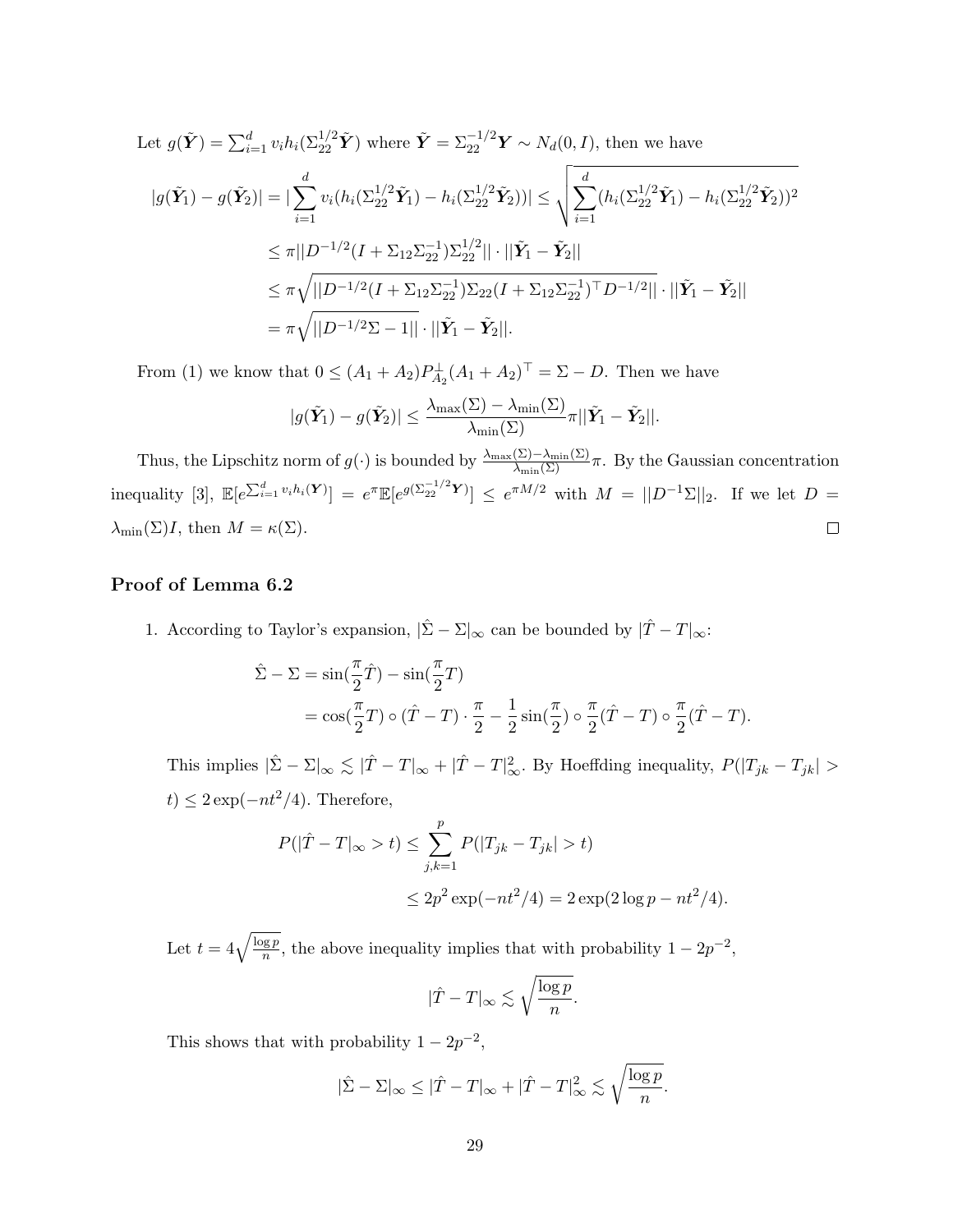2. Let  $d = p+1$ , and without loss of generality we assume n is even. For  $i, i' \in \{1, 2, ..., n\}$ , define  $S_{i,i'} = \text{sgn}(\mathbf{Z}_i - \mathbf{Z}_{i'}) = (\text{sgn}(Z_{i1} - Z_{i'1}), ..., \text{sgn}(Z_{id} - Z_{i'd}))^\top$ , and  $\hat{\Delta}_{i,i'} = \frac{1}{n(n-1)}(\mathbf{S}_{i,i'}\mathbf{S}_{i,i'}^\top -$ T). Moreover, for any permutation  $\sigma \in S_n$ , where  $S_n$  is the permutation group of  $\{1, ..., n\}$ , let  $(i_1, ..., i_n) = \sigma(1, ..., n)$ . For  $r = 1, ..., n/2$  (without loss of generality, we assume n is even), we define  $S_r^{\sigma}$  and  $\hat{\Delta}_r^{\sigma}$  to be  $S_r^{\sigma} = S_{2i_r, 2i_r-1}$ ,  $\hat{\Delta}_r^{\sigma} = \frac{1}{n}$  $\frac{1}{n/2}$  $(\boldsymbol{S}^{\sigma}_{r}\boldsymbol{S}^{\sigma T}_{r}-T)$ . Then

$$
\Delta = \hat{T} - T = \sum_{i,i'} \Delta_{i,i'} = \frac{1}{|S_n|} \sum_{\sigma \in S_n} \sum_{r=1}^{n/2} \hat{\Delta}_r^{\sigma}.
$$

and consequently,

$$
||\hat{T} - T|| \le \frac{1}{|S_n|} \sum_{\sigma \in S_n} \sum_{r=1}^{n/2} \hat{\Delta}_r^{\sigma}.
$$

Let  $N_{\epsilon}$  be the largest number of  $\epsilon$ -balls one can pack in the  $(1 + \epsilon)$ -ball centered at the origin and  $\{w_{(j)}, j \leq N_{\epsilon}\}\)$  be the centers of such  $\epsilon$ -balls in one of such configurations. From straight forward volume comparison we have

$$
N_{\epsilon} \le (1/\epsilon + 1)^d.
$$

For each  $\mathbf{w} \in S^{d-1}$ ,  $||\mathbf{w} - \mathbf{w}_{(j)}||_2 \leq 2\epsilon$  for some  $j \leq N_{\epsilon}$ , so that

$$
\begin{aligned} |\boldsymbol{w}^\top \Delta \boldsymbol{w}| \leq& |\boldsymbol{w}_{(j)}^\top \Delta \boldsymbol{w}_{(j)}| + |(\boldsymbol{w} - \boldsymbol{w}_{(j)})^\top \Delta (\boldsymbol{w} - \boldsymbol{w}_{(j)})| \\ \leq& |\boldsymbol{w}_{(j)}^\top \Delta \boldsymbol{w}_{(j)}| + 4\epsilon^2 ||\Delta||_2. \end{aligned}
$$

This implies

$$
||\Delta||_2 \leq \sup_{j \leq N_{\epsilon}} \frac{|\boldsymbol{w}_{(j)}^{\top} \Delta \boldsymbol{w}_{(j)}|}{1 - \epsilon^2},
$$
\n(34)

with  $N_{\epsilon} \leq (1 + 1/\epsilon)^d$ .

In addition, for any  $w \in S^{d-1}$ , according to Lemma 6.1, we have

$$
\mathbb{E}[e^{t\mathbf{w}^\top (\sum_{r=1}^{n/2} \hat{\Delta}_r^{\sigma})\mathbf{w}}] = \prod_{r=1}^{n/2} \mathbb{E}[e^{t\mathbf{w}^\top \hat{\Delta}_r^{\sigma} \mathbf{w}}] = \prod_{r=1}^{n/2} \mathbb{E}[e^{\frac{t}{n/2} \mathbf{w}^\top (S_r^{\sigma} S_r^{\sigma T} - T)\mathbf{w}}] \leq e^{\frac{2t^2 M^2 \pi}{n}}.
$$

Then by Jensen's inequality,

$$
\mathbb{E}[e^{t\mathbf{w}^\top\Delta\mathbf{w}}] = \mathbb{E}[e^{t\mathbf{w}^\top\frac{1}{|S_n|}\sum_{\sigma\in S_n}\sum_{r=1}^{n/2}\hat{\Delta}_r^{\sigma}\mathbf{w}}] \leq \frac{1}{|S_n|}\sum_{\sigma\in S_n}\mathbb{E}[e^{t\mathbf{w}^\top\sum_{r=1}^{n/2}\hat{\Delta}_r^{\sigma}\mathbf{w}}] \leq e^{\frac{2t^2M^2\pi}{n}}.
$$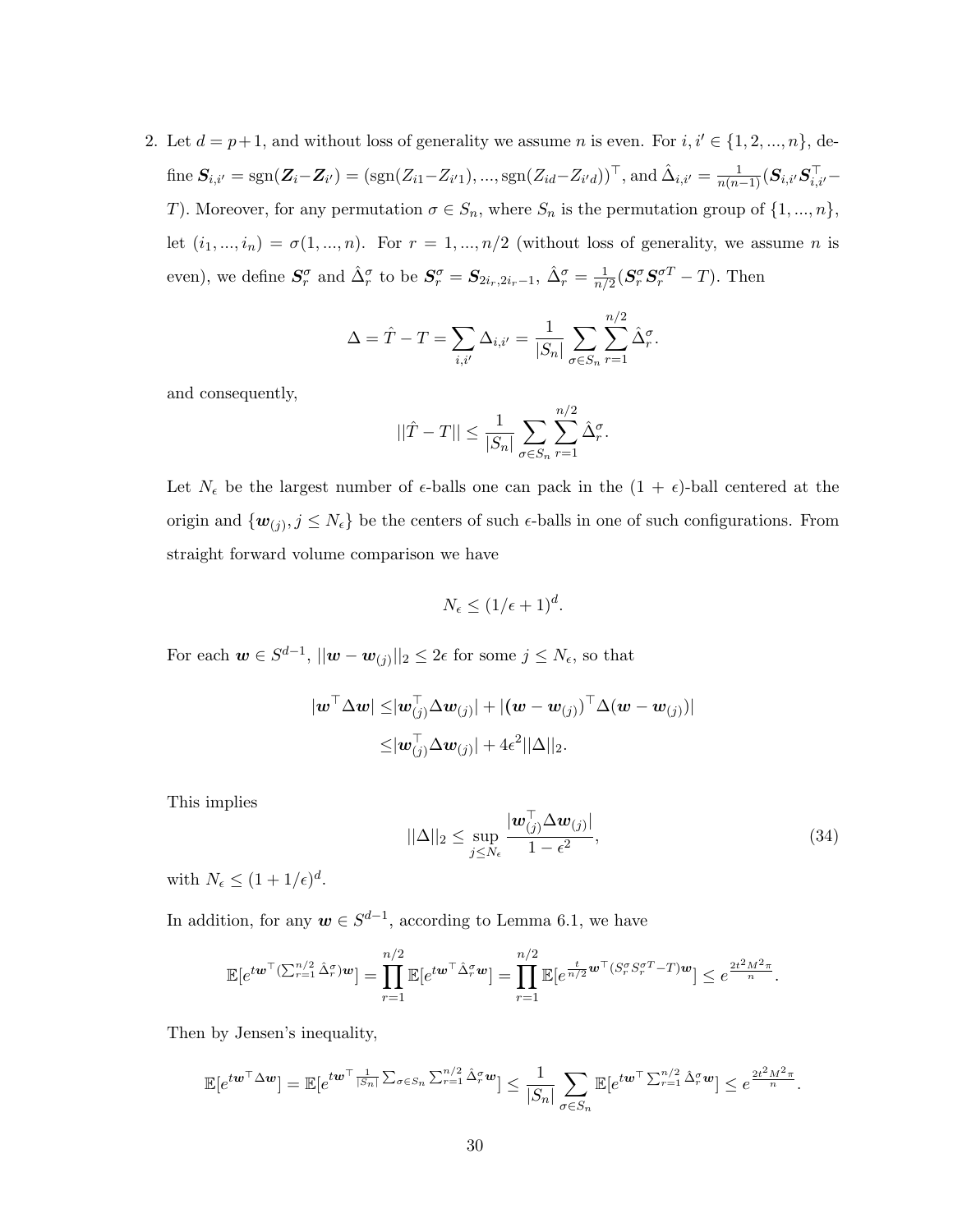Therefore, by the property of sub-gaussian random variable, for any  $w \in S^{d-1}$ ,

$$
P(\boldsymbol{w}^{\top} \Delta \boldsymbol{w} > t) \leq e^{-\frac{nt^2}{2M^2 \pi}}.
$$

Then by (34) and let  $\epsilon = 1/2$ , we have

$$
P(||\Delta||_2 > t) \le 3^d e^{-\frac{nt^2}{2M^2\pi}} = e^{d \log 3 - \frac{nt^2}{2M^2\pi}}.
$$

Let  $t = \sqrt{(2\pi \log 3M^2) \frac{d+t}{n}}$  $\frac{+t}{n}$ , then with probability at least  $1 - e^{-t}$ ,

$$
||\Delta||\lesssim \sqrt{\frac{d+t}{n}}
$$

.

3. By (2), for any  $A \subset [p]$  with  $|A| = s$ , with probability at least  $1 - e^{-t}$ ,

$$
\frac{||\Delta_{A\times A}||}{||\Sigma_{A\times A}||} \lesssim \sqrt{\frac{s+t}{n}}.
$$

Therefore

$$
\frac{||\Delta||_{2,s}}{||\Sigma||_{2,s}} = \frac{\sup_{|A|=s} ||\Delta_{A\times A}||}{\sup_{|A|=s} ||\Sigma_{A\times A}||} \le \sup_{|A|=s} \frac{||\Delta_{A\times A}||}{||\Sigma_{A\times A}||} \lesssim \sqrt{\frac{s+t}{n}}
$$

with probability at least  $1 - {p \choose s}$  $\binom{p}{s}e^{-t} = 1 - e^{s \log p - t}.$ 

This implies with probability at least  $1 - e^{-t}$ ,

$$
\frac{||\Delta||_{2,s}}{||\Sigma||_{2,s}} \lesssim \sqrt{\frac{s\log p + t}{n}} \Rightarrow ||\Delta||_{2,s} \lesssim ||\Sigma||_{2,s} \sqrt{\frac{s\log p + t}{n}}.
$$

## Proof of Lemma 6.3

Recall that  $\sigma_{g_1(\boldsymbol{u}_i)}^2 = \text{Var}(g_1(Z; \boldsymbol{u}_i)) = x(\boldsymbol{u}_i)^\top \Sigma_{h_Z} x(\boldsymbol{u}_i)$  and for  $i = 1, 2, ..., p$ ,  $H_i = \boldsymbol{u}_i^\top \hat{\Sigma} \boldsymbol{v}_0$ . Taylor expansion yields

$$
\hat{\Sigma} - \Sigma = \sin(\frac{\pi}{2}\hat{T}) - \sin(\frac{\pi}{2}T) = \cos(\frac{\pi}{2}T) \circ (\hat{T} - T) \cdot \frac{\pi}{2} - \frac{1}{2}\sin(\frac{\pi}{2}\check{T}) \circ \frac{\pi}{2}(\hat{T} - T) \circ \frac{\pi}{2}(\hat{T} - T).
$$

It follows

$$
H_i - \mathbb{E}[H_i] = \mathbf{u}_i^\top (\hat{\Sigma} - \Sigma) \mathbf{v}_0
$$
  
=  $\frac{\pi}{2} \mathbf{u}_i^\top \cos(\frac{\pi}{2}T) \circ (\hat{T} - T) \mathbf{v}_0 - \frac{1}{2} \mathbf{u}_i^\top \sin(\frac{\pi}{2}T) \circ \frac{\pi}{2} (\hat{T} - T) \circ \frac{\pi}{2} (\hat{T} - T) \mathbf{v}_0.$  (35)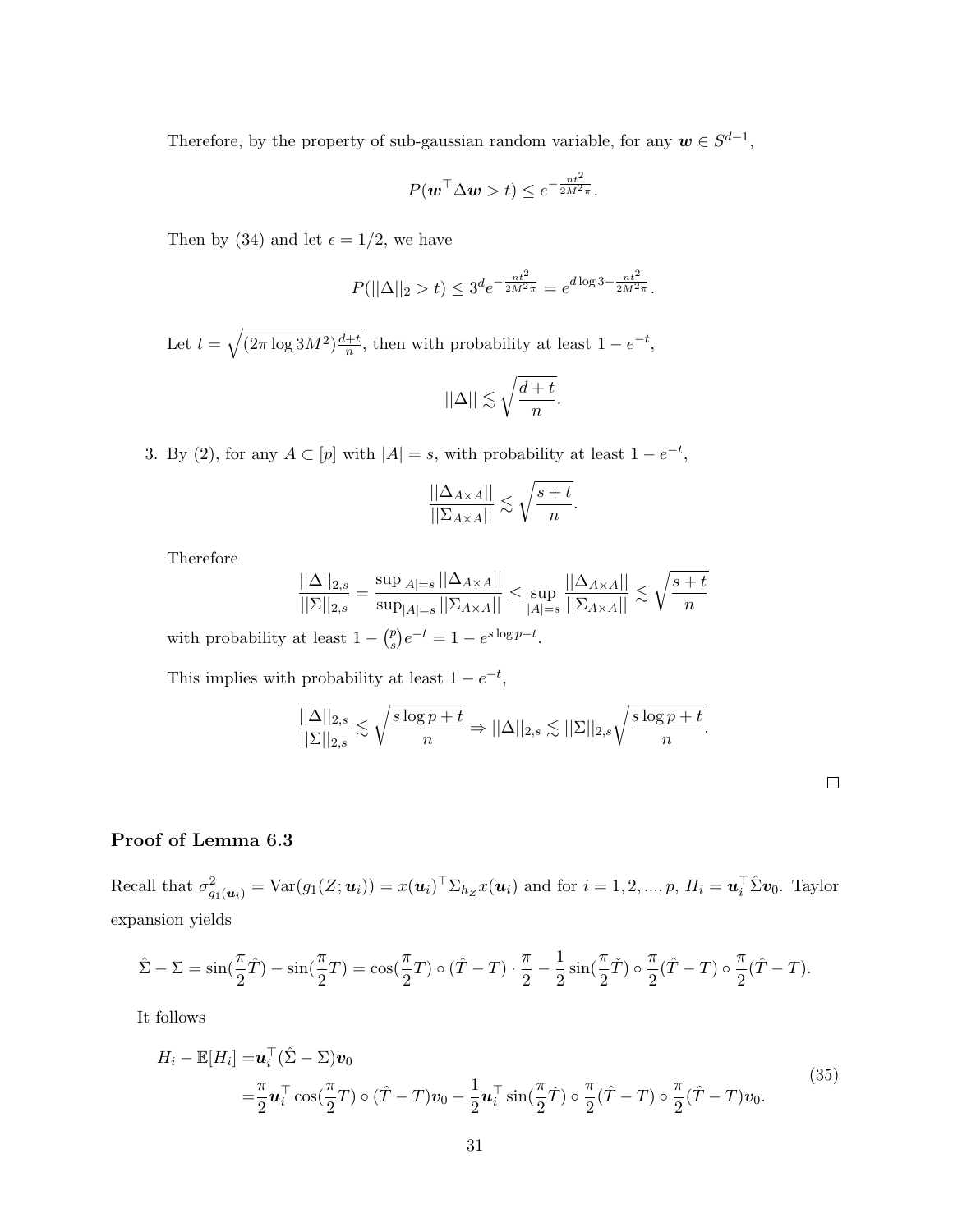Let  $J_i = \boldsymbol{u}_i^\top \cos(\frac{\pi}{2}T) \circ \hat{T} \boldsymbol{v}_0 = \frac{1}{n(n-1)}$  $\frac{1}{n(n-1)/2} \sum_{i \leq i'} g(\mathbf{Z}_i, \mathbf{Z}_{i'}; \boldsymbol{u}_i)$ , which is a U-statistics of order two. Then by the Berry-Essen bound for U statistics [6], we have

$$
\sup_{x \in \mathbb{R}} |P(\frac{\sqrt{n}(J_i - \mathbb{E}[J_i])}{2\sigma_{g_1(\mathbf{u}_i)}} \le x) - \Phi(x)| \le C \frac{\eta_g^3}{\sigma_{g_1(\mathbf{u}_i)}^3} \cdot \frac{1}{\sqrt{n}},\tag{36}
$$

where  $\eta_g^3 = \mathbb{E}[|g(\mathbf{Z}, \mathbf{Z}'; \boldsymbol{u}_i)^3|].$ 

To prove Lemma 6.3, it is sufficient to show that  $\frac{\eta_g^3}{\sigma_{g_1}^3}$  is upper bounded by a constant. If we can show this, then apply Lemma 6.2 and (36) to (35), we would get the desired result.

Therefore we proceed to prove that  $\frac{\eta_g^3}{\sigma_{g_1}^3}$  is upper bounded by a constant. Recall that

$$
\sigma_{g_1}^2 = \text{Var}(g_1(\mathbf{Z}; \boldsymbol{u}_i)) = \text{Var}(\mathbb{E}[g(\mathbf{Z}, \mathbf{Z}'; \boldsymbol{u}_i)|\mathbf{Z}]) = \text{Var}(g(\mathbf{Z}, \mathbf{Z}')) - E[\text{Var}(g(\mathbf{Z}, \mathbf{Z}')|\mathbf{Z})],
$$

 $h_Z(\mathbf{Z}) = \mathbb{E}[h(\mathbf{Z}, \mathbf{Z'})|\mathbf{Z}]$ , and  $\Sigma_{h_Z} = \text{Var}(h_Z(\mathbf{Z}))$  for  $h_Z(\mathbf{Z}) = \mathbb{E}[\text{sgn}(\mathbf{Z} - \mathbf{Z'}) \otimes \text{sgn}(\mathbf{Z} - \mathbf{Z'})|\mathbf{Z}] =$  $\mathbb{E}[\text{vec}(\hat{T}_{Z,Z'})|Z]$ , where  $\hat{T}_{Z,Z'}$  is the Kendall's tau estimator based on only two samples  $\{Z,Z'\}$ .

We start from

$$
\sigma_{g_1}^2 = \text{Var}(g_1(\mathbf{Z}; \boldsymbol{u}_i)) = \text{vec}(\boldsymbol{u}_i \boldsymbol{v}_0^\top \circ \text{cos}(\frac{\pi}{2}T))^\top \cdot \Sigma_{h_Z} \cdot \text{vec}(\boldsymbol{u}_i \boldsymbol{v}_0^\top \circ \text{cos}(\frac{\pi}{2}T))
$$
  
\n
$$
\geq M_3 || (0, \boldsymbol{u}_i) (1, -\beta)^\top \circ \text{cos}(\frac{\pi}{2}T) ||_F^2 \geq \frac{M_3}{M_1^2} ||\boldsymbol{u}_i||_2^2.
$$

The second inequality uses the fact that for any  $i \neq j$ ,

$$
\cos(\frac{\pi}{2}T_{ij}) = \sqrt{1 - \Sigma_{ij}^2} = \det(\Sigma_{\{i,j\},\{i,j\}}) \ge \lambda_{\min}(\Sigma_{\{i,j\},\{i,j\}}) \ge 1/M_1.
$$

Therefore, we have  $\sigma_{g_1}^3 \ge \frac{M_3^{3/2}}{M_1^3} ||u||_2^3$ . Then we derive the upper bound for  $\eta_g^3$ . Taylor expansion yields  $\cos(\frac{\pi}{2}T) = \sum_{k=0}^{\infty} {1/2 \choose k}$  $\binom{2}{k}(-1)^k \Sigma \circ_{2k} \Sigma$ . Then

$$
||\cos(\frac{\pi}{2}T)||_2 \le \sum_{k=0}^{\infty} |\binom{1/2}{k}| \cdot ||\Sigma \circ_{2k} \Sigma||_2 \le \sum_{k=0}^{\infty} |\binom{1/2}{k}| \cdot ||\Sigma||,
$$

where the last inequality comes from Theorem 5.5.18 in [11].

Therefore,  $||\cos(\frac{\pi}{2}T)||_2 \leq \sum_{k=0}^{\infty} |\binom{1/2}{k}$  $|\mathcal{E}_k^{(2)}| \cdot ||\Sigma|| = 2||\Sigma|| \leq 2M_1$ . In addition, since  $\beta = \Sigma_{XX}^{-1} \Sigma_{XY}$ , we have

$$
||\boldsymbol{\beta}||_2 = ||\boldsymbol{\Sigma}_{XX}^{-1} \boldsymbol{\Sigma}_{XY}||_2 \le M_1 ||\boldsymbol{\Sigma}_{XY}||_2 \le M_1^2.
$$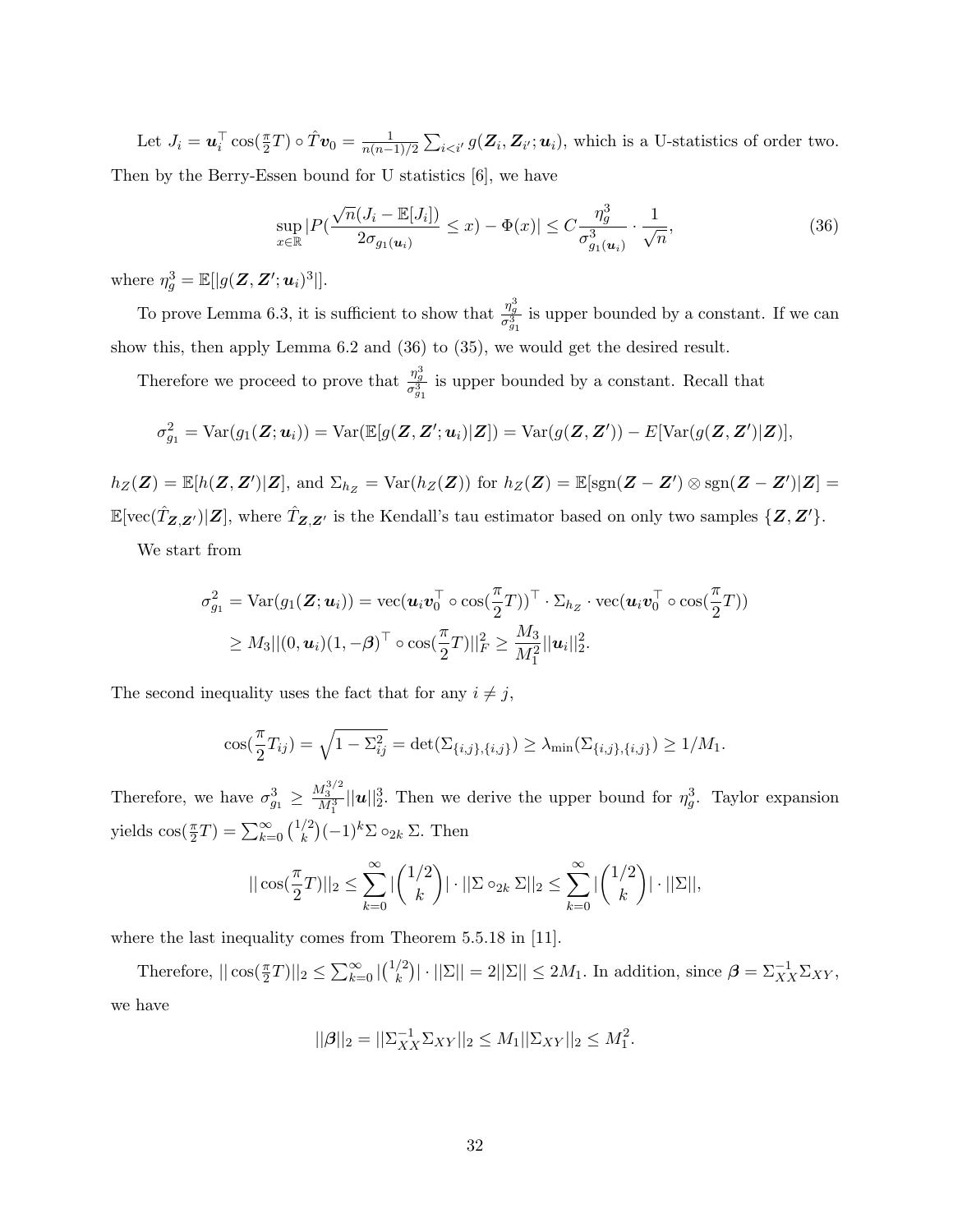This implies

$$
\eta_{g_1}^3 = \mathbb{E}[|g(\mathbf{Z}, \mathbf{Z}'; \boldsymbol{u}_i)|^3] = \mathbb{E}[|\text{sgn}(\mathbf{Z} - \mathbf{Z}')^\top (\boldsymbol{u}_i \boldsymbol{v}_0^\top \circ \cos(\frac{\pi}{2}T)) \text{sgn}(\mathbf{Z} - \mathbf{Z}')|^3]
$$
  
\n
$$
= \mathbb{E}[|\text{tr}(\boldsymbol{u}_i \boldsymbol{v}_0^\top \text{diag}(\text{sgn}(\mathbf{Z} - \mathbf{Z}')) \cos(\frac{\pi}{2}T) \text{diag}(\text{sgn}(\mathbf{Z} - \mathbf{Z}')))|^3]
$$
  
\n
$$
= \mathbb{E}[|\text{tr}(\boldsymbol{v}_0^\top \text{diag}(\text{sgn}(\mathbf{Z} - \mathbf{Z}')) \cos(\frac{\pi}{2}T) \text{diag}(\text{sgn}(\mathbf{X} - \mathbf{X}')) \boldsymbol{u}_i)|^3]
$$
  
\n
$$
= \mathbb{E}[|\boldsymbol{v}_0^\top \text{diag}(\text{sgn}(\mathbf{Z} - \mathbf{Z}')) \cos(\frac{\pi}{2}T) \text{diag}(\text{sgn}(\mathbf{Z} - \mathbf{Z}')) \boldsymbol{u}_i|^3]
$$
  
\n
$$
= \mathbb{E}[||\boldsymbol{u}_i||_2||\boldsymbol{v}_0||_2||\cos(\frac{\pi}{2}T)||_2|^3]
$$
  
\n
$$
\leq \mathbb{E}[||\boldsymbol{u}_i||_2 M_1^2 \cdot 2M_1|^3]
$$
  
\n
$$
\leq 8M_1^9 ||\boldsymbol{u}_i||_2^3.
$$

The last equality due to the fact that

$$
||A||_2 = \sup_{\boldsymbol{u}, \boldsymbol{v}_0:||\boldsymbol{u}||=||\boldsymbol{v}_0||=1} \boldsymbol{u}^\top A \boldsymbol{v}_0 = \sup_{\boldsymbol{u}, \boldsymbol{v}_0:||\boldsymbol{u}||=||\boldsymbol{v}_0||=1} (\boldsymbol{u}^\top D) A (D \boldsymbol{v}_0) = ||D A D||_2,
$$

when diagonal elements of  $D$  is either 1 or  $-1$ .

It follows

$$
\frac{\eta_g^3}{\sigma_{g_1}^3} \leq \frac{8M_1^9||\boldsymbol{u}_i||_2^3}{\frac{M_3^{3/2}}{M_1^3}||\boldsymbol{u}_i||_2^3} = \frac{8M_1^{12}}{M_3^{3/2}}.
$$

Then with (36) together,

$$
\lim_{n \to \infty} \sup_{x \in \mathbb{R}} |P(\frac{\sqrt{n}(H_i - \mathbb{E}[H_i])}{2v_{g_1}} \le x) - \Phi(x)| = 0.
$$

| ۰ |  |  |
|---|--|--|
|   |  |  |
|   |  |  |
|   |  |  |

# Proof of Lemma 6.4

Since the  $1/M_1 \leq \lambda_{\min}(\Sigma) \leq \lambda_{\max}(\Sigma) < M_1$ ,  $||\Sigma^{-1}|| < M_2$ , the third constraint in (19):

$$
b^{-1}n^{-a} \le ||\boldsymbol{u}||_2 \le ||\boldsymbol{u}||_1 \le bn^{a/2}
$$

is feasible when  $u = \sum_{i}^{-1}$  and  $a, b > 0$ .

Then it is sufficient to show that  $(0, \Sigma_{i, \cdot}^{-1})^{\top}$  satisfies the constraint condition when  $\mu = C \sqrt{\frac{\log p}{n}}$ n with high probability.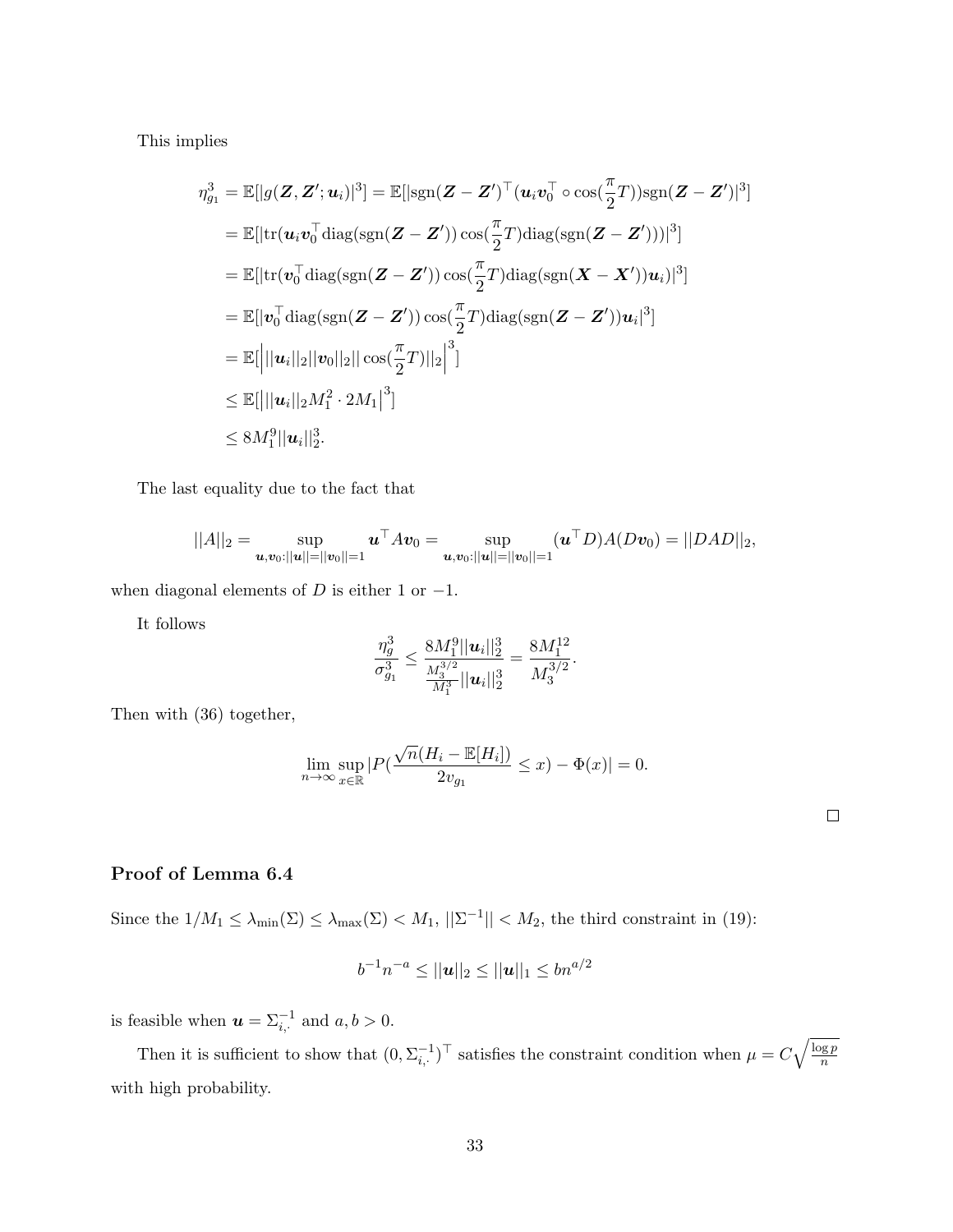By Lemma 6.2.3, with probability at least  $1 - p^{-2}$ 

$$
\begin{aligned} ||\hat{\Sigma}_{XX} \Sigma_{\cdot, i}^{-1} - e_i^{(p)}||_{\infty} &= ||\hat{\Sigma}_{XX} \Sigma_{\cdot, i}^{-1} - \Sigma_{XX} \Sigma_{\cdot, i}^{-1}||_{\infty} \\ &\leq |\hat{\Sigma}_{XX} - \Sigma_{XX}|_{\infty} \cdot ||\Sigma_{\cdot, i}^{-1}||_1 \lesssim \sqrt{\frac{\log p}{n}}. \end{aligned}
$$

In addition, due to the fact that  $||\sum_{i,\cdot}^{-1}||_1 \le ||\sum_{i}^{-1}||_1 \le M_2$ , and  $||\sum_{i,\cdot}^{-1}||_2 \ge \lambda_{\min}(\sum_{i}^{-1}) \ge \frac{1}{M}$  $\frac{1}{M_1}$ , we concludes that the constraints in the optimization problem 19 is feasible with probability at least  $1-p^{-2}$ .  $\Box$ 

## Proof of Lemma 6.5

Recall that  $x(\boldsymbol{u}) = \text{vec}(\boldsymbol{u}\boldsymbol{v}_0^{\top} \circ \text{cos}(\frac{\pi}{2}T)), \sigma_{g_1}^2 = x(\boldsymbol{u})^{\top} \Sigma_{h_Z} x(\boldsymbol{u}),$  and

$$
\hat{\Sigma}_{h_Z} = \frac{1}{n} \sum_{i=1}^n (\hat{h}_Z(\mathbf{Z}_i) - \frac{1}{n} \sum_{i'=1}^n \hat{h}_Z(\mathbf{Z}_{i'})) (\hat{h}_Z(\mathbf{Z}_i) - \frac{1}{n} \sum_{i'=1}^n \hat{h}_Z(\mathbf{Z}_{i'}))^{\top},
$$

with  $\hat{h}_Z(\mathbf{Z}_i) = \frac{1}{n-1} \sum_{i \neq i'} \text{sgn}(\mathbf{Z}_i - \mathbf{Z}_{i'}) \otimes \text{sgn}(\mathbf{Z}_i - \mathbf{Z}_{i'}) \in \mathbb{R}^{d^2}$ .

We would like to prove with high probability

$$
|x(\boldsymbol{u})^{\top}(\hat{\Sigma}_{h_Z} - \Sigma_{h_Z})x(\boldsymbol{u})| \leq \sqrt{\frac{\log p}{n^{1-2a}}}.
$$

By definition, for a random vector  $\mathbf{Z} = (Z_{(1)},..., Z_{(d)})$  with an independent copy  $\mathbf{Z}'$ , and any  $j, k \in [d]$ , let's use  $h_Z(\mathbf{Z})_{jk}$  to denote the  $[(j-1)d+k]$ -th coordinate of  $h_Z(\mathbf{Z})$ 

$$
h_Z(\mathbf{Z})_{jk} = \mathbb{E}[\text{sgn}(Z_{(j)} - Z'_{(j)})\text{sgn}(Z_{(k)} - Z'_{(k)})|\mathbf{Z}],
$$

and

$$
\hat{h}_Z(\mathbf{Z}_i)_{jk} = \frac{1}{n-1} \sum_{i' \neq i}^n \text{sgn}(Z_{ij} - Z_{i'j}) \text{sgn}(Z_{ik} - Z_{i'k}).
$$

This implies  $\frac{1}{n} \sum_{i=1}^{n} \hat{h}_Z(\mathbf{Z}_i)_{jk} = \hat{\tau}_{jk}$ . Therefore

$$
\hat{\Sigma}_{h_Z(jk,j_1k_1)} = \frac{1}{n} \sum_i (\hat{h}_Z(\mathbf{Z}_i)_{jk} - \frac{1}{n} \sum_{i'} \hat{h}_Z(\mathbf{Z}_{i'})_{jk}) (\hat{h}_Z(\mathbf{Z}_i)_{j_1,k_1} - \frac{1}{n} \sum_{i'} \hat{h}_Z(\mathbf{Z}_{i'})_{j_1,k_1})
$$
\n
$$
= \frac{1}{n} \sum_i (\hat{h}_Z(\mathbf{Z}_i)_{jk} - \hat{\tau}_{jk}) (\hat{h}_Z(\mathbf{Z}_i)_{j_1,k_1} - \hat{\tau}_{j_1k_1})
$$
\n
$$
= \frac{1}{n} \sum_i \hat{h}_Z(\mathbf{Z}_i)_{jk} \hat{h}_Z(\mathbf{Z}_i)_{j_1,k_1} - \hat{\tau}_{jk} \hat{\tau}_{j_1k_1}.
$$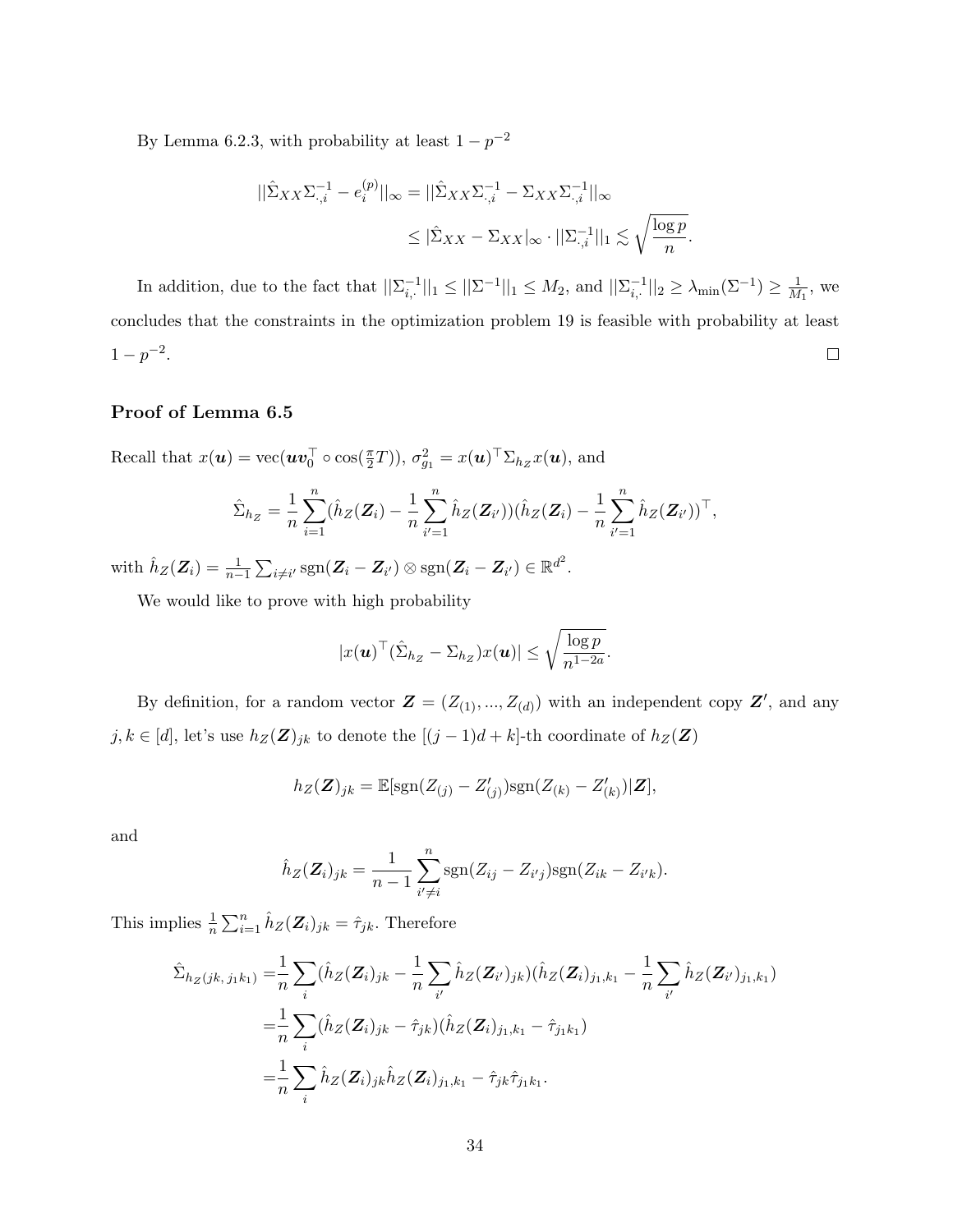It follows

$$
x(\boldsymbol{u})^{\top} \hat{\Sigma}_{h_Z} x(\boldsymbol{u}) = \frac{1}{n} \sum_i x(\boldsymbol{u})^{\top} \Big( \hat{h}_Z(Z_i) - \frac{1}{n} \sum_{i'} \hat{h}_Z(Z_{i'}) \Big) \Big( \hat{h}_Z(Z_i) - \frac{1}{n} \sum_{i'} \hat{h}_Z(Z_{i'}) \Big)^{\top} x(\boldsymbol{u})
$$
  

$$
= \frac{1}{n} \sum_i x(\boldsymbol{u})^{\top} \hat{h}_Z(Z_i) \hat{h}_Z(Z_i)^{\top} x(\boldsymbol{u}) - x(\boldsymbol{u})^{\top} \text{vec}(\hat{T}) \text{vec}(\hat{T})^{\top} x(\boldsymbol{u})
$$
  

$$
= \frac{1}{n} \sum_i [x(\boldsymbol{u})^{\top} \hat{h}_Z(Z_i)]^2 - [x(\boldsymbol{u})^{\top} \text{vec}(\hat{T})]^2.
$$

Since

$$
x(\boldsymbol{u})^{\top} \hat{h}_Z(\boldsymbol{Z}_i) = \frac{1}{n-1} \sum_{i \neq i'} x(\boldsymbol{u})^{\top} \Big( \text{sgn}(\boldsymbol{Z}_i - \boldsymbol{Z}_{i'}) \otimes \text{sgn}(\boldsymbol{Z}_i - \boldsymbol{Z}_{i'}) \Big).
$$

Conditional on  $\mathbf{Z}_i$ ,  $x(\mathbf{u})$  ' $sgn(\mathbf{Z}_i - \mathbf{Z}_{i'}) \otimes sgn(\mathbf{Z}_i - \mathbf{Z}_{i'})$  are  $n-1$  *i.i.d* random vectors. In addition, similar as the proof in Lemma 6.3,

$$
|x(\boldsymbol{u})^{\top} \text{sgn}(\boldsymbol{Z}_{i} - \boldsymbol{Z}_{i'}) \otimes \text{sgn}(\boldsymbol{Z}_{i} - \boldsymbol{Z}_{i'})| = |\text{sgn}(\boldsymbol{Z} - \boldsymbol{Z}')^{\top}(\boldsymbol{u}\boldsymbol{v}_{0}^{\top} \circ \cos(\frac{\pi}{2}T))\text{sgn}(\boldsymbol{Z} - \boldsymbol{Z}')|
$$
  
\n
$$
= |\text{tr}(\boldsymbol{u}\boldsymbol{v}_{0}^{\top}\text{diag}(\text{sgn}(\boldsymbol{Z} - \boldsymbol{Z}')) \cos(\frac{\pi}{2}T) \text{diag}(\text{sgn}(\boldsymbol{Z} - \boldsymbol{Z}')))|
$$
  
\n
$$
= |\boldsymbol{v}_{0}^{\top}\text{diag}(\text{sgn}(\boldsymbol{Z} - \boldsymbol{Z}')) \cos(\frac{\pi}{2}T) \text{diag}(\text{sgn}(\boldsymbol{Z} - \boldsymbol{Z}'))\boldsymbol{u}|
$$
  
\n
$$
\leq ||\boldsymbol{v}_{0}||_{2}|| \cos(\frac{\pi}{2}T)||_{2}||\boldsymbol{u}||_{2} \leq 2M_{1}^{3}||\boldsymbol{u}||_{2}.
$$

Therefore, by Hoeffding inequality,

$$
P(|x(\boldsymbol{u})^{\top}\hat{h}_Z(\boldsymbol{Z}_i)-x(\boldsymbol{u})^{\top}h_Z(\boldsymbol{Z}_i)|>t|Z_i)\leq e^{-\frac{nt^2}{4M_1^3||\boldsymbol{u}||_2}}.
$$

This implies

$$
\mathbb{E}[e^{t(x(\boldsymbol{u})^\top \hat{h}_Z(\boldsymbol{Z}_i)-x(\boldsymbol{u})^\top h_Z(\boldsymbol{Z}_i))}]\leq e^{\frac{4M_1^3||\boldsymbol{u}||_2t^2}{n}}.
$$

Therefore the sub-gaussian norm of  $x(\boldsymbol{u})^{\top} \hat{h}_Z(\boldsymbol{Z}_i) - x(\boldsymbol{u})^{\top} h_Z(\boldsymbol{Z}_i)$ ,

$$
||x(\boldsymbol{u})^{\top}\hat{h}_Z(\boldsymbol{Z}_i)) - x(\boldsymbol{u})^{\top}h_Z(\boldsymbol{Z}_i)||_{\psi_2} \leq \frac{4M_1^3||\boldsymbol{u}||_2}{n},
$$

and this implies

$$
\|\frac{1}{n}\sum_{i=1}^n x(u)^\top \hat{h}_Z(\mathbf{Z}_i) - x(u)^\top h_Z(\mathbf{Z}_i)\|_{\psi_2} \le \frac{1}{n}\sum_{i=1}^n ||x(u)^\top \hat{h}_Z(\mathbf{Z}_i) - x(u)^\top h_Z(\mathbf{Z}_i)\|_{\psi_2} \le \frac{4M_1^3||u||_2}{n}.
$$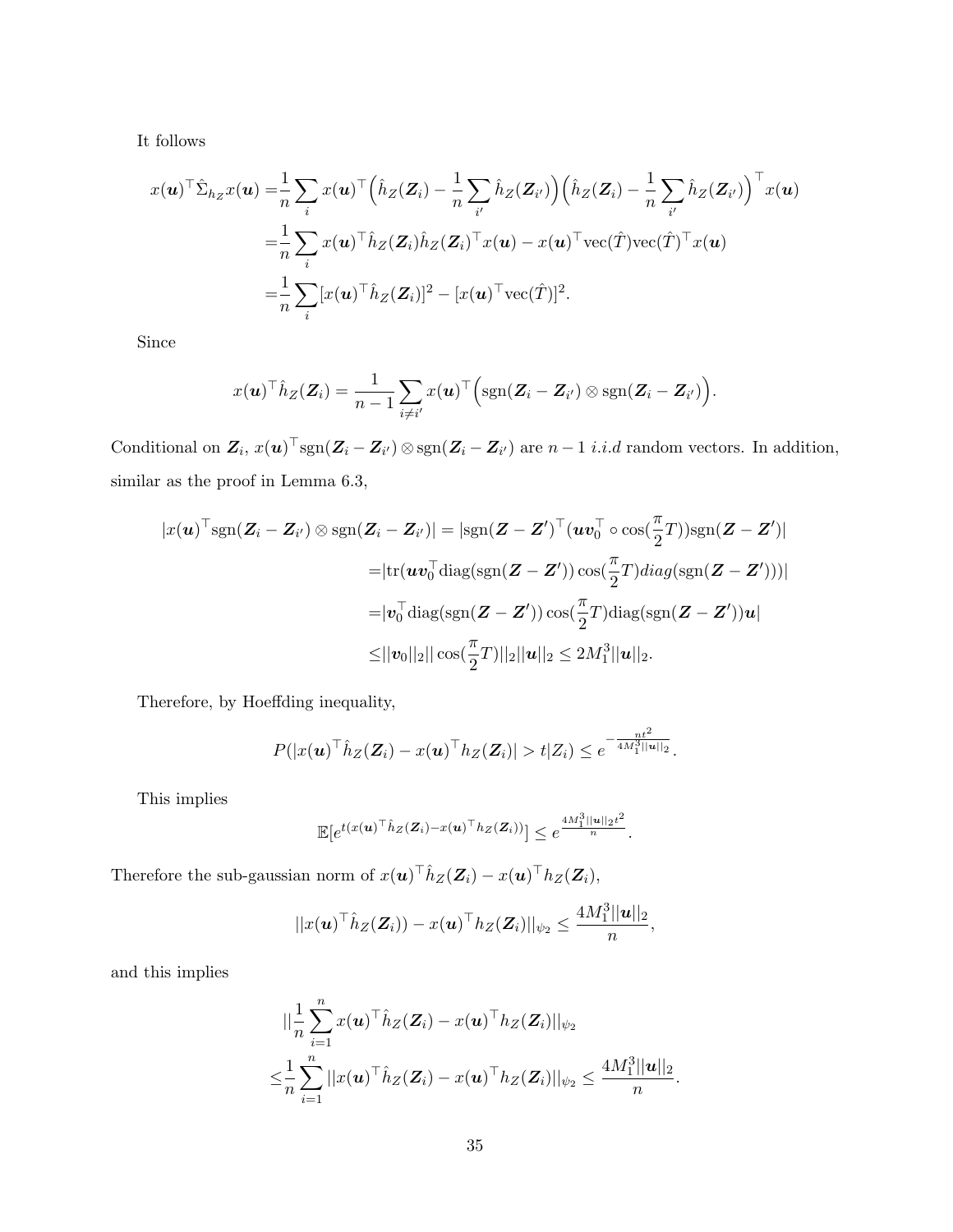Therefore

$$
P(|\frac{1}{n}\sum_{i=1}^n x(\boldsymbol{u})^\top \hat{h}_Z(\boldsymbol{Z}_i) - x(\boldsymbol{u})^\top h_Z(\boldsymbol{Z}_i)| > t) \leq e^{-\frac{nt^2}{4M^3||\boldsymbol{u}||_2}}.
$$

Similarly, by Hoeffding inequality,

$$
P(|x(\boldsymbol{u})^{\top}\text{vec}(\hat{T}) - x(\boldsymbol{u})^{\top}\text{vec}(T)| > t) \leq e^{-\frac{nt^2}{4M_1^3||\boldsymbol{u}||_2}},
$$
  

$$
P(|\frac{1}{n}\sum_{i=1}^n (x(\boldsymbol{u})^{\top}h_Z(\boldsymbol{Z}_i))^2 - \mathbb{E}[(x(\boldsymbol{u})^{\top}h_Z(\boldsymbol{Z}_i))^2]| > t) \leq e^{-\frac{nt^2}{8M_1^6||\boldsymbol{u}||_2^2}}.
$$

It follows with probability at least  $1 - 4e$  $-\frac{nt^2}{4M_1^3||u||_2} - e$  $-\frac{nt^2}{8M_1^6||u||_2^2},$ 

$$
|x(\mathbf{u})^{\top}(\hat{\Sigma}_{h_{Z}} - \Sigma_{h_{Z}})x(\mathbf{u})|
$$
\n
$$
= |\frac{1}{n} \sum_{i} [x(\mathbf{u})^{\top} \hat{h}_{Z}(\mathbf{Z}_{i})]^{2} - [x(\mathbf{u})^{\top} \text{vec}(\hat{T})]^{2} - \frac{1}{n} \sum_{i} \mathbb{E}[(x(\mathbf{u})^{\top} h_{Z}(\mathbf{Z}_{i}))^{2}] + [x(\mathbf{u})^{\top} \text{vec}(T)]^{2}
$$
\n
$$
= |\frac{1}{n} \sum_{i} [x(\mathbf{u})^{\top} \hat{h}_{Z}(\mathbf{Z}_{i})]^{2} - [x(\mathbf{u})^{\top} \text{vec}(\hat{T})]^{2} - \frac{1}{n} \sum_{i} (x(\mathbf{u})^{\top} h_{Z}(\mathbf{Z}_{i}))^{2} + \frac{1}{n} \sum_{i} (x(\mathbf{u})^{\top} h_{Z}(\mathbf{Z}_{i}))^{2}
$$
\n
$$
- \frac{1}{n} \sum_{i} \mathbb{E}[(x(\mathbf{u})^{\top} h_{Z}(\mathbf{Z}_{i}))^{2}] + [x(\mathbf{u})^{\top} \text{vec}(T)]^{2}|
$$
\n
$$
\leq |\frac{1}{n} \sum_{i} (x(\mathbf{u})^{\top} \hat{h}_{Z}(\mathbf{Z}_{i}))^{2} - \frac{1}{n} \sum_{i} (x(\mathbf{u})^{\top} h_{Z}(\mathbf{Z}_{i}))^{2} + |\frac{1}{n} \sum_{i} (x(\mathbf{u})^{\top} h_{Z}(\mathbf{Z}_{i}))^{2} - \frac{1}{n} \sum_{i} \mathbb{E}[(x(\mathbf{u})^{\top} h_{Z}(\mathbf{Z}_{i}))^{2}]|
$$
\n
$$
+ |[x(\mathbf{u})^{\top} \text{vec}(\hat{T})]^{2} - [x(\mathbf{u})^{\top} \text{vec}(T)]^{2}|
$$
\n
$$
= |\frac{1}{n} \sum_{i} (x(\mathbf{u})^{\top} \hat{h}_{Z}(\mathbf{Z}_{i}) - x(\mathbf{u})^{\top} h_{Z}(\mathbf{Z}_{i})) (x(\mathbf{u})^{\top} \hat{h}_{Z}(\
$$

In addition,

$$
|x(\boldsymbol{u})^{\top}h_{Z}(\boldsymbol{Z}_{i})| \leq ||\text{vec}(\boldsymbol{u}\boldsymbol{v}_{0}^{\top} \circ \text{cos}(\frac{\pi}{2}T))||_{1} \leq ||\boldsymbol{u}||_{1}||\boldsymbol{v}_{0}||_{1} \leq ||\boldsymbol{u}||_{1}||\boldsymbol{\beta}||_{1} \lesssim \sqrt{s}||\boldsymbol{u}||_{1}.
$$

Similarly,

$$
|x(\boldsymbol{u})^{\top}\hat{h}_Z(\boldsymbol{Z}_i)| \lesssim \sqrt{s}||\boldsymbol{u}||_1, |x(\boldsymbol{u})^{\top}\text{vec}(\hat{T})| \lesssim \sqrt{s}||\boldsymbol{u}||_1, \text{ and } |x(\boldsymbol{u})^{\top}\text{vec}(T)| \lesssim \sqrt{s}||\boldsymbol{u}||_1.
$$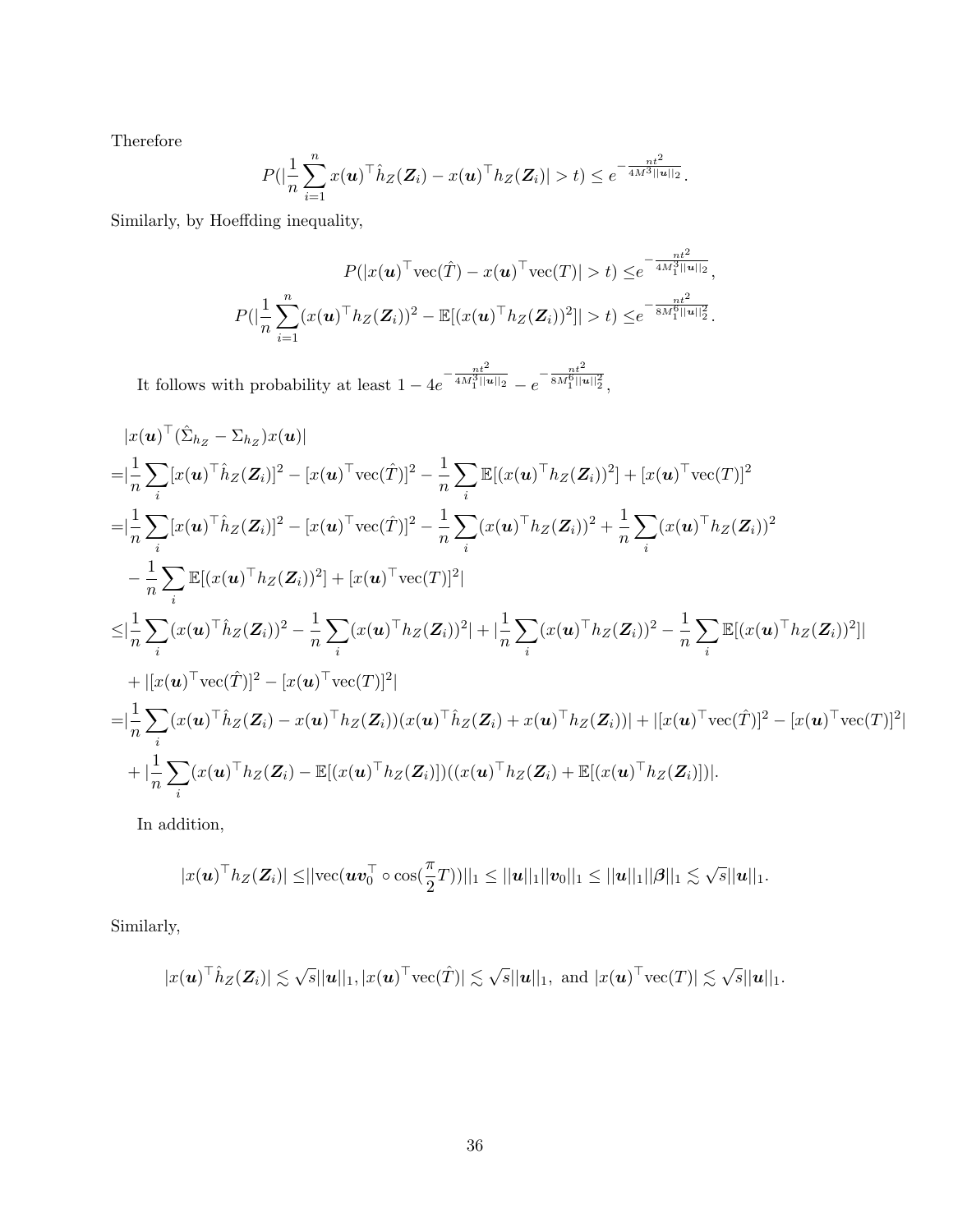Therefore

$$
|x(\boldsymbol{u})^{\top}(\hat{\Sigma}_{h_Z} - \Sigma_{h_Z})x(\boldsymbol{u})|
$$
  
\n
$$
\leq \sqrt{s}||\boldsymbol{u}||_1 \cdot \left[|\frac{1}{n}\sum_i x(\boldsymbol{u})^{\top}\hat{h}_Z(\boldsymbol{Z}_i) - x(\boldsymbol{u})^{\top}h_Z(\boldsymbol{Z}_i)| + |x(\boldsymbol{u})^{\top}\text{vec}(\hat{T}) - x(\boldsymbol{u})^{\top}\text{vec}(T)| + |\frac{1}{n}\sum_i x(\boldsymbol{u})^{\top}h_Z(\boldsymbol{Z}_i) - \mathbb{E}[(x(\boldsymbol{u})^{\top}h_Z(\boldsymbol{Z}_i)]|\right]
$$
  
\n
$$
\leq 3\sqrt{s}||\boldsymbol{u}||_1 t.
$$

Therefore,

$$
P(|x(\mathbf{u})^{\top}(\hat{\Sigma}_{h_Z} - \Sigma_{h_Z})x(\mathbf{u})| \gtrsim \sqrt{s}||\mathbf{u}||_1 t) \le 4e^{-\frac{nt^2}{4M_1^3||\mathbf{u}||_2}} + e^{-\frac{nt^2}{8M_1^6||\mathbf{u}||_2^2}}.
$$
  
Let  $t = \sqrt{\frac{8M_1^3 \log p \cdot n^a}{n}}$ , and by the fact that  $||\mathbf{u}||_2 \le ||\mathbf{u}||_1 \le n^{a/2}$ , we have for any  $\epsilon > 0$ ,  

$$
P(|x(\mathbf{u})^{\top}(\hat{\Sigma}_{h_Z} - \Sigma_{h_Z})x(\mathbf{u})| \gtrsim \sqrt{\frac{s \log p}{n^{1-2a}}}) \le 5p^{-2}.
$$

 $\Box$ 

 $\Box$ 

Recall that 
$$
x(\boldsymbol{u}) = \text{vec}(\boldsymbol{u}\boldsymbol{v}_0^{\top} \circ \cos(\frac{\pi}{2}T))
$$
, and  $\hat{x}(\boldsymbol{u}) = \text{vec}(\boldsymbol{u}\hat{v}_0^{\top} \circ \cos(\frac{\pi}{2}\hat{T}))$ , therefore  
\n
$$
||x(\boldsymbol{u}) - \hat{x}(\boldsymbol{u})||_1 = ||\text{vec}(\boldsymbol{u}\boldsymbol{v}_0^{\top} \circ \cos(\frac{\pi}{2}T)) - \text{vec}(\boldsymbol{u}\hat{\boldsymbol{v}}^{\top} \circ \cos(\frac{\pi}{2}\hat{T}))||_1
$$
\n
$$
= |\boldsymbol{u}\boldsymbol{v}_0^{\top} \circ \cos(\frac{\pi}{2}T) - \boldsymbol{u}\hat{\boldsymbol{v}}^{\top} \circ \cos(\frac{\pi}{2}\hat{T})||_1
$$
\n
$$
\leq ||\boldsymbol{u}(\boldsymbol{v}_0 - \hat{\boldsymbol{v}})^{\top}||_1 \leq ||\boldsymbol{u}||_1 ||\boldsymbol{v}_0 - \hat{\boldsymbol{v}}||_{\infty}
$$
\n
$$
\leq ||\boldsymbol{u}||_1 ||\boldsymbol{v}_0 - \hat{\boldsymbol{v}}||_2 \leq n^a \sqrt{\frac{s \log p}{n}}.
$$

# Proof of Lemma 6.7

Since  $||\boldsymbol{\beta}||_2 = ||\sum_{XX}^{-1} \sum_{XY} ||_2 \ge M_1^{-2}$ , then  $\sigma_{g_1(\boldsymbol{u})}^2 = \text{Var}(g_1(\boldsymbol{Z};\boldsymbol{u})) = \text{vec}(\boldsymbol{u}\boldsymbol{v}_0^\top\circ\cos(\frac{\pi}{2}T))^\top\cdot\Sigma_{h_Z}\cdot\text{vec}(\boldsymbol{u}\boldsymbol{v}_0^\top\circ\cos(\frac{\pi}{2}T))$ ≥  $M_3$  $\frac{M_3}{M_1}||(0, {\boldsymbol{u}}[2:p])(1, -\boldsymbol{\beta})^\top \circ \cos(\frac{\pi}{2}T)||_F^2$ ≥  $M_3$  $\frac{M_3}{M_1^5} ||u||_2^2 \geq$  $M_3$  $\frac{1}{M_1^5 n^{2a}}$ .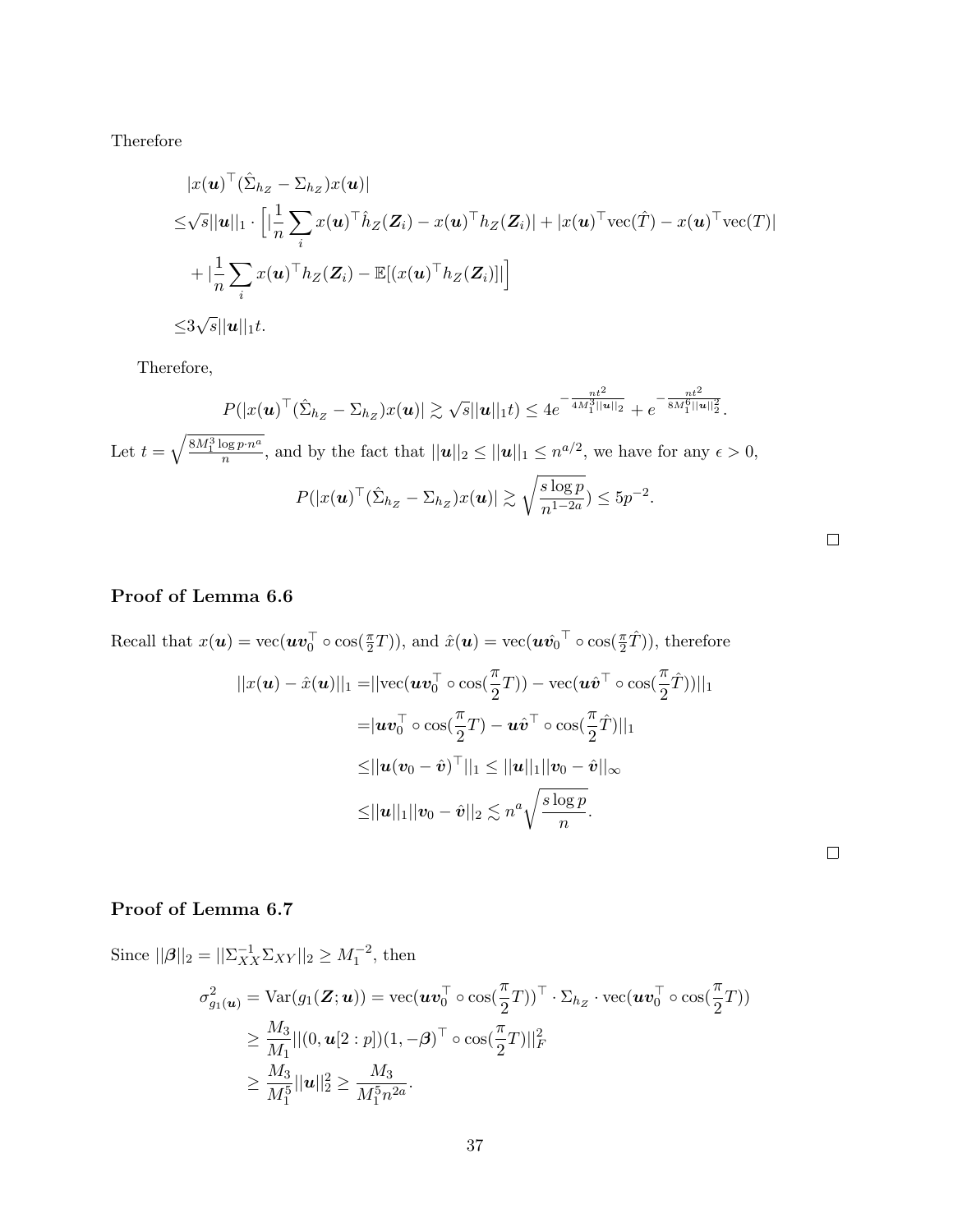## Reference

- [1] Rina Foygel Barber and Mladen Kolar. Rocket: Robust confidence intervals via kendall's tau for transelliptical graphical models.  $arXiv$  preprint  $arXiv:1502.07641$ , 2015.
- [2] Peter J Bickel, Ya'acov Ritov, and Alexandre B Tsybakov. Simultaneous analysis of lasso and dantzig selector. The Annals of Statistics, 37:1705–1732, 2009.
- [3] Christer Borell. The Brunn-Minkowski inequality in Gauss space. Inventiones mathematicae, 30(2):207–216, 1975.
- [4] Anna L Buczak and Christopher M Gifford. Fuzzy association rule mining for community crime pattern discovery. In ACM SIGKDD Workshop on Intelligence and Security Informatics, page 2. ACM, 2010.
- [5] T Tony Cai and Zijian Guo. Confidence intervals for high-dimensional linear regression: Minimax rates and adaptivity. arXiv preprint arXiv:1506.05539v1, 2015.
- [6] Herman Callaert and Paul Janssen. The Berry-Esseen theorem for U-statistics. The Annals of Statistics, 6:417–421, 1978.
- [7] Raymond J Carroll and David Ruppert. Transformation and Weighting in Regression, volume 30. CRC Press, 1988.
- [8] Jianqing Fan, Han Liu, Yang Ning, and Hui Zou. High dimensional semiparametric latent graphical model for mixed data. arXiv preprint arXiv:1404.7236, 2014.
- [9] Jared C Foster, Jeremy MG Taylor, and Bin Nan. Variable selection in monotone single-index models via the adaptive lasso. *Statistics in Medicine*,  $32(22):3944-3954$ , 2013.
- [10] Fang Han and Han Liu. Transelliptical component analysis. In Advances in Neural Information Processing Systems, pages 368–376, 2012.
- [11] Roger A Horn and Charles R Johnson. Matrix Analysis. Cambridge university press, 2012.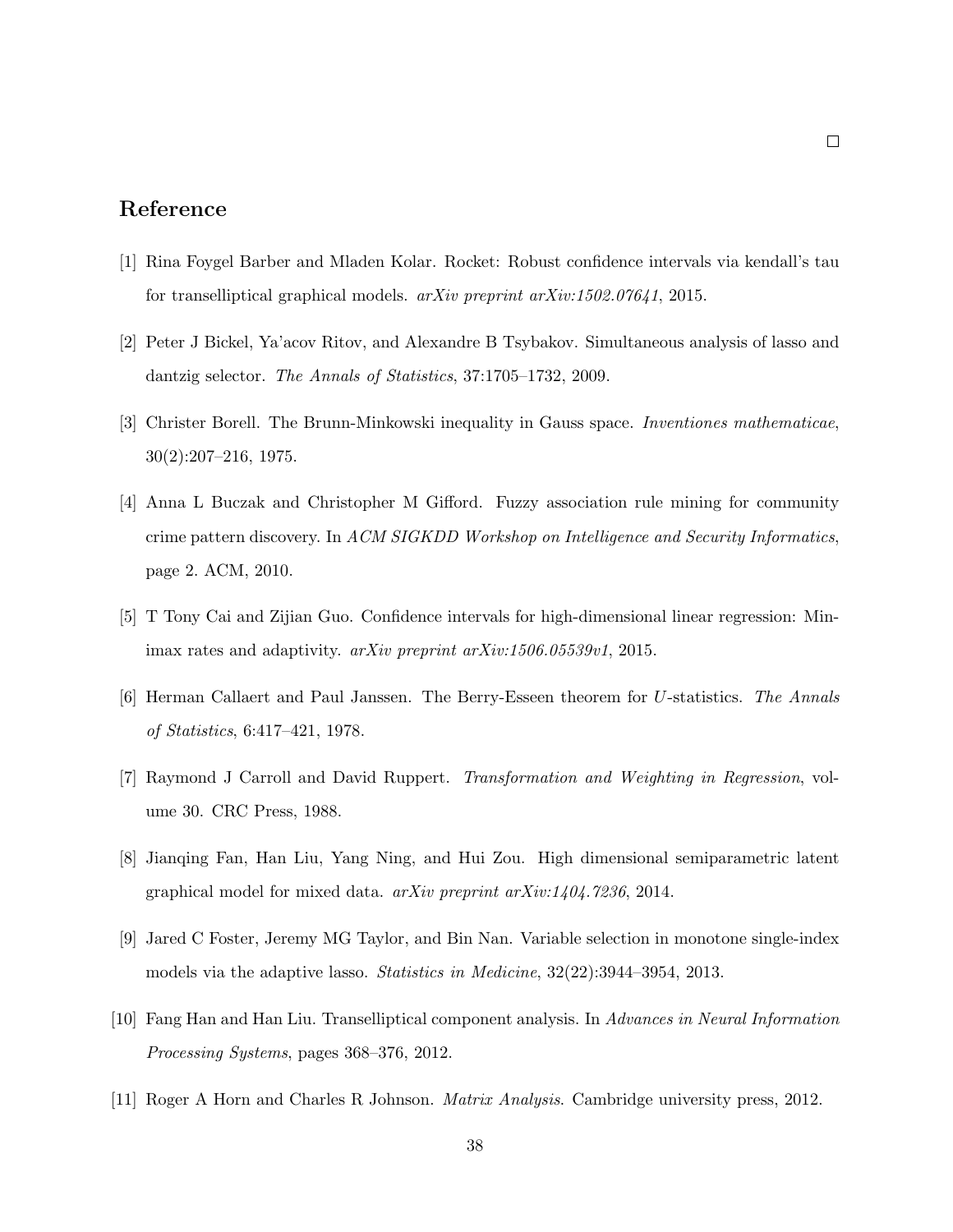- [12] Adel Javanmard and Alessandro Montanari. Hypothesis testing in high-dimensional regression under the gaussian random design model: Asymptotic theory. *Information Theory*, IEEE Transactions on, 60(10):6522–6554, 2014.
- [13] Adel Javanmard and Andrea Montanari. Confidence intervals and hypothesis testing for highdimensional regression. The Journal of Machine Learning Research, 15(1):2869–2909, 2014.
- [14] John Johnston and John DiNardo. Econometric Methods. Cambridge Univ Press, 1997.
- [15] William H Kruskal. Ordinal measures of association. Journal of the American Statistical Association, 53(284):814–861, 1958.
- [16] Jason D Lee, Yuekai Sun, and Jonathan E Taylor. On model selection consistency of mestimators with geometrically decomposable penalties.  $arXiv$  preprint  $arXiv:1305.7477$ , 2013.
- [17] Han Liu, Fang Han, Ming Yuan, John Lafferty, and Larry Wasserman. High-dimensional semiparametric gaussian copula graphical models. The Annals of Statistics, 40(4):2293–2326, 2012.
- [18] Han Liu, John Lafferty, and Larry Wasserman. The nonparanormal: Semiparametric estimation of high dimensional undirected graphs. The Journal of Machine Learning Research, 10:2295–2328, 2009.
- [19] Yichao Lu, Paramveer Dhillon, Dean P Foster, and Lyle Ungar. Faster ridge regression via the subsampled randomized Hadamard transform. In Advances in Neural Information Processing Systems, pages 369–377, 2013.
- [20] Shikai Luo and Subhashis Ghosal. Forward selection and estimation in high dimensional single index model. Submitted, 2015.
- [21] Guido Masarotto and Cristiano Varin. Gaussian copula marginal regression. Electronic Journal of Statistics, 6:1517–1549, 2012.
- [22] John H McDonald. Handbook of Biological Statistics, volume 2. Sparky House Publishing Baltimore, MD, 2009.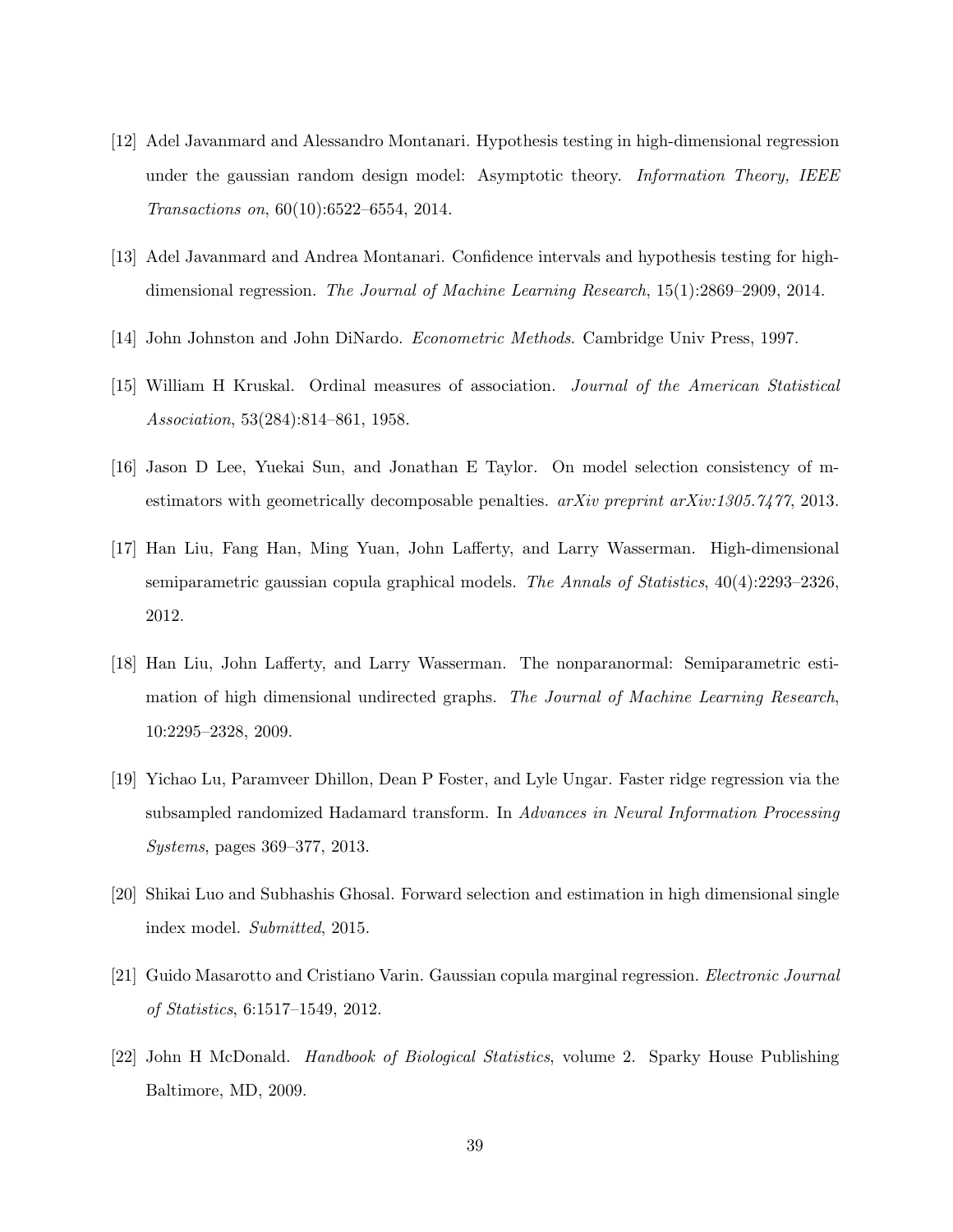- [23] Lukas Meier, Sara Van de Geer, Peter Bühlmann, et al. High-dimensional additive modeling. The Annals of Statistics, 37(6B):3779–3821, 2009.
- [24] Ritwik Mitra and Cun-Hui Zhang. Multivariate analysis of nonparametric estimates of large correlation matrices. arXiv preprint arXiv:1403.6195, 2014.
- [25] Sahand Negahban, Bin Yu, Martin J Wainwright, and Pradeep K Ravikumar. A unified framework for high-dimensional analysis of M-estimators with decomposable regularizers. In Advances in Neural Information Processing Systems, pages 1348–1356, 2009.
- [26] Liqiang Ni, R Dennis Cook, and Chih-Ling Tsai. A note on shrinkage sliced inverse regression. Biometrika, 92(1):242–247, 2005.
- [27] Hohsuk Noh, Anouar El Ghouch, and Taoufik Bouezmarni. Copula-based regression estimation and inference. Journal of the American Statistical Association, 108(502):676–688, 2013.
- [28] Guillaume Obozinski, Martin J Wainwright, and Michael I Jordan. Support union recovery in high-dimensional multivariate regression. The Annals of Statistics, 39:1–47, 2011.
- [29] D Wayne Osgood. Poisson-based regression analysis of aggregate crime rates. Journal of quantitative criminology, 16(1):21–43, 2000.
- [30] Michael Pitt, David Chan, and Robert Kohn. Efficient bayesian inference for gaussian copula regression models.  $Biometrika$ ,  $93(3):537-554$ ,  $2006$ .
- [31] Peter Radchenko. High dimensional single index models. Journal of Multivariate Analysis, 139:266–282, 2015.
- [32] Garvesh Raskutti, Martin J Wainwright, and Bin Yu. Minimax rates of estimation for high-dimensional linear regression over-balls. Information Theory, IEEE Transactions on, 57(10):6976–6994, 2011.
- [33] Pradeep Ravikumar, John Lafferty, Han Liu, and Larry Wasserman. Sparse additive models. Journal of the Royal Statistical Society: Series B, 71(5):1009–1030, 2009.